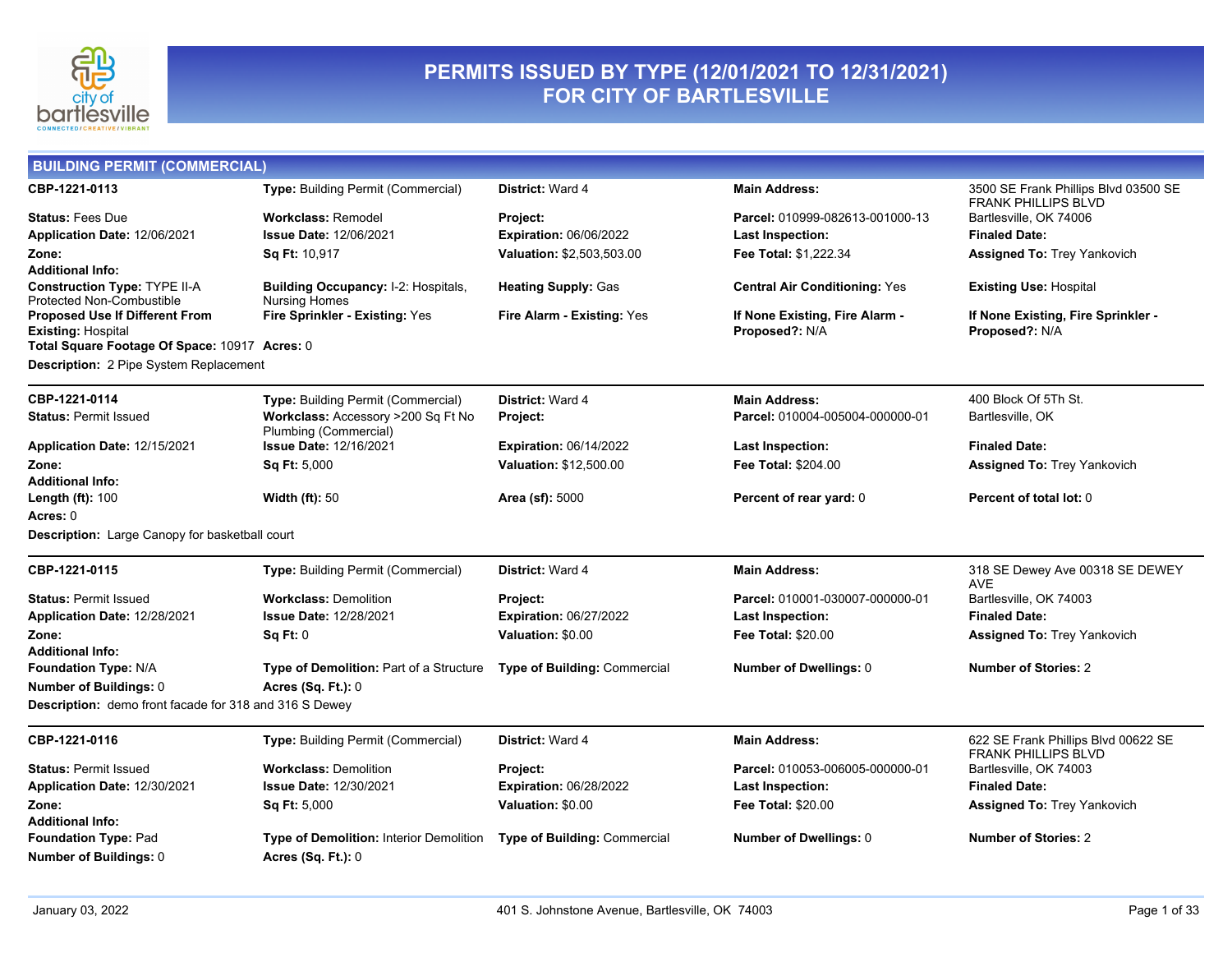### **Description:** DEMOLITION

|                                                                                   | PERMITS ISSUED FOR BUILDING PERMIT (COMMERCIAL):                                  |                                                              |                                    |                                                |
|-----------------------------------------------------------------------------------|-----------------------------------------------------------------------------------|--------------------------------------------------------------|------------------------------------|------------------------------------------------|
| <b>BUILDING PERMIT (RESIDENTIAL)</b>                                              |                                                                                   |                                                              |                                    |                                                |
| RBP-1221-0511                                                                     | Type: Building Permit (Residential)                                               | <b>District: Ward 3</b>                                      | <b>Main Address:</b>               | 1532 SW Penn 1532 SW PENN                      |
| <b>Status: Permit Issued</b>                                                      | <b>Workclass: Addition</b>                                                        | Project:                                                     | Parcel: 010479-004008-000000-01    | Bartlesville, OK 74003                         |
| Application Date: 12/02/2021                                                      | <b>Issue Date: 12/02/2021</b>                                                     | <b>Expiration: 05/31/2022</b>                                | <b>Last Inspection: 12/02/2021</b> | <b>Finaled Date:</b>                           |
| Zone:                                                                             | <b>Sq Ft: 1,300</b>                                                               | Valuation: \$40,000.00                                       | <b>Fee Total: \$0.00</b>           | Assigned To: Trey Yankovich                    |
| <b>Additional Info:</b>                                                           |                                                                                   |                                                              |                                    |                                                |
| <b>Construction Type: V-B</b>                                                     | Building Occupancy: R-3: 1 & amp; 2<br><b>Family Dwellings</b>                    | <b>Number of Stories: 1</b>                                  | <b>Building Height: 18</b>         | Sewage Disposal: City Sanitary Sewer<br>System |
| Water Supply: City of Bartlesville Public Heating Supply: Gas<br>Water System     |                                                                                   | <b>Central Air Conditioning: Yes</b>                         | <b>Total Bedroom Count: 3</b>      | <b>Total Bathroom Count: 2</b>                 |
| <b>Square Footage of Liveable Space</b><br><b>Only: 1300</b>                      | <b>Total Square Footage: 1300</b>                                                 | <b>Acres (Sq. Ft.): 0</b>                                    |                                    |                                                |
| Description: Permit originally in Black Bear system. Transferred over to Energov. |                                                                                   |                                                              |                                    |                                                |
| RBP-1221-0513                                                                     | Type: Building Permit (Residential)                                               | District: Ward 4                                             | <b>Main Address:</b>               | 1724 SW 4Th St 1724 SW 4TH ST                  |
| <b>Status: Permit Issued</b>                                                      | <b>Workclass: Demolition</b>                                                      | <b>Project:</b>                                              | Parcel: 010088-001014-000000-01    | Bartlesville, OK 74003                         |
| Application Date: 12/06/2021                                                      | <b>Issue Date: 12/06/2021</b>                                                     | <b>Expiration: 06/06/2022</b>                                | Last Inspection:                   | <b>Finaled Date:</b>                           |
| Zone:                                                                             | Sq Ft: 0                                                                          | Valuation: \$0.00                                            | <b>Fee Total: \$0.00</b>           | <b>Assigned To: Trey Yankovich</b>             |
| <b>Additional Info:</b>                                                           |                                                                                   |                                                              |                                    |                                                |
| Foundation Type: Crawl Space                                                      | Type of Demolition: Entire Structure                                              | Type of Building: House                                      | Number of Dwellings: 1             | <b>Number of Stories: 1</b>                    |
| <b>Number of Buildings: 2</b>                                                     | <b>Lead-Based Paint: No</b>                                                       | Asbestos: No                                                 | Acres (Sq. Ft.): 0                 |                                                |
| Description: DEMO OF DWELLING & ADDITIONAL STRUCTURE CITY DEMO                    |                                                                                   |                                                              |                                    |                                                |
| RBP-1221-0514                                                                     | Type: Building Permit (Residential)                                               | <b>District: Ward 3</b>                                      | <b>Main Address:</b>               | 1414 SE Dewey 1414 SE DEWEY                    |
| <b>Status: Permit Issued</b>                                                      | <b>Workclass: Demolition</b>                                                      | Project:                                                     | Parcel: 010133-011017-000000-01    | Bartlesville, OK 74003                         |
| Application Date: 12/08/2021                                                      | <b>Issue Date: 12/08/2021</b>                                                     | <b>Expiration: 06/06/2022</b>                                | Last Inspection:                   | <b>Finaled Date:</b>                           |
| Zone:                                                                             | <b>Sq Ft: 0</b>                                                                   | Valuation: \$0.00                                            | <b>Fee Total: \$0.00</b>           | Assigned To: Trey Yankovich                    |
| <b>Additional Info:</b>                                                           |                                                                                   |                                                              |                                    |                                                |
| Foundation Type: Crawl Space                                                      | <b>Type of Demolition: Entire Structure</b>                                       | <b>Type of Building: Accessory</b><br>Building/Garage, House | Number of Dwellings: 0             | <b>Number of Stories: 1</b>                    |
| <b>Number of Buildings: 2</b>                                                     | Acres (Sq. Ft.): 0                                                                |                                                              |                                    |                                                |
| Description: DEMO OF HOUSE AND GARAGE CITY DEMO                                   |                                                                                   |                                                              |                                    |                                                |
| RBP-1221-0515                                                                     | <b>Type:</b> Building Permit (Residential)                                        | <b>District: Ward 3</b>                                      | <b>Main Address:</b>               | 1107 SW Keeler 1107 SW KEELER                  |
| <b>Status: Complete</b>                                                           | <b>Workclass: Remodel</b>                                                         | Project:                                                     | Parcel: 010239-005002-000000-01    | Bartlesville, OK 74003                         |
| Application Date: 12/09/2021                                                      | <b>Issue Date: 12/09/2021</b>                                                     | <b>Expiration: 06/07/2022</b>                                | <b>Last Inspection: 12/09/2021</b> | <b>Finaled Date: 12/09/2021</b>                |
| Zone:                                                                             | <b>Sq Ft: 1,932</b>                                                               | <b>Valuation: \$75,000.00</b>                                | <b>Fee Total: \$54.00</b>          | <b>Assigned To: Trey Yankovich</b>             |
| <b>Additional Info:</b>                                                           |                                                                                   |                                                              |                                    |                                                |
| Square Ft of Construction Area: 1932                                              | Room Area(s) being remodeled:<br>Bathroom(s), Bedroom(s), Kitchen, Living<br>Room | <b>Number of Stories: 1</b>                                  | <b>Heating Supply: Gas</b>         | <b>Central Air Conditioning: Yes</b>           |
| <b>Acres (Sq. Ft.): 0</b>                                                         |                                                                                   |                                                              |                                    |                                                |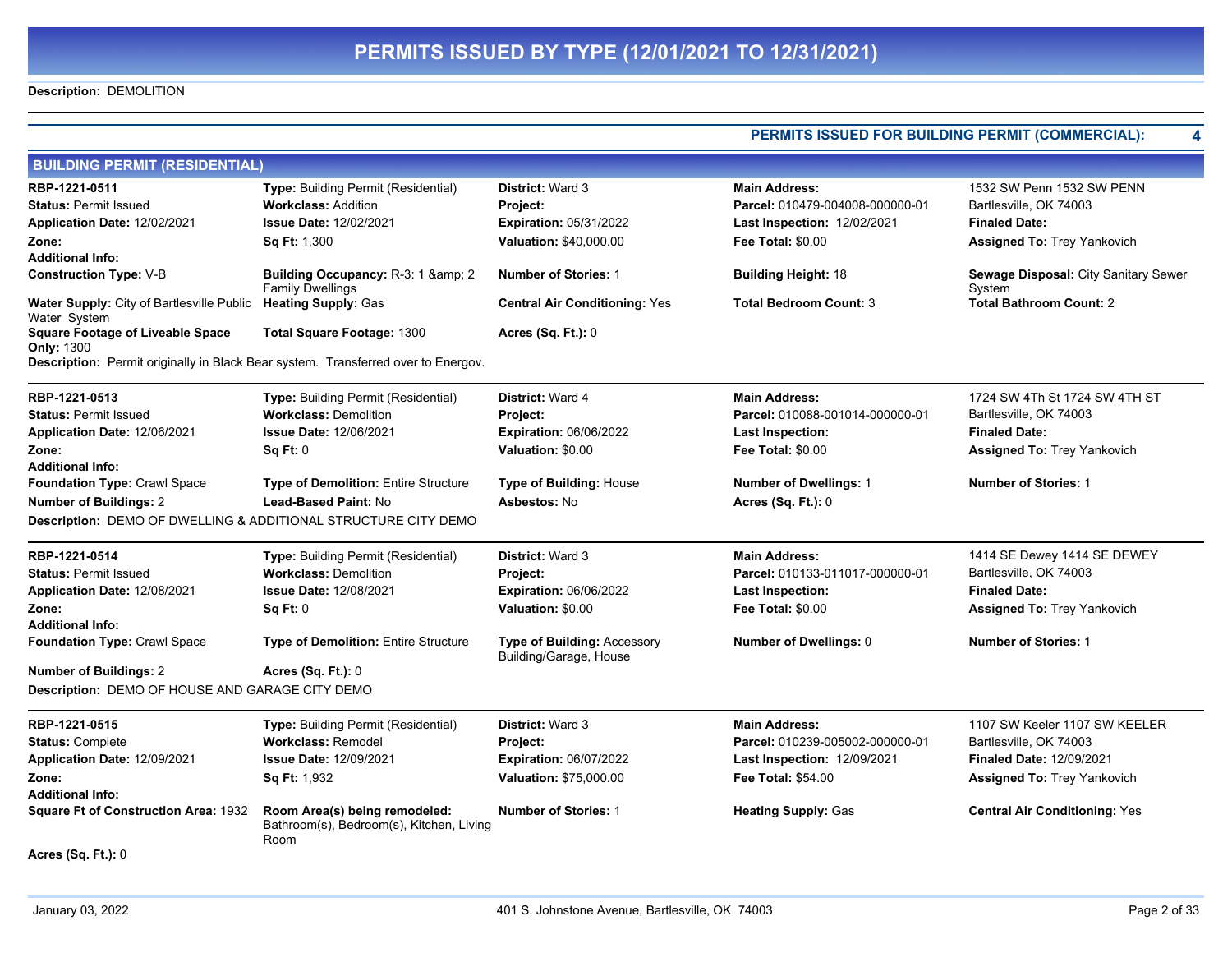### **Description:** Remodel of existing house

| RBP-1221-0516                                    | Type: Building Permit (Residential)                      | <b>District: Ward 3</b>       | <b>Main Address:</b>                                                                                                                                    | 111 NE Prairie Ridge Ct 111 NE PRAIRIE<br><b>RIDGE CT</b>   |
|--------------------------------------------------|----------------------------------------------------------|-------------------------------|---------------------------------------------------------------------------------------------------------------------------------------------------------|-------------------------------------------------------------|
| <b>Status: Permit Issued</b>                     | <b>Workclass: Porch/Deck</b>                             | Project:                      | Parcel: 010361-001009-000000-01                                                                                                                         | Bartlesville, OK 74006                                      |
| Application Date: 12/09/2021                     | <b>Issue Date: 12/09/2021</b>                            | <b>Expiration: 06/13/2022</b> | Last Inspection: 12/14/2021                                                                                                                             | <b>Finaled Date:</b>                                        |
| Zone:                                            | Sq Ft: 112                                               | <b>Valuation: \$10,000.00</b> | <b>Fee Total: \$24.00</b>                                                                                                                               | Assigned To: Trey Yankovich                                 |
| <b>Additional Info:</b>                          |                                                          |                               |                                                                                                                                                         |                                                             |
| <b>Cost of Construction: 10000</b>               | <b>Number of Stories: 1</b>                              | Porch Height: 10              | Porch/Deck Total Square Feet: 112                                                                                                                       | <b>Roof Covered Porch/Deck?: Yes</b>                        |
| <b>Acres (Sq. Ft.): 0</b>                        |                                                          |                               |                                                                                                                                                         |                                                             |
| <b>Description:</b> covered porch                |                                                          |                               |                                                                                                                                                         |                                                             |
| RBP-1221-0517                                    | <b>Type: Building Permit (Residential)</b>               | <b>District: Ward 5</b>       | <b>Main Address:</b>                                                                                                                                    | 1428 SE Manor Dr 1428 SE MANOR DR                           |
| <b>Status: Permit Issued</b>                     | Workclass: Accessory > 200 SQ Ft<br><b>WITH Plumbing</b> | Project:                      | Parcel: 010999-152613-003000-11                                                                                                                         | Bartlesville, OK 74006                                      |
| Application Date: 12/13/2021                     | <b>Issue Date: 12/13/2021</b>                            | <b>Expiration: 06/20/2022</b> | Last Inspection: 12/22/2021                                                                                                                             | <b>Finaled Date:</b>                                        |
| Zone:                                            | Sq Ft: 720                                               | Valuation: \$100,000.00       | Fee Total: \$104.00                                                                                                                                     | Assigned To: Trey Yankovich                                 |
| <b>Additional Info:</b>                          |                                                          |                               |                                                                                                                                                         |                                                             |
| <b>Construction Type: V-B</b>                    | <b>Number of Stories: 1</b>                              | <b>Building Height: 20</b>    | Sewage Disposal: City Sanitary Sewer<br>System                                                                                                          | Water Supply: City of Bartlesville Public<br>Water System   |
| <b>Heating Supply: Electric</b>                  | <b>Central Air Conditioning: Yes</b>                     | Total Bedroom Count: 0        | <b>Total Bathroom Count: 1</b>                                                                                                                          | <b>Square Footage of Liveable Space</b><br><b>Only: 720</b> |
| <b>Total Square Footage: 720</b>                 | <b>Acres (Sq. Ft.): 0</b>                                |                               |                                                                                                                                                         |                                                             |
| <b>Description: Pool House</b>                   |                                                          |                               |                                                                                                                                                         |                                                             |
| RBP-1221-0518                                    | Type: Building Permit (Residential)                      | <b>District: Ward 2</b>       | <b>Main Address:</b>                                                                                                                                    | 1831 SE Mckinley Rd 1831 SE<br><b>MCKINLEY RD</b>           |
| <b>Status: Permit Issued</b>                     | Workclass: Accessory (Carports,<br>Tents/Awnings)        | Project:                      | Parcel: 010499-000028-000000-02                                                                                                                         | Bartlesville, OK 74006                                      |
| Application Date: 12/13/2021                     | <b>Issue Date: 12/13/2021</b>                            | <b>Expiration: 06/13/2022</b> | <b>Last Inspection:</b>                                                                                                                                 | <b>Finaled Date:</b>                                        |
| Zone:                                            | Sq Ft: 0                                                 | Valuation: \$0.00             | Fee Total: \$24.00                                                                                                                                      | <b>Assigned To: Trey Yankovich</b>                          |
| <b>Additional Info:</b>                          |                                                          |                               |                                                                                                                                                         |                                                             |
| Length $(ft)$ : 20                               | <b>Width (ft): 20</b>                                    | <b>Area (sf): 400</b>         | Percent of total lot: 0                                                                                                                                 | Acres: 0                                                    |
| Description: 20' x 20' CARPORT ATTACHED TO FRONT |                                                          |                               |                                                                                                                                                         |                                                             |
| RBP-1221-0522                                    | <b>Type: Building Permit (Residential)</b>               | <b>District: Ward 4</b>       | <b>Main Address:</b>                                                                                                                                    | 650 SE Cherry Ln 650 SE CHERRY LN                           |
| <b>Status: Fees Due</b>                          | <b>Workclass: Above Ground Pool</b>                      | Project:                      | Parcel: 010143-003004-000000-01                                                                                                                         | Bartlesville, OK 74003                                      |
| Application Date: 12/29/2021                     | <b>Issue Date: 12/29/2021</b>                            | <b>Expiration: 06/27/2022</b> | <b>Last Inspection:</b>                                                                                                                                 | <b>Finaled Date:</b>                                        |
| Zone:                                            | Sq Ft: 0                                                 | Valuation: \$0.00             | <b>Fee Total: \$24.00</b>                                                                                                                               | <b>Assigned To: Trey Yankovich</b>                          |
| <b>Additional Info:</b>                          |                                                          |                               |                                                                                                                                                         |                                                             |
| Number of Gallons: 17204                         | Pool Length: 27                                          | Pool Width: 27                | Pool Height: 4                                                                                                                                          | Pool Diameter: 0                                            |
| Yes: No                                          | No: Yes                                                  | Acres (Sq. Ft.): 0            |                                                                                                                                                         |                                                             |
| <b>RESTRICTIONS.</b>                             |                                                          |                               | Description: 27' DIAMETER ABOVE GROUND. ANY GATES MUST HAVE SPRING CLOSING AND AUTO LATCH. APPLICANT IS ADVISED TO CHECK NEIGHBORHOOD COVENANTS FOR ANY |                                                             |

**PERMITS ISSUED FOR BUILDING PERMIT (RESIDENTIAL): 8**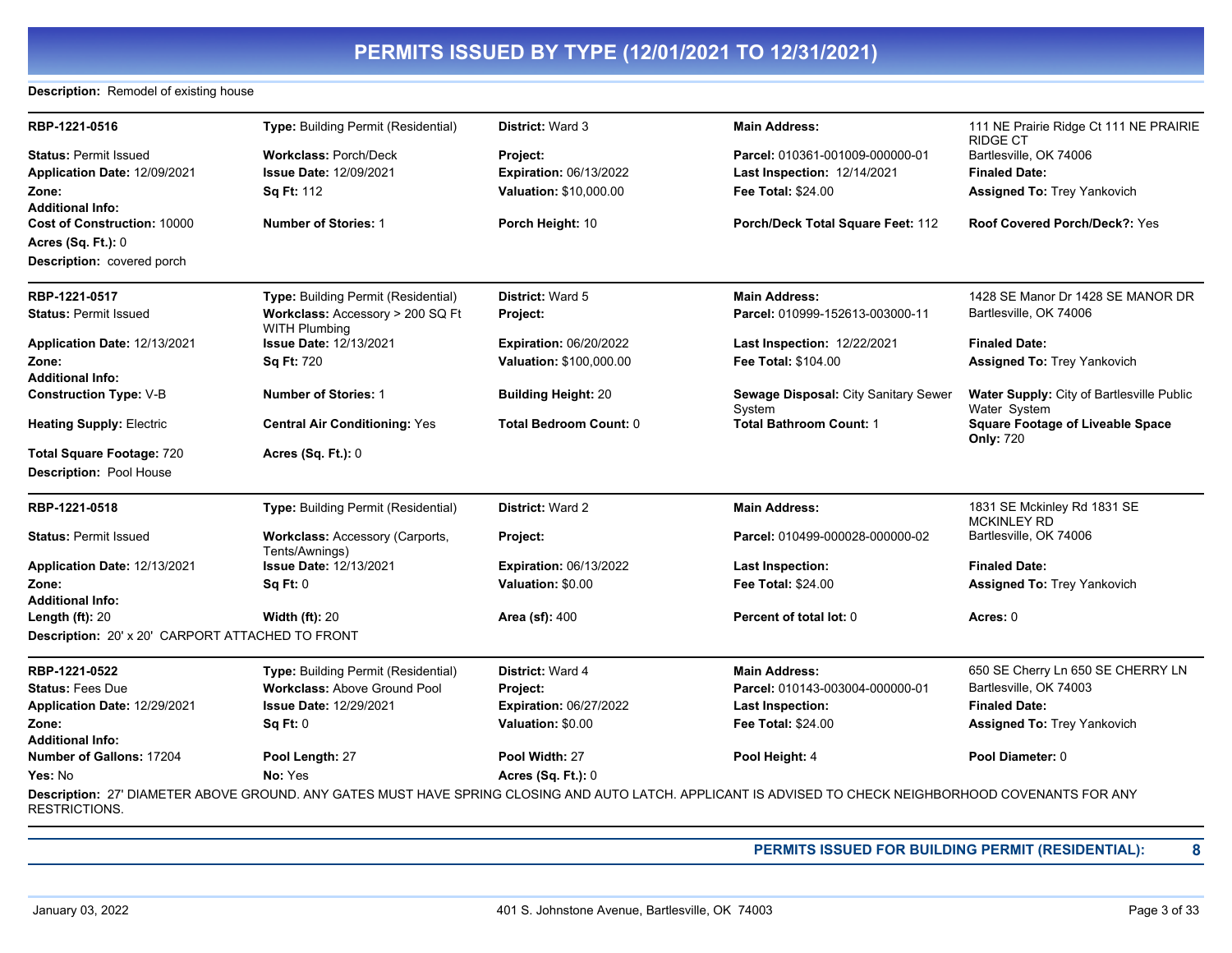| <b>BUILDING TRADE PERMIT (COMMERCIAL)</b>                                                              |                                                          |                                                          |                                    |                                                                    |
|--------------------------------------------------------------------------------------------------------|----------------------------------------------------------|----------------------------------------------------------|------------------------------------|--------------------------------------------------------------------|
| CTP-1221-0591                                                                                          | <b>Type: Building Trade Permit</b><br>(Commercial)       | District: Ward 4                                         | <b>Main Address:</b>               | 1835 SW Frank Phillips Blvd 01835 SW<br><b>FRANK PHILLIPS BLVD</b> |
| <b>Status: Permit Issued</b>                                                                           | Workclass: Plumbing for New<br>Construction              | Project:                                                 | Parcel: 010288-002014-000000-01    | Bartlesville, OK 74003                                             |
| Application Date: 12/01/2021                                                                           | <b>Issue Date: 12/01/2021</b>                            | <b>Expiration: 06/13/2022</b>                            | <b>Last Inspection: 12/14/2021</b> | <b>Finaled Date:</b>                                               |
| <b>Zone: C-5 C-5</b><br><b>Additional Info:</b>                                                        | <b>Sq Ft: 21</b>                                         | <b>Valuation: \$57,000.00</b>                            | <b>Fee Total: \$24.00</b>          | <b>Assigned To: Trey Yankovich</b>                                 |
| UtilityOrderRelated: No                                                                                | Is this permit accompanied by a<br>building permit?: Yes |                                                          |                                    |                                                                    |
| Description: FUEL CELL GENERATOR                                                                       |                                                          |                                                          |                                    |                                                                    |
| CTP-1221-0592                                                                                          | Type: Building Trade Permit<br>(Commercial)              | District: Ward 4                                         | <b>Main Address:</b>               | 1835 SW Frank Phillips Blvd 01835 SW<br><b>FRANK PHILLIPS BLVD</b> |
| <b>Status: Fees Paid</b>                                                                               | <b>Workclass: Electrical for New</b><br>Construction     | Project:                                                 | Parcel: 010288-002014-000000-01    | Bartlesville, OK 74003                                             |
| <b>Application Date: 12/02/2021</b>                                                                    | <b>Issue Date: 12/02/2021</b>                            | <b>Expiration: 05/31/2022</b>                            | Last Inspection: 12/02/2021        | <b>Finaled Date:</b>                                               |
| Zone: C-5 C-5                                                                                          | <b>Sq Ft: 21</b>                                         | Valuation: \$57,000.00                                   | <b>Fee Total: \$24.00</b>          | <b>Assigned To: Trey Yankovich</b>                                 |
| <b>Additional Info:</b>                                                                                |                                                          |                                                          |                                    |                                                                    |
| Description: FUEL CELL GENERATOR                                                                       |                                                          |                                                          |                                    |                                                                    |
| CTP-1221-0593                                                                                          | <b>Type: Building Trade Permit</b><br>(Commercial)       | <b>District: Ward 4</b>                                  | <b>Main Address:</b>               | 3500 SE Frank Phillips Blvd 03500 SE<br><b>FRANK PHILLIPS BLVD</b> |
| <b>Status: Fees Paid</b>                                                                               | <b>Workclass: Electrical for New</b><br>Construction     | Project:                                                 | Parcel: 010999-082613-001000-13    | Bartlesville, OK 74006                                             |
| Application Date: 12/06/2021                                                                           | <b>Issue Date: 12/06/2021</b>                            | <b>Expiration: 06/06/2022</b>                            | <b>Last Inspection:</b>            | <b>Finaled Date:</b>                                               |
| Zone:                                                                                                  | Sq Ft: 10,917                                            | Valuation: \$2,503,503.00                                | <b>Fee Total: \$199.85</b>         | <b>Assigned To: Trey Yankovich</b>                                 |
| Additional Info:                                                                                       |                                                          |                                                          |                                    |                                                                    |
| Description: 2 Pipe System Replacement Ascension St. John                                              |                                                          |                                                          |                                    |                                                                    |
| CTP-1221-0595                                                                                          | Type: Building Trade Permit<br>(Commercial)              | <b>District: Ward 2</b>                                  | <b>Main Address:</b>               | 3615 SE Pioneer Dr 3615 SE PIONEER<br>DR.                          |
| <b>Status: Fees Due</b>                                                                                | <b>Workclass: Plumbing for New</b><br>Construction       | Project: TAYLOR OFFICE BUILDING                          | Parcel: 010999-202613-002000-11    | Bartlesville, OK 74006                                             |
| Application Date: 12/07/2021                                                                           | <b>Issue Date: 12/07/2021</b>                            | <b>Expiration: 06/06/2022</b>                            | Last Inspection: 12/07/2021        | <b>Finaled Date:</b>                                               |
| Zone:<br>Additional Info:                                                                              | Sq Ft: 6,584                                             | Valuation: \$950,400.40                                  | Fee Total: \$119.84                | <b>Assigned To: Trey Yankovich</b>                                 |
| <b>Total Square Footage of New</b><br>Construction: 6584<br><b>Description: Taylor Office Building</b> | <b>UtilityOrderRelated: Yes</b>                          | Is this permit accompanied by a<br>building permit?: Yes |                                    |                                                                    |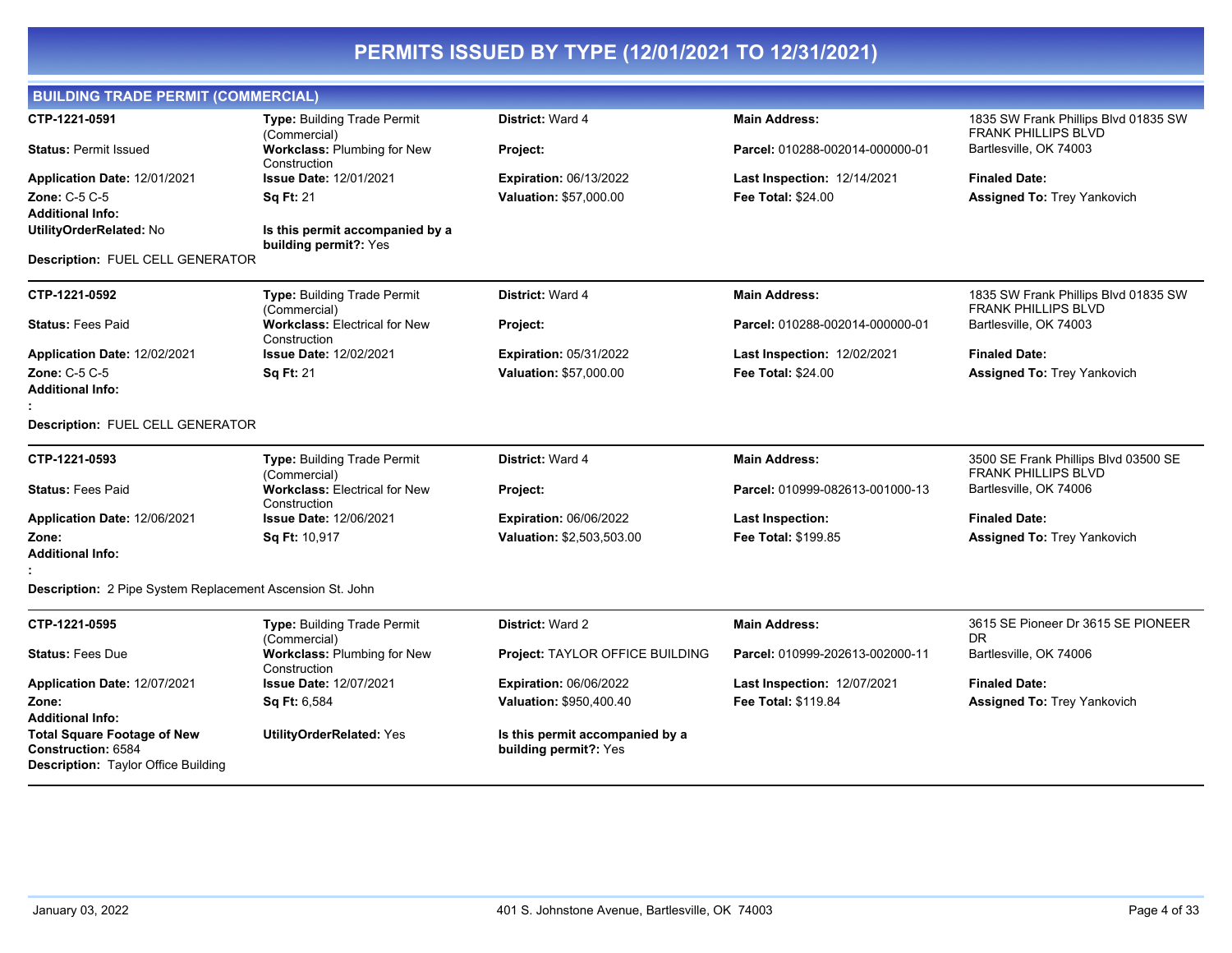| CTP-1221-0597                                                                                            | Type: Building Trade Permit<br>(Commercial)                      | District: Ward 1                                         | <b>Main Address:</b>               | 122 SE Frank Phillips Blvd 00122 SE<br><b>FRANK PHILLIPS BLVD</b> |
|----------------------------------------------------------------------------------------------------------|------------------------------------------------------------------|----------------------------------------------------------|------------------------------------|-------------------------------------------------------------------|
| <b>Status: Fees Paid</b>                                                                                 | <b>Workclass: Electrical</b><br>New/Repair/Replace (Contractors) | Project:                                                 | Parcel: 010001-019012-000000-01    | Bartlesville, OK 74003                                            |
| Application Date: 12/08/2021                                                                             | <b>Issue Date: 12/08/2021</b>                                    | <b>Expiration: 06/07/2022</b>                            | Last Inspection: 12/09/2021        | <b>Finaled Date:</b>                                              |
| Zone:                                                                                                    | Sq Ft: 0                                                         | Valuation: \$0.00                                        | <b>Fee Total: \$44.00</b>          | <b>Assigned To: Trey Yankovich</b>                                |
| <b>Additional Info:</b>                                                                                  |                                                                  |                                                          |                                    |                                                                   |
| Digital Signature: GR                                                                                    | NewMeterCheck: No                                                | ServiceRiserReplace: No                                  | ReplacementMeterCheck: No          | New BreakerQuantity: 1                                            |
| <b>NewBreakerCheck: Yes</b>                                                                              | ReplacementBreakerCheck: No                                      | <b>TransferSwitchInstallation: No</b>                    | <b>NewExtensionCheck: Yes</b>      | GeneratorCheck: No                                                |
| Generator Quantity: 0                                                                                    | PoolCheck: No                                                    | SolarPanelCheckBox: No                                   | TemporaryServiceCheck: No          |                                                                   |
| CTP-1221-0598                                                                                            | Type: Building Trade Permit<br>(Commercial)                      | District: Ward 4                                         | <b>Main Address:</b>               | 940 NW Sunset Blvd 940 NW SUNSET<br><b>BLVD</b>                   |
| <b>Status: Fees Paid</b>                                                                                 | <b>Workclass: Plumbing for New</b><br>Construction               | Project:                                                 | Parcel: 010300-011000-000000-01    | Bartlesville, OK 74003                                            |
| Application Date: 12/09/2021                                                                             | <b>Issue Date: 12/09/2021</b>                                    | <b>Expiration: 06/13/2022</b>                            | Last Inspection: 12/15/2021        | <b>Finaled Date:</b>                                              |
| Zone:                                                                                                    | <b>Sq Ft: 528</b>                                                | <b>Valuation: \$76,216.80</b>                            | <b>Fee Total: \$24.00</b>          | <b>Assigned To: Trey Yankovich</b>                                |
| <b>Additional Info:</b>                                                                                  |                                                                  |                                                          |                                    |                                                                   |
| <b>Total Square Footage of New</b><br><b>Construction: 528</b><br>Description: NEW WATER AND SEWER LINES | <b>UtilityOrderRelated: Yes</b>                                  | Is this permit accompanied by a<br>building permit?: Yes |                                    |                                                                   |
|                                                                                                          |                                                                  |                                                          |                                    |                                                                   |
| CTP-1221-0599                                                                                            | Type: Building Trade Permit<br>(Commercial)                      | <b>District: Ward 1</b>                                  | <b>Main Address:</b>               | 3217 SE Lincoln Rd 3217 SE LINCOLN<br><b>RD</b>                   |
| <b>Status: Fees Due</b>                                                                                  | <b>Workclass: Mechanical for New</b><br>Construction             | Project:                                                 | Parcel: 010325-004004-000000-01    | Bartlesville, OK 74006                                            |
| Application Date: 12/12/2021                                                                             | <b>Issue Date: 12/13/2021</b>                                    | <b>Expiration: 06/13/2022</b>                            | <b>Last Inspection:</b>            | <b>Finaled Date:</b>                                              |
| Zone:                                                                                                    | Sq Ft: 2,397                                                     | Valuation: \$0.00                                        | Fee Total: \$51.94                 | Assigned To: Trey Yankovich                                       |
| <b>Additional Info:</b>                                                                                  |                                                                  |                                                          |                                    |                                                                   |
| <b>Total Square Footage of New</b><br><b>Construction: 2397</b>                                          |                                                                  |                                                          |                                    |                                                                   |
| CTP-1221-0601                                                                                            | Type: Building Trade Permit<br>(Commercial)                      | District: Ward 4                                         | <b>Main Address:</b>               | 515 SW Frank Phillips Blvd 00515 SW<br><b>FRANK PHILLIPS BLVD</b> |
| <b>Status: Fees Due</b>                                                                                  | <b>Workclass: Electrical for New</b><br>Construction             | Project: CREAMERY BUILDING - ON<br>THE ROCK              | Parcel: 010001-025007-000000-02    | Bartlesville, OK 74003                                            |
| Application Date: 12/13/2021                                                                             | <b>Issue Date: 12/13/2021</b>                                    | <b>Expiration: 06/13/2022</b>                            | <b>Last Inspection: 12/13/2021</b> | <b>Finaled Date:</b>                                              |
| <b>Zone: TIF 1 District TIF 1 District</b>                                                               | <b>Sq Ft: 10,736</b>                                             | Valuation: \$995,000.00                                  | <b>Fee Total: \$190.80</b>         | <b>Assigned To: Trey Yankovich</b>                                |
| <b>Additional Info:</b>                                                                                  |                                                                  |                                                          |                                    |                                                                   |
| <b>Total Square Footage of New</b>                                                                       |                                                                  |                                                          |                                    |                                                                   |
| Construction: 10736                                                                                      |                                                                  |                                                          |                                    |                                                                   |
| <b>Description: ELECTRICAL FOR REMODEL</b>                                                               |                                                                  |                                                          |                                    |                                                                   |
| CTP-1221-0602                                                                                            | Type: Building Trade Permit<br>(Commercial)                      | District: Ward 1                                         | <b>Main Address:</b>               | 5500 SE Douglas Ln 5500 SE DOUGLAS<br>LN                          |
| <b>Status: Complete</b>                                                                                  | <b>Workclass: Plumbing</b><br>New/Repair/Replace (Contractors)   | Project:                                                 | Parcel: 010999-152613-003000-17    | Bartlesville, OK 74006                                            |
| Application Date: 12/15/2021                                                                             | <b>Issue Date: 12/15/2021</b>                                    | <b>Expiration: 06/14/2022</b>                            | Last Inspection: 12/16/2021        | <b>Finaled Date: 12/21/2021</b>                                   |
| Zone:                                                                                                    | Sq Ft: 0                                                         | Valuation: \$0.00                                        | <b>Fee Total: \$24.00</b>          | <b>Assigned To: Trey Yankovich</b>                                |
| <b>Additional Info:</b>                                                                                  |                                                                  |                                                          |                                    |                                                                   |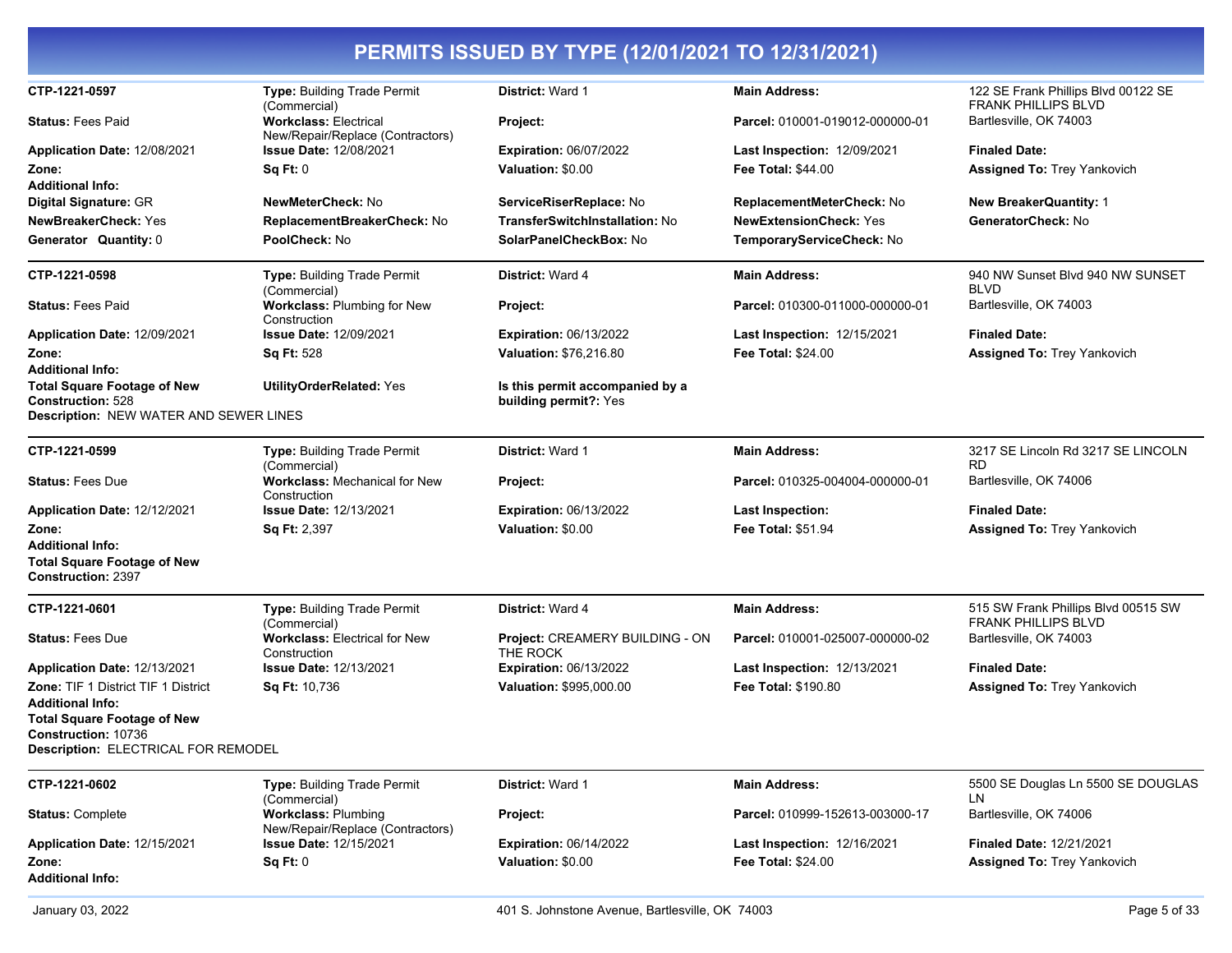| PERMITS ISSUED BY TYPE (12/01/2021 TO 12/31/2021)                                           |                                                                      |                                                              |                                    |                                                     |
|---------------------------------------------------------------------------------------------|----------------------------------------------------------------------|--------------------------------------------------------------|------------------------------------|-----------------------------------------------------|
| Digital Signature: Tracy Daigle                                                             | <b>BackflowCheck: No</b>                                             | <b>GasLineCheck: Yes</b>                                     | GreaseQuanity: 0                   | GreaseCheck: No                                     |
| ReconfigureCheck: No                                                                        | SewerCheck: No                                                       | SewerRepairCheck: No                                         | BoilerQuantity: 0                  | BoilerCheck: No                                     |
| <b>WaterLineCheck: No</b>                                                                   |                                                                      |                                                              |                                    |                                                     |
| <b>Description:</b> repair gas line                                                         |                                                                      |                                                              |                                    |                                                     |
| CTP-1221-0604                                                                               | Type: Building Trade Permit<br>(Commercial)                          | <b>District: Ward 5</b>                                      | <b>Main Address:</b>               | 5108 E Tuxedo Blvd 5108 E TUXEDO<br><b>BLVD</b>     |
| <b>Status: Complete</b>                                                                     | <b>Workclass: Mechanical for New</b><br>Construction                 | <b>Project: DELAWARE TRIBE FOOD</b><br>PANTRY AND COOK SHACK | Parcel: 010225-001001-000000-01    | Bartlesville, OK 74006                              |
| Application Date: 12/20/2021                                                                | <b>Issue Date: 12/20/2021</b>                                        | <b>Expiration: 06/28/2022</b>                                | Last Inspection: 12/30/2021        | <b>Finaled Date: 12/31/2021</b>                     |
| Zone: X No Flood Restrictions (Zone X)<br><b>Additional Info:</b>                           | <b>Sq Ft: 3,000</b>                                                  | Valuation: \$2,000,000.00                                    | <b>Fee Total: \$64.00</b>          | <b>Assigned To: Trey Yankovich</b>                  |
| <b>Total Square Footage of New</b><br><b>Construction: 3000</b><br>Description: FOOD PANTRY |                                                                      |                                                              |                                    |                                                     |
| CTP-1221-0605                                                                               | Type: Building Trade Permit                                          | <b>District: Ward 4</b>                                      | <b>Main Address:</b>               | 501 SE Washington Blvd 00501 SE                     |
| <b>Status: Fees Paid</b>                                                                    | (Commercial)<br><b>Workclass: Electrical for New</b><br>Construction | Project: SHOE SHOW                                           | Parcel: 010071-000T01-000000-01    | <b>WASHINGTON BLVD</b><br>Bartlesville, OK 74006    |
| Application Date: 12/20/2021                                                                | <b>Issue Date: 12/20/2021</b>                                        | <b>Expiration: 06/20/2022</b>                                | Last Inspection: 12/21/2021        | <b>Finaled Date:</b>                                |
| Zone:                                                                                       | Sq Ft: 10,904                                                        | Valuation: \$261,800.00                                      | Fee Total: \$199.20                | <b>Assigned To: Trey Yankovich</b>                  |
| <b>Additional Info:</b><br><b>Total Square Footage of New</b><br>Construction: 10904        |                                                                      |                                                              |                                    |                                                     |
| CTP-1221-0606                                                                               | Type: Building Trade Permit<br>(Commercial)                          | <b>District: Ward 4</b>                                      | <b>Main Address:</b>               | 203 SE Osage Ave 00203 SE OSAGE<br><b>AVE</b>       |
| <b>Status: Fees Due</b>                                                                     | <b>Workclass: Mechanical</b><br>New/Repair/Replace (Contractors)     | Project:                                                     | Parcel: 010001-018001-000000-01    | Bartlesville, OK 74003                              |
| Application Date: 12/22/2021                                                                | <b>Issue Date: 12/22/2021</b>                                        | <b>Expiration: 06/20/2022</b>                                | <b>Last Inspection:</b>            | <b>Finaled Date:</b>                                |
| Zone:                                                                                       | Sq Ft: 0                                                             | Valuation: \$0.00                                            | <b>Fee Total: \$24.00</b>          | <b>Assigned To: Trey Yankovich</b>                  |
| <b>Additional Info:</b>                                                                     |                                                                      |                                                              |                                    |                                                     |
| <b>CommercialHoodCheck: No</b>                                                              | Fireplace / Stove: No                                                | GasLineCheck: No                                             | CoilOnlyCheck: No                  | <b>DuctsVentsCheck: No</b>                          |
| HeatPumpFurnaceCheck: Yes                                                                   | HeatPumpFurnaceQuantity: 1                                           | MiniSplitCheck: No                                           | NewSplitSystemCheck: No            | PackageUnitCheck: No                                |
| <b>RTUCheck: No</b>                                                                         | SplitSystemChangeOutCheck: No                                        | RefrigerationOrCompressorCheck: No                           | <b>WaterHeaterOrBoiler: No</b>     |                                                     |
| <b>Description:</b> furnace only change-out                                                 |                                                                      |                                                              |                                    |                                                     |
| CTP-1221-0607                                                                               | <b>Type: Building Trade Permit</b><br>(Commercial)                   | District: Ward 1                                             | <b>Main Address:</b>               | 510 SE Washington Blvd 00510 SE<br>WASHING ION BLVD |
| <b>Status: Fees Due</b>                                                                     | <b>Workclass: Electrical</b><br>New/Repair/Replace (Contractors)     | Project: SCOOTERS                                            | Parcel: 010999-092613-003000-01    | Bartlesville, OK 74006                              |
| Application Date: 12/22/2021                                                                | <b>Issue Date: 12/22/2021</b>                                        | <b>Expiration: 06/20/2022</b>                                | <b>Last Inspection: 12/22/2021</b> | <b>Finaled Date: 12/23/2021</b>                     |
| Zone:                                                                                       | Sq Ft: 0                                                             | Valuation: \$0.00                                            | Fee Total: \$24.00                 | <b>Assigned To: Trey Yankovich</b>                  |
| <b>Additional Info:</b>                                                                     |                                                                      |                                                              |                                    |                                                     |
| <b>NewMeterCheck: Yes</b>                                                                   | ServiceRiserReplace: No                                              | ReplacementMeterCheck: No                                    | <b>New BreakerQuantity: 0</b>      | NewBreakerCheck: No                                 |
| ReplacementBreakerCheck: No<br>SolarPanelCheckBox: No                                       | <b>TransferSwitchInstallation: No</b><br>TemporaryServiceCheck: No   | <b>NewExtensionCheck: No</b>                                 | GeneratorCheck: No                 | PoolCheck: No                                       |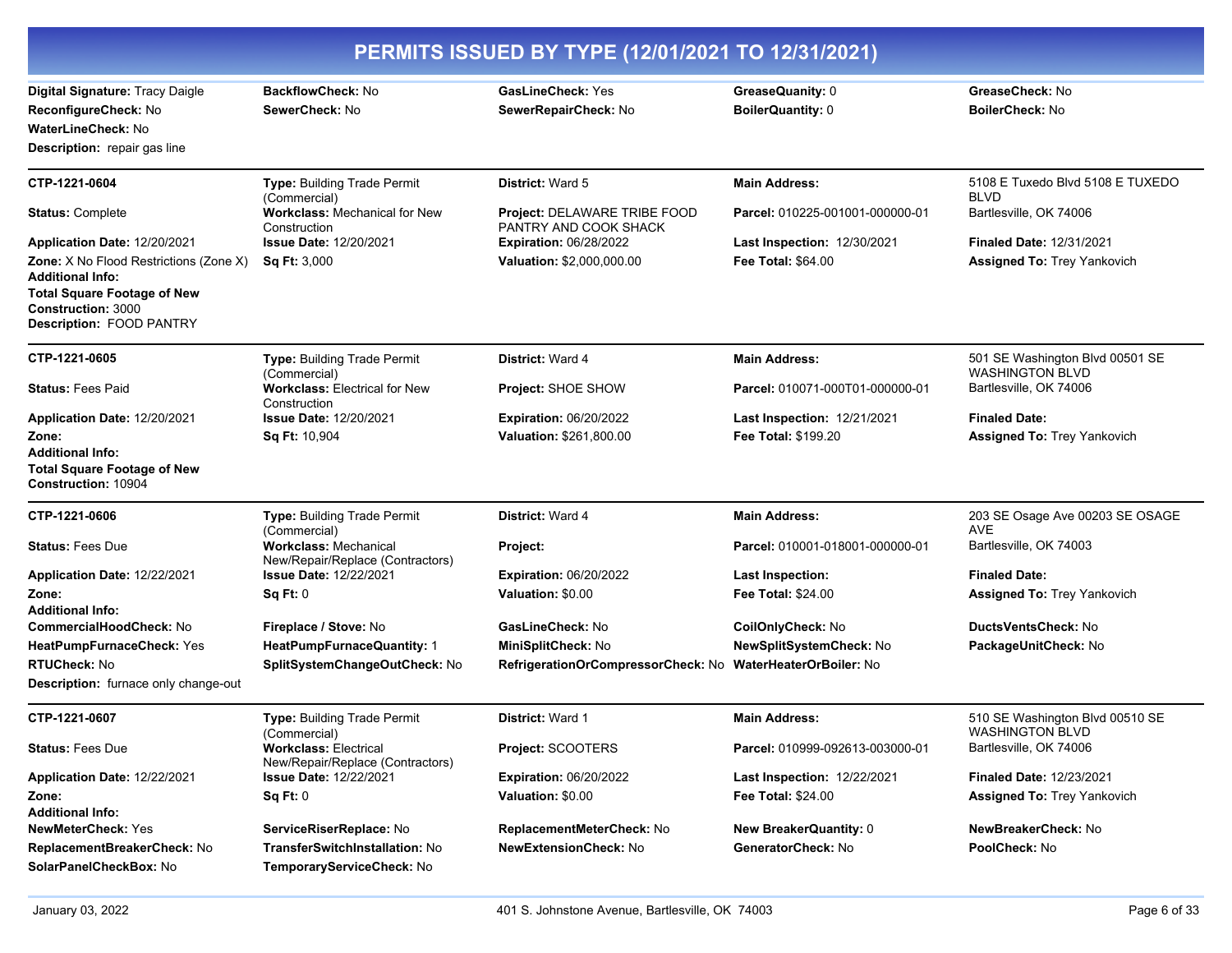### **Description:** SERVICE & DISCONNECT

| CTP-1221-0608                                             | Type: Building Trade Permit<br>(Commercial)                                                                   | <b>District: Ward 3</b>            | <b>Main Address:</b>               | 700 SW Penn Ave 00700 SW PENN AVE                    |
|-----------------------------------------------------------|---------------------------------------------------------------------------------------------------------------|------------------------------------|------------------------------------|------------------------------------------------------|
| <b>Status: Permit Issued</b>                              | <b>Workclass: Mechanical for New</b><br>Construction                                                          | Project:                           | Parcel: 010229-007010-000000-01    | Bartlesville, OK 74003                               |
| Application Date: 12/27/2021                              | <b>Issue Date: 12/27/2021</b>                                                                                 | <b>Expiration: 06/27/2022</b>      | <b>Last Inspection:</b>            | <b>Finaled Date:</b>                                 |
| Zone: C-5/PUD C-5/PUD                                     | Sq Ft: 13,354                                                                                                 | Valuation: \$2,370,000.00          | Fee Total: \$321.70                | <b>Assigned To: Trey Yankovich</b>                   |
| <b>Additional Info:</b>                                   |                                                                                                               |                                    |                                    |                                                      |
| <b>Total Square Footage of New</b><br>Construction: 13354 |                                                                                                               |                                    |                                    |                                                      |
|                                                           | Description: NEW SPLIT SYSTEM W/ DUCT AND DISCONNECTS. CRANK CASE HEATER. REPLACE PARTIAL/ADD TO GREASE DUCT. |                                    |                                    |                                                      |
| CTP-1221-0609                                             | Type: Building Trade Permit<br>(Commercial)                                                                   | <b>District: Ward 3</b>            | <b>Main Address:</b>               | 1700 SE Hillcrest Rd 1700 SE<br><b>HILLCREST RD</b>  |
| <b>Status: Fees Due</b>                                   | <b>Workclass: Mechanical</b><br>New/Repair/Replace (Contractors)                                              | Project:                           | Parcel: 010999-132612-002000-56    | Bartlesville, OK 74003                               |
| Application Date: 12/28/2021                              | <b>Issue Date: 12/28/2021</b>                                                                                 | <b>Expiration: 06/27/2022</b>      | <b>Last Inspection:</b>            | <b>Finaled Date:</b>                                 |
| Zone:                                                     | <b>Sq Ft: 0</b>                                                                                               | Valuation: \$0.00                  | Fee Total: \$44.00                 | <b>Assigned To: Trey Yankovich</b>                   |
| <b>Additional Info:</b>                                   |                                                                                                               |                                    |                                    |                                                      |
| CommercialHoodCheck: No                                   | Fireplace / Stove: No                                                                                         | GasLineCheck: No                   | CoilOnlyCheck: No                  | <b>DuctsVentsCheck: No</b>                           |
| HeatPumpFurnaceCheck: No                                  | MiniSplitCheck: No                                                                                            | NewSplitSystemCheck: No            | PackageUnitCheck: No               | <b>RTUCheck: Yes</b>                                 |
| <b>RTUQuantity: 2</b>                                     | SplitSystemChangeOutCheck: No                                                                                 | RefrigerationOrCompressorCheck: No | <b>WaterHeaterOrBoiler: No</b>     |                                                      |
| <b>Description: 2 NEW ROOFTOP UNITS</b>                   |                                                                                                               |                                    |                                    |                                                      |
| CTP-1221-0610                                             | Type: Building Trade Permit                                                                                   | District: Ward 1                   | <b>Main Address:</b>               | 4620 E Frank Phillips Blvd 04620 E                   |
| <b>Status: Fees Due</b>                                   | (Commercial)<br><b>Workclass: Mechanical</b><br>New/Repair/Replace (Contractors)                              | Project:                           | Parcel: 010999-092613-005000-16    | <b>FRANK PHILLIPS BLVD</b><br>Bartlesville, OK 74006 |
| Application Date: 12/28/2021                              | <b>Issue Date: 12/28/2021</b>                                                                                 | <b>Expiration: 06/27/2022</b>      | <b>Last Inspection:</b>            | <b>Finaled Date:</b>                                 |
| Zone:                                                     | Sq Ft: 0                                                                                                      | Valuation: \$0.00                  | Fee Total: \$24.00                 | <b>Assigned To: Trey Yankovich</b>                   |
| <b>Additional Info:</b>                                   |                                                                                                               |                                    |                                    |                                                      |
| CommercialHoodCheck: No                                   | Fireplace / Stove: No                                                                                         | GasLineCheck: No                   | CoilOnlyCheck: No                  | DuctsVentsCheck: No                                  |
| HeatPumpFurnaceCheck: No                                  | MiniSplitCheck: No                                                                                            | <b>NewSplitSystemCheck: No</b>     | PackageUnitCheck: No               | <b>RTUCheck: No</b>                                  |
| SplitSystemChangeOutCheck: No                             | RefrigerationOrCompressorCheck: No WaterHeaterOrBoiler: Yes                                                   |                                    | <b>WaterHeaterOrBoilerCheck: 1</b> |                                                      |
| Description: REPLACE BOILER @ PATHS TO INDEPENDENCE       |                                                                                                               |                                    |                                    |                                                      |
| CTP-1221-0611                                             | Type: Building Trade Permit                                                                                   | District: Ward 1                   | <b>Main Address:</b>               | 1700 SE Hillcrest Rd 1700 SE                         |
|                                                           | (Commercial)                                                                                                  |                                    |                                    | <b>HILLCREST RD</b>                                  |
| <b>Status: Fees Due</b>                                   | <b>Workclass: Plumbing</b><br>New/Repair/Replace (Contractors)                                                | Project:                           | Parcel: 010999-132612-002000-56    | Bartlesville, OK 74003                               |
| Application Date: 12/28/2021                              | <b>Issue Date: 12/28/2021</b>                                                                                 | <b>Expiration: 06/27/2022</b>      | <b>Last Inspection:</b>            | <b>Finaled Date:</b>                                 |
| Zone:                                                     | Sq Ft: 0                                                                                                      | Valuation: \$0.00                  | <b>Fee Total: \$24.00</b>          | <b>Assigned To: Trey Yankovich</b>                   |
| <b>Additional Info:</b>                                   |                                                                                                               |                                    |                                    |                                                      |
| Digital Signature: TRACY DAIGLE                           | <b>BackflowCheck: No</b>                                                                                      | <b>GasLineCheck: Yes</b>           | GreaseQuanity: 0                   | GreaseCheck: No                                      |
| ReconfigureCheck: No                                      | SewerCheck: No                                                                                                | SewerRepairCheck: No               | <b>BoilerQuantity: 0</b>           | <b>BoilerCheck: No</b>                               |
| <b>WaterLineCheck: No</b>                                 |                                                                                                               |                                    |                                    |                                                      |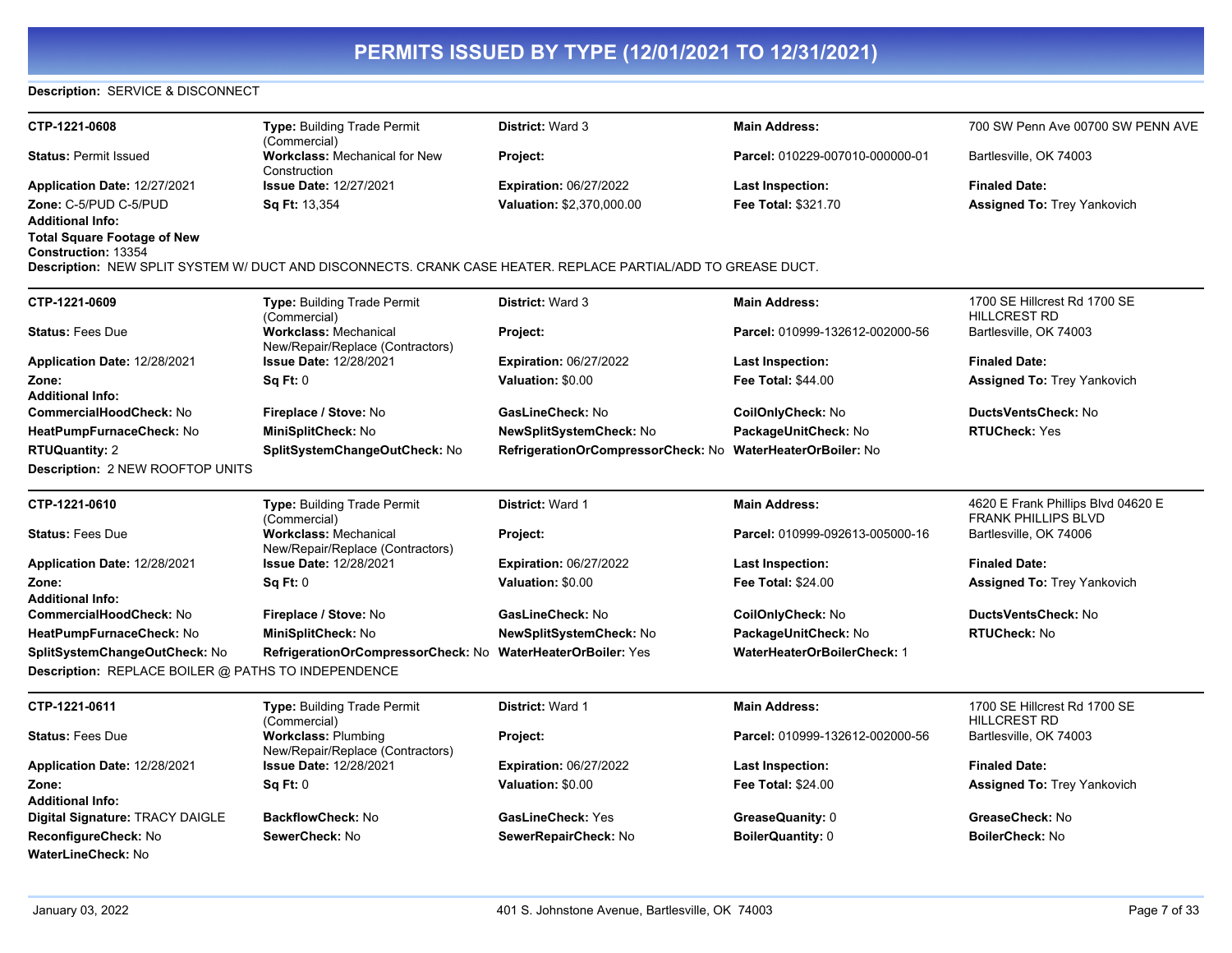### **Description:** Run gas from main line to 2 new roof top units on old high school gym

| CTP-1221-0612                                                           | <b>Type: Building Trade Permit</b><br>(Commercial)               | <b>District: Ward 1</b>            | <b>Main Address:</b>               | 401 SW Cass 401 SW CASS                        |
|-------------------------------------------------------------------------|------------------------------------------------------------------|------------------------------------|------------------------------------|------------------------------------------------|
| <b>Status: Complete</b>                                                 | <b>Workclass: Electrical</b><br>New/Repair/Replace (Contractors) | Project:                           | Parcel: 010484-007004-000000-01    | Bartlesville, OK 74003                         |
| Application Date: 12/29/2021                                            | <b>Issue Date: 12/29/2021</b>                                    | <b>Expiration: 06/27/2022</b>      | <b>Last Inspection: 12/29/2021</b> | <b>Finaled Date: 12/30/2021</b>                |
| Zone:                                                                   | Sq Ft: 0                                                         | Valuation: \$0.00                  | <b>Fee Total: \$44.00</b>          | <b>Assigned To: Trey Yankovich</b>             |
| <b>Additional Info:</b>                                                 |                                                                  |                                    |                                    |                                                |
| Digital Signature: Betsie Holtz                                         | <b>NewMeterCheck: Yes</b>                                        | ServiceRiserReplace: No            | ReplacementMeterCheck: No          | <b>New BreakerQuantity: 1</b>                  |
| <b>NewBreakerCheck: Yes</b>                                             | ReplacementBreakerCheck: No                                      | TransferSwitchInstallation: No     | <b>NewExtensionCheck: No</b>       | GeneratorCheck: No                             |
| Generator Quantity: 0                                                   | <b>PoolCheck: No</b>                                             | SolarPanelCheckBox: No             | TemporaryServiceCheck: No          |                                                |
| <b>Description:</b> Permit and inspection for Headstart                 |                                                                  |                                    |                                    |                                                |
| CTP-1221-0614                                                           | <b>Type: Building Trade Permit</b><br>(Commercial)               | <b>District: Ward 2</b>            | <b>Main Address:</b>               | 3801 SE Nowata Rd 03801 SE NOWATA<br><b>RD</b> |
| <b>Status: Fees Due</b>                                                 | <b>Workclass: Mechanical</b><br>New/Repair/Replace (Contractors) | Project:                           | Parcel: 010433-001002-000000-01    | Bartlesville, OK 74006                         |
| Application Date: 12/29/2021                                            | <b>Issue Date: 12/29/2021</b>                                    | <b>Expiration: 06/28/2022</b>      | <b>Last Inspection: 12/30/2021</b> | <b>Finaled Date:</b>                           |
| Zone:                                                                   | Sq Ft: 0                                                         | Valuation: \$0.00                  | <b>Fee Total: \$24.00</b>          | <b>Assigned To: Trey Yankovich</b>             |
| <b>Additional Info:</b>                                                 |                                                                  |                                    |                                    |                                                |
| <b>CommercialHoodCheck: No</b>                                          | Fireplace / Stove: No                                            | GasLineCheck: No                   | <b>CoilOnlyCheck: No</b>           | DuctsVentsCheck: No                            |
| HeatPumpFurnaceCheck: No                                                | MiniSplitCheck: No                                               | <b>NewSplitSystemCheck: No</b>     | PackageUnitCheck: No               | <b>RTUCheck: No</b>                            |
| <b>SplitSystemChangeOutCheck: Yes</b><br><b>Description: change-out</b> | SplitSystemChangeOutQuantity: 1                                  | RefrigerationOrCompressorCheck: No | <b>WaterHeaterOrBoiler: No</b>     |                                                |

## **PERMITS ISSUED FOR BUILDING TRADE PERMIT (COMMERCIAL): 19**

| <b>BUILDING TRADE PERMIT (RESIDENTIAL)</b>    |                                                                |                               |                                    |                                                   |  |
|-----------------------------------------------|----------------------------------------------------------------|-------------------------------|------------------------------------|---------------------------------------------------|--|
| RTP-1221-2622                                 | Type: Building Trade Permit (Residential) District: Ward 1     |                               | <b>Main Address:</b>               | 209 SE Wilshire Ave 209 SE WILSHIRE<br><b>AVE</b> |  |
| <b>Status: Fees Due</b>                       | <b>Workclass: Plumbing</b><br>New/Repair/Replace (Contractors) | <b>Project:</b>               | Parcel: 010187-001015-000000-01    | Bartlesville, OK 74006                            |  |
| Application Date: 12/01/2021                  | <b>Issue Date: 12/01/2021</b>                                  | <b>Expiration: 05/30/2022</b> | <b>Last Inspection: 12/01/2021</b> | <b>Finaled Date: 12/02/2021</b>                   |  |
| Zone:                                         | <b>Sq Ft: 1,300</b>                                            | Valuation: \$0.00             | <b>Fee Total: \$24.00</b>          | <b>Assigned To: Trey Yankovich</b>                |  |
| <b>Additional Info:</b>                       |                                                                |                               |                                    |                                                   |  |
| <b>Digital Signature: Mike bouvier</b>        | BackflowCheck: No                                              | GasLineCheck: No              | GreaseQuanity: 0                   | GreaseCheck: No                                   |  |
| ReconfigureCheck: No                          | SewerCheck: No                                                 | SewerRepairCheck: Yes         | <b>BoilerQuantity: 0</b>           | <b>BoilerCheck: No</b>                            |  |
| WaterLineCheck: No                            |                                                                |                               |                                    |                                                   |  |
| <b>Description:</b> repair/replace sewer line |                                                                |                               |                                    |                                                   |  |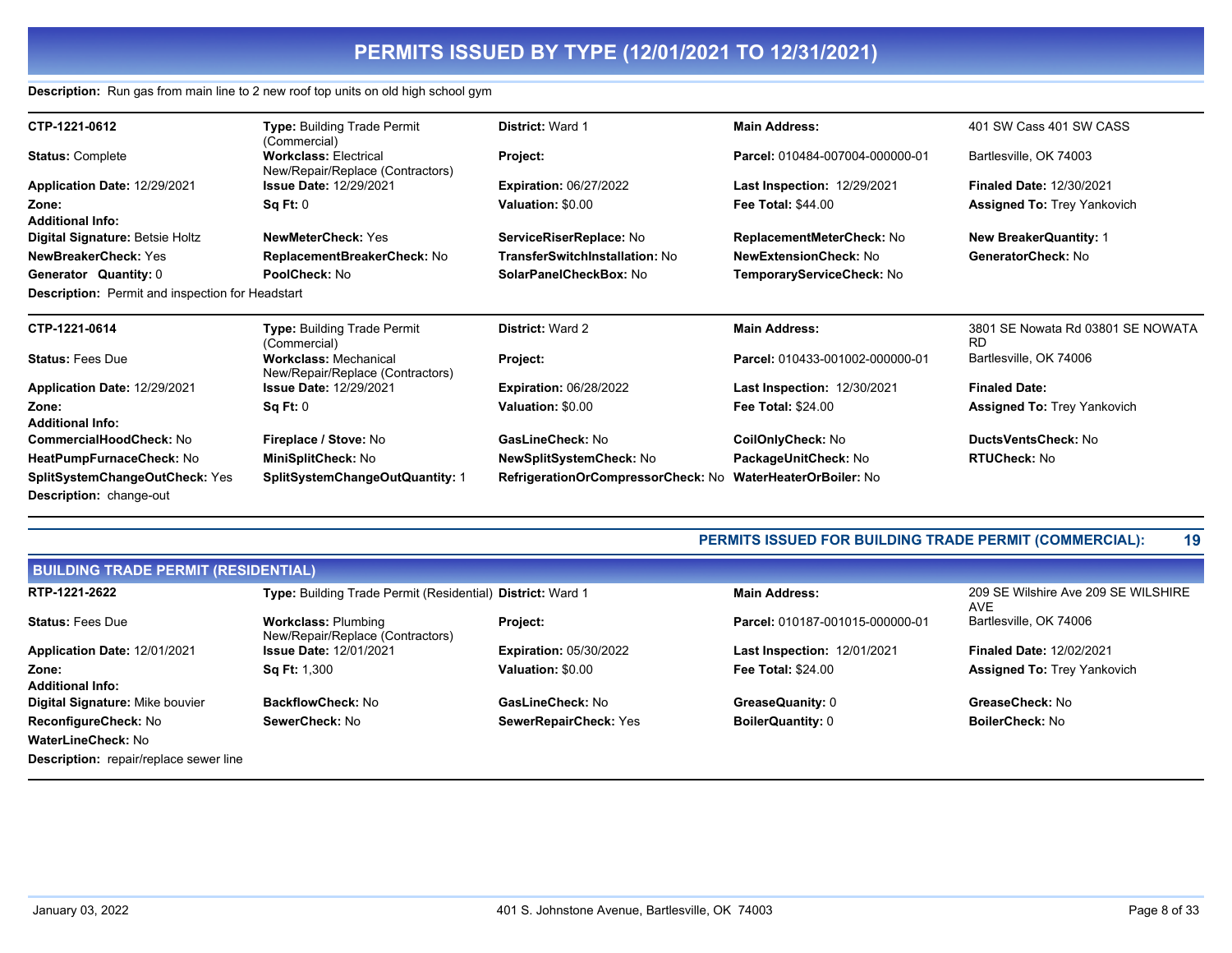|                                          |                                                                  | PERMITS ISSUED BY TYPE (12/01/2021 TO 12/31/2021) |                                                         |                                                |
|------------------------------------------|------------------------------------------------------------------|---------------------------------------------------|---------------------------------------------------------|------------------------------------------------|
| RTP-1221-2623                            | Type: Building Trade Permit (Residential) District: Ward 1       |                                                   | <b>Main Address:</b>                                    | 4512 NE Michigan St 4512 NE<br><b>MICHIGAN</b> |
| <b>Status: Complete</b>                  | <b>Workclass: Electrical</b><br>New/Repair/Replace (Contractors) | Project:                                          | Parcel: 010999-042613-003000-125                        | Bartlesville, OK 74006                         |
| Application Date: 12/01/2021             | <b>Issue Date: 12/01/2021</b>                                    | <b>Expiration: 05/30/2022</b>                     | Last Inspection: 12/01/2021                             | <b>Finaled Date: 12/02/2021</b>                |
| Zone:                                    | Sq Ft: 0                                                         | Valuation: \$0.00                                 | <b>Fee Total: \$24.00</b>                               | <b>Assigned To: Trey Yankovich</b>             |
| <b>Additional Info:</b>                  |                                                                  |                                                   |                                                         |                                                |
| Digital Signature: Betsie Holtz          | <b>NewMeterCheck: Yes</b>                                        | ServiceRiserReplace: No                           | ReplacementMeterCheck: No                               | <b>New BreakerQuantity: 0</b>                  |
| NewBreakerCheck: No                      | ReplacementBreakerCheck: No                                      | <b>TransferSwitchInstallation: No</b>             | <b>NewExtensionCheck: No</b>                            | GeneratorCheck: No                             |
| Generator Quantity: 0                    | PoolCheck: No                                                    | SolarPanelCheckBox: No                            | TemporaryServiceCheck: No                               |                                                |
| <b>Description:</b> Meter Can change out |                                                                  |                                                   |                                                         |                                                |
| RTP-1221-2624                            | Type: Building Trade Permit (Residential) District: Ward 1       |                                                   | <b>Main Address:</b>                                    | 6306 SE Kings Dr 6306 SE KINGS DR              |
| <b>Status: Fees Due</b>                  | <b>Workclass: Plumbing</b><br>New/Repair/Replace (Contractors)   | Project:                                          | Parcel: 010250-029005-000000-01                         | Bartlesville, OK 74006                         |
| Application Date: 12/01/2021             | <b>Issue Date: 12/01/2021</b>                                    | <b>Expiration: 05/31/2022</b>                     | <b>Last Inspection: 12/02/2021</b>                      | <b>Finaled Date:</b>                           |
| Zone:                                    | <b>Sq Ft: 1</b>                                                  | Valuation: \$0.00                                 | <b>Fee Total: \$24.00</b>                               | <b>Assigned To: Trey Yankovich</b>             |
| <b>Additional Info:</b>                  |                                                                  |                                                   |                                                         |                                                |
| Digital Signature: JDM                   | <b>BackflowCheck: No</b>                                         | GasLineCheck: No                                  | GreaseQuanity: 0                                        | GreaseCheck: No                                |
| ReconfigureCheck: No                     | SewerCheck: No                                                   | SewerRepairCheck: No                              | <b>BoilerQuantity: 1</b>                                | <b>BoilerCheck: Yes</b>                        |
| WaterLineCheck: No                       |                                                                  |                                                   |                                                         |                                                |
| <b>Description: Water Heater</b>         |                                                                  |                                                   |                                                         |                                                |
| RTP-1221-2625                            | Type: Building Trade Permit (Residential) District: Ward 3       |                                                   | <b>Main Address:</b>                                    | 1572 SW Elm Ave 1572 SW ELM AVE                |
| <b>Status: Complete</b>                  | Workclass: Roofing Repair/Replacement Project:<br>(Contractor)   |                                                   | Parcel: 010473-004014-000000-01                         | Bartlesville, OK 74003                         |
| Application Date: 12/02/2021             | <b>Issue Date: 12/02/2021</b>                                    | <b>Expiration: 05/31/2022</b>                     | <b>Last Inspection: 12/02/2021</b>                      | <b>Finaled Date: 12/03/2021</b>                |
| Zone:                                    | Sq Ft: 0                                                         | Valuation: \$0.00                                 | <b>Fee Total: \$24.00</b>                               | <b>Assigned To: Trey Yankovich</b>             |
| <b>Additional Info:</b>                  |                                                                  |                                                   |                                                         |                                                |
| <b>CompositeCheck: Yes</b>               | MetalCheck: No                                                   | <b>OtherCheck: No</b>                             | <b>Number of SEPARATE structures to be</b><br>Roofed: 1 |                                                |
| RTP-1221-2629                            | Type: Building Trade Permit (Residential) District: Ward 5       |                                                   | <b>Main Address:</b>                                    | 3816 NE Indiana St 3816 NE INDIANA ST          |
| <b>Status: Complete</b>                  | <b>Workclass: Plumbing</b><br>New/Repair/Replace (Contractors)   | Project:                                          | Parcel: 010999-042613-003000-033                        | Bartlesville, OK 74006                         |
| Application Date: 12/02/2021             | <b>Issue Date: 12/02/2021</b>                                    | <b>Expiration: 06/07/2022</b>                     | Last Inspection: 12/09/2021                             | <b>Finaled Date: 12/10/2021</b>                |
| Zone:                                    | Sq Ft: 0                                                         | Valuation: \$0.00                                 | <b>Fee Total: \$24.00</b>                               | <b>Assigned To: Trey Yankovich</b>             |
| <b>Additional Info:</b>                  |                                                                  |                                                   |                                                         |                                                |
| <b>BackflowCheck: No</b>                 | <b>GasLineCheck: Yes</b>                                         | GreaseCheck: No                                   | ReconfigureCheck: No                                    | SewerCheck: No                                 |
| SewerRepairCheck: No                     | <b>BoilerCheck: No</b>                                           | <b>WaterLineCheck: No</b>                         |                                                         |                                                |
| Description: gas line                    |                                                                  |                                                   |                                                         |                                                |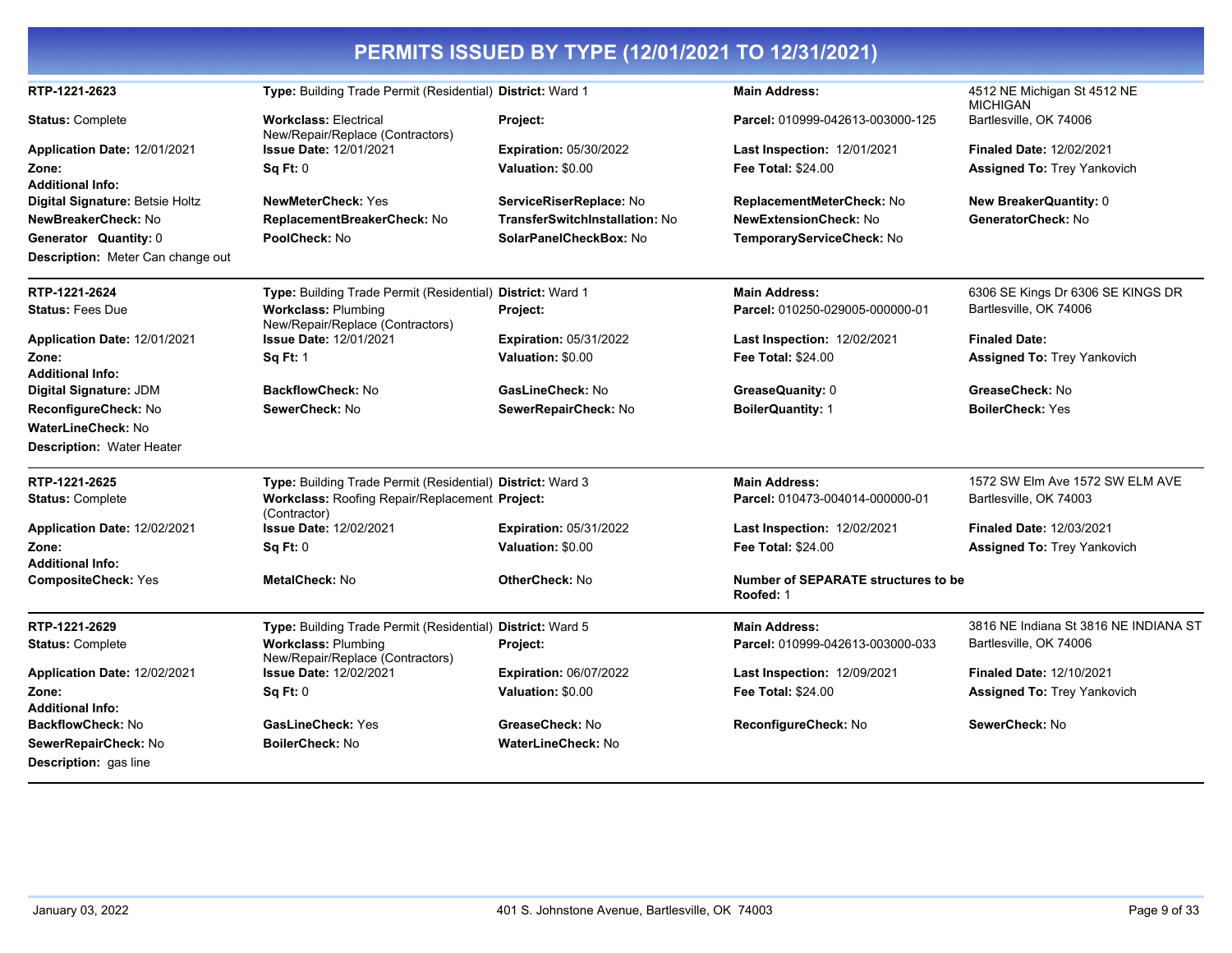| PERMITS ISSUED BY TYPE (12/01/2021 TO 12/31/2021)                                          |                                                                  |                                       |                                    |                                                     |
|--------------------------------------------------------------------------------------------|------------------------------------------------------------------|---------------------------------------|------------------------------------|-----------------------------------------------------|
| RTP-1221-2630                                                                              | Type: Building Trade Permit (Residential) District: Ward 4       |                                       | <b>Main Address:</b>               | 344 NW Margarite Ave 344 NW<br>MARGARITE AVE        |
| <b>Status: Permit Issued</b>                                                               | <b>Workclass:</b> Mechanical for New<br>Construction             | Project:                              | Parcel:                            | Bartlesville, OK 74003                              |
| Application Date: 12/02/2021                                                               | Issue Date: 12/02/2021                                           | <b>Expiration: 05/31/2022</b>         | Last Inspection:                   | <b>Finaled Date:</b>                                |
| Zone:                                                                                      | <b>Sq Ft: 1,800</b>                                              | <b>Valuation: \$40,000.00</b>         | <b>Fee Total: \$40.00</b>          | <b>Assigned To: Trey Yankovich</b>                  |
| <b>Additional Info:</b><br><b>Total Square Footage of New</b><br><b>Construction: 1800</b> |                                                                  |                                       |                                    |                                                     |
| RTP-1221-2631                                                                              | Type: Building Trade Permit (Residential) District: Ward 1       |                                       | <b>Main Address:</b>               | 4521 SE Barlow Dr 4521 SE BARLOW<br>DR.             |
| <b>Status: Permit Issued</b>                                                               | <b>Workclass: Electrical</b><br>New/Repair/Replace (Contractors) | Project:                              | Parcel: 010400-005030-000000-01    | Bartlesville, OK 74006                              |
| Application Date: 12/02/2021                                                               | <b>Issue Date: 12/02/2021</b>                                    | <b>Expiration: 05/31/2022</b>         | Last Inspection:                   | <b>Finaled Date:</b>                                |
| Zone:                                                                                      | Sq Ft: 0                                                         | Valuation: \$0.00                     | <b>Fee Total: \$24.00</b>          | <b>Assigned To: Trey Yankovich</b>                  |
| <b>Additional Info:</b>                                                                    |                                                                  |                                       |                                    |                                                     |
| Digital Signature: William Winter                                                          | NewMeterCheck: No                                                | ServiceRiserReplace: No               | ReplacementMeterCheck: No          | <b>New BreakerQuantity: 1</b>                       |
| NewBreakerCheck: Yes                                                                       | ReplacementBreakerCheck: No                                      | <b>TransferSwitchInstallation: No</b> | <b>NewExtensionCheck: No</b>       | GeneratorCheck: No                                  |
| Generator Quantity: 0                                                                      | PoolCheck: No                                                    | SolarPanelCheckBox: No                | TemporaryServiceCheck: No          |                                                     |
| <b>Description:</b> Replacement of main electrical panel due to it being overloaded        |                                                                  |                                       |                                    |                                                     |
| RTP-1221-2632                                                                              | Type: Building Trade Permit (Residential) District: Ward 1       |                                       | <b>Main Address:</b>               | 3906 SE Harvey                                      |
| <b>Status: Fees Due</b>                                                                    | <b>Workclass: Plumbing</b><br>New/Repair/Replace (Contractors)   | Project:                              | Parcel: 010292-000002-000000-01    | Bartlesville, OK 74006                              |
| Application Date: 12/02/2021                                                               | <b>Issue Date: 12/02/2021</b>                                    | <b>Expiration: 05/31/2022</b>         | <b>Last Inspection: 12/02/2021</b> | <b>Finaled Date: 12/03/2021</b>                     |
| Zone:                                                                                      | <b>Sq Ft: 1</b>                                                  | Valuation: \$0.00                     | <b>Fee Total: \$24.00</b>          | <b>Assigned To: Trey Yankovich</b>                  |
| <b>Additional Info:</b>                                                                    |                                                                  |                                       |                                    |                                                     |
| Digital Signature: jdm                                                                     | <b>BackflowCheck: No</b>                                         | GasLineCheck: No                      | GreaseQuanity: 0                   | GreaseCheck: No                                     |
| ReconfigureCheck: No                                                                       | SewerCheck: No                                                   | SewerRepairCheck: No                  | <b>BoilerQuantity: 1</b>           | <b>BoilerCheck: Yes</b>                             |
| <b>WaterLineCheck: No</b>                                                                  |                                                                  |                                       |                                    |                                                     |
| Description: water heater                                                                  |                                                                  |                                       |                                    |                                                     |
| RTP-1221-2633                                                                              | Type: Building Trade Permit (Residential) District: Ward 1       |                                       | <b>Main Address:</b>               | 1815 SE Madison Blvd 1815 SE<br><b>MADISON BLVD</b> |
| <b>Status: Fees Due</b>                                                                    | <b>Workclass: Plumbing</b><br>New/Repair/Replace (Contractors)   | Project:                              | Parcel: 010999-212613-001000-17    | Bartlesville, OK 74006                              |
| Application Date: 12/02/2021                                                               | Issue Date: 12/02/2021                                           | <b>Expiration: 06/01/2022</b>         | <b>Last Inspection: 12/03/2021</b> | <b>Finaled Date:</b>                                |
| Zone:<br><b>Additional Info:</b>                                                           | <b>Sq Ft: 1</b>                                                  | Valuation: \$0.00                     | <b>Fee Total: \$24.00</b>          | <b>Assigned To: Trey Yankovich</b>                  |
| Digital Signature: Jdm                                                                     | <b>BackflowCheck: No</b>                                         | GasLineCheck: No                      | GreaseQuanity: 0                   | GreaseCheck: No                                     |
| ReconfigureCheck: No                                                                       | SewerCheck: No                                                   | SewerRepairCheck: No                  | <b>BoilerQuantity: 1</b>           | <b>BoilerCheck: Yes</b>                             |
| WaterLineCheck: No                                                                         |                                                                  |                                       |                                    |                                                     |
| <b>Description:</b> water heater                                                           |                                                                  |                                       |                                    |                                                     |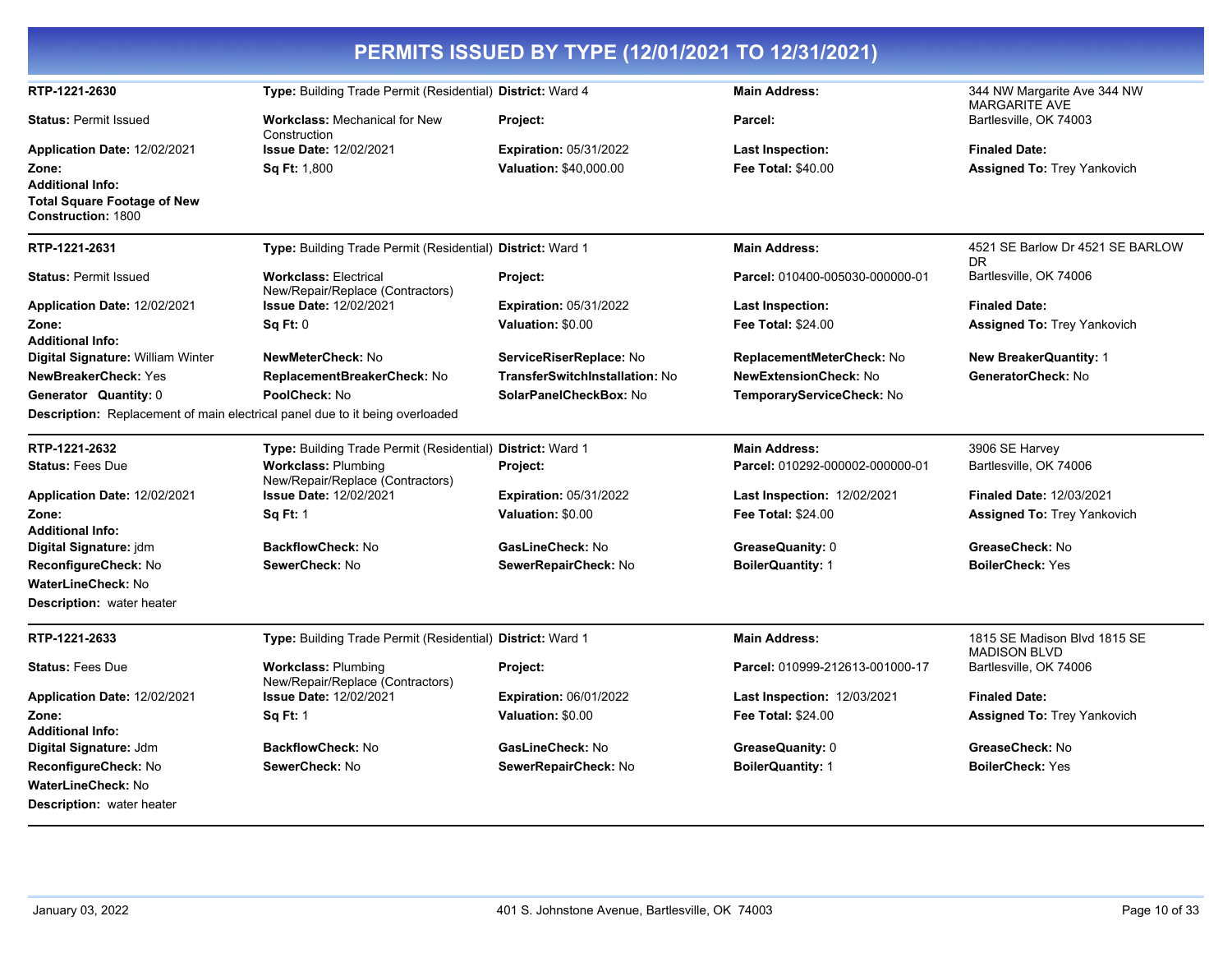| RTP-1221-2634<br><b>Status: Complete</b><br>Application Date: 12/02/2021<br>Zone:<br><b>Additional Info:</b><br>Digital Signature: Betsie Holtz<br><b>NewBreakerCheck: Yes</b><br>Generator Quantity: 0<br><b>Description:</b> Need a permit and inspection | Type: Building Trade Permit (Residential) District: Ward 1<br><b>Workclass: Electrical</b><br>New/Repair/Replace (Contractors)<br><b>Issue Date: 12/02/2021</b><br>Sq Ft: 0<br>NewMeterCheck: No<br>ReplacementBreakerCheck: No<br>PoolCheck: No | <b>Project:</b><br><b>Expiration: 05/31/2022</b><br>Valuation: \$0.00<br>ServiceRiserReplace: No<br><b>TransferSwitchInstallation: No</b><br>SolarPanelCheckBox: No | <b>Main Address:</b><br>Parcel: 010999-072613-004000-70<br>Last Inspection: 12/02/2021<br><b>Fee Total: \$24.00</b><br>ReplacementMeterCheck: No<br><b>NewExtensionCheck: No</b><br>TemporaryServiceCheck: No | 1015 SE Adams Blvd<br>Bartlesville, OK 74003<br><b>Finaled Date: 12/03/2021</b><br><b>Assigned To: Trey Yankovich</b><br>New BreakerQuantity: 1<br>GeneratorCheck: No |
|-------------------------------------------------------------------------------------------------------------------------------------------------------------------------------------------------------------------------------------------------------------|--------------------------------------------------------------------------------------------------------------------------------------------------------------------------------------------------------------------------------------------------|---------------------------------------------------------------------------------------------------------------------------------------------------------------------|---------------------------------------------------------------------------------------------------------------------------------------------------------------------------------------------------------------|-----------------------------------------------------------------------------------------------------------------------------------------------------------------------|
| RTP-1221-2635<br><b>Status: Complete</b>                                                                                                                                                                                                                    | Type: Building Trade Permit (Residential) District: Ward 5<br>Workclass: Roofing Repair/Replacement Project:<br>(Contractor)                                                                                                                     |                                                                                                                                                                     | <b>Main Address:</b><br>Parcel: 010256-000016-000000-01                                                                                                                                                       | 6712 Dover Ct 6712 DOVER CT<br>Bartlesville, OK 74006                                                                                                                 |
| Application Date: 12/02/2021<br>Zone:<br><b>Additional Info:</b>                                                                                                                                                                                            | <b>Issue Date: 12/02/2021</b><br>Sq Ft: 0                                                                                                                                                                                                        | <b>Expiration: 06/01/2022</b><br>Valuation: \$0.00                                                                                                                  | <b>Last Inspection: 12/03/2021</b><br><b>Fee Total: \$24.00</b>                                                                                                                                               | <b>Finaled Date: 12/04/2021</b><br><b>Assigned To: Trey Yankovich</b>                                                                                                 |
| <b>CompositeCheck: Yes</b><br><b>Description: SHINGLE ROOF</b>                                                                                                                                                                                              | MetalCheck: No                                                                                                                                                                                                                                   | OtherCheck: No                                                                                                                                                      | Number of SEPARATE structures to be<br>Roofed: 1                                                                                                                                                              |                                                                                                                                                                       |
| RTP-1221-2636<br><b>Status: Fees Due</b>                                                                                                                                                                                                                    | Type: Building Trade Permit (Residential) District: Ward 1<br><b>Workclass: Plumbing</b><br>New/Repair/Replace (Contractors)                                                                                                                     | Project:                                                                                                                                                            | <b>Main Address:</b><br>Parcel: 010469-002004-000000-02                                                                                                                                                       | 1825 SE Dewey 1825 SE DEWEY<br>Bartlesville, OK 74003                                                                                                                 |
| Application Date: 12/02/2021<br>Zone:<br><b>Additional Info:</b>                                                                                                                                                                                            | <b>Issue Date: 12/02/2021</b><br><b>Sq Ft: 2,000</b>                                                                                                                                                                                             | <b>Expiration: 05/31/2022</b><br>Valuation: \$0.00                                                                                                                  | Last Inspection:<br><b>Fee Total: \$24.00</b>                                                                                                                                                                 | <b>Finaled Date:</b><br><b>Assigned To: Trey Yankovich</b>                                                                                                            |
| <b>Digital Signature: Mike Bouvier</b><br>ReconfigureCheck: No<br><b>WaterLineCheck: No</b><br>Description: Repair/replace sewer line.                                                                                                                      | BackflowCheck: No<br>SewerCheck: No                                                                                                                                                                                                              | GasLineCheck: No<br>SewerRepairCheck: Yes                                                                                                                           | GreaseQuanity: 0<br><b>BoilerQuantity: 0</b>                                                                                                                                                                  | GreaseCheck: No<br>BoilerCheck: No                                                                                                                                    |
| RTP-1221-2638                                                                                                                                                                                                                                               | Type: Building Trade Permit (Residential) District: Ward 1                                                                                                                                                                                       |                                                                                                                                                                     | <b>Main Address:</b>                                                                                                                                                                                          | 315 SE Stoneridge Ct 315 SE<br><b>STONERIDGE CT</b>                                                                                                                   |
| <b>Status: Fees Due</b>                                                                                                                                                                                                                                     | <b>Workclass: Mechanical</b><br>New/Repair/Replace (Contractors)                                                                                                                                                                                 | Project:                                                                                                                                                            | Parcel: 010001-028003-000000-01                                                                                                                                                                               | Bartlesville, OK 74006                                                                                                                                                |
| Application Date: 12/02/2021<br>Zone:<br><b>Additional Info:</b>                                                                                                                                                                                            | <b>Issue Date: 12/02/2021</b><br><b>Sq Ft: 0</b>                                                                                                                                                                                                 | <b>Expiration: 06/06/2022</b><br>Valuation: \$0.00                                                                                                                  | <b>Last Inspection: 12/06/2021</b><br>Fee Total: \$24.00                                                                                                                                                      | <b>Finaled Date:</b><br><b>Assigned To: Trey Yankovich</b>                                                                                                            |
| CommercialHoodCheck: No<br>DuctsVentsCheck: No<br><b>RTUCheck: No</b><br><b>Description:</b> furnace, coil & ac                                                                                                                                             | Fireplace / Stove: No<br>HeatPumpFurnaceCheck: No<br>SplitSystemChangeOutCheck: No                                                                                                                                                               | GasLineCheck: No<br>MiniSplitCheck: No<br>RefrigerationOrCompressorCheck: No                                                                                        | CoilOnlyCheck: Yes<br>NewSplitSystemCheck: No<br><b>WaterHeaterOrBoiler: No</b>                                                                                                                               | CoilQuantity: 1<br>PackageUnitCheck: No                                                                                                                               |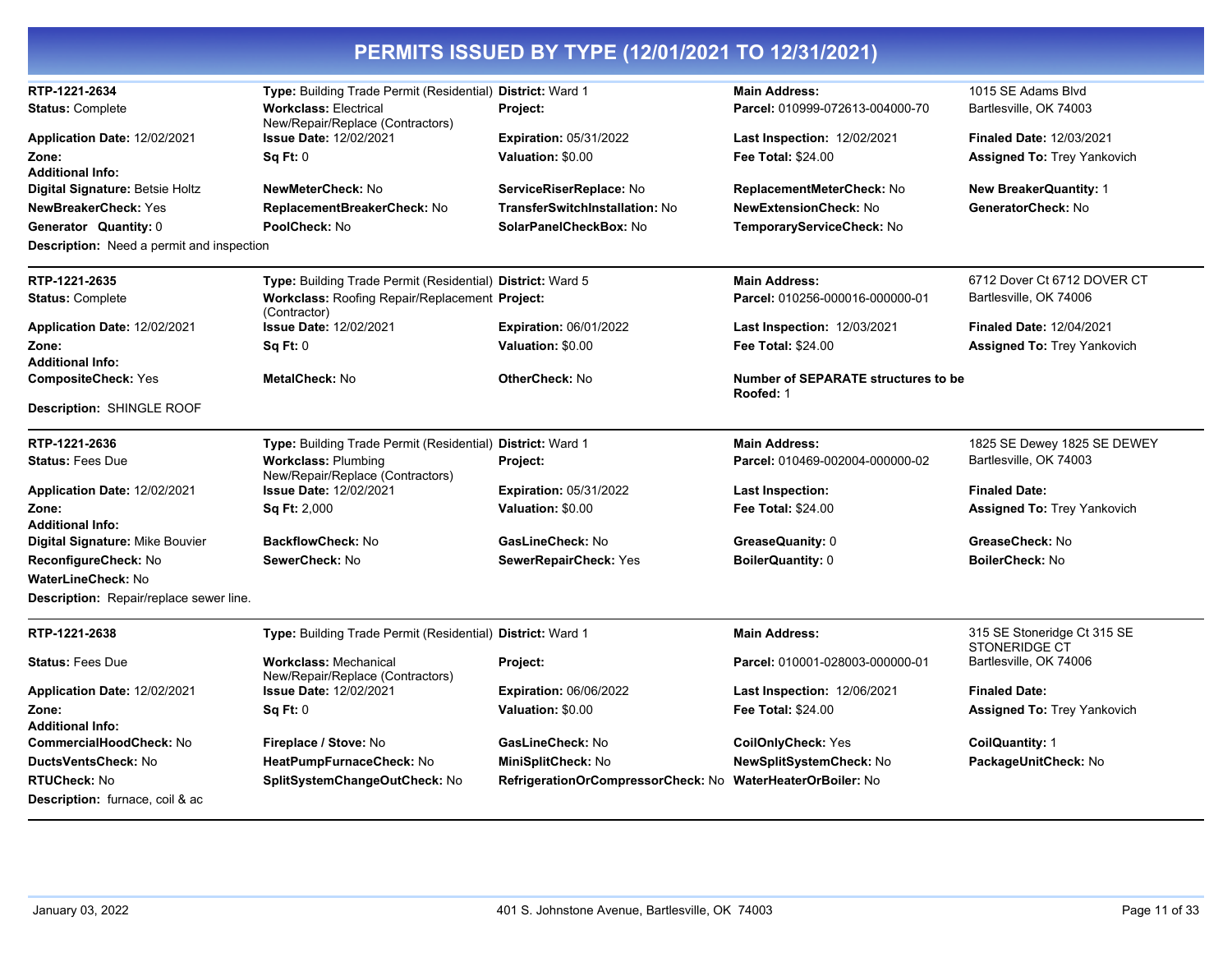| RTP-1221-2639                                | Type: Building Trade Permit (Residential) District: Ward 1       |                                                            | <b>Main Address:</b>            | 4238 SE Fleetwood Dr 4238 SE<br><b>FLEETWOOD DR</b> |
|----------------------------------------------|------------------------------------------------------------------|------------------------------------------------------------|---------------------------------|-----------------------------------------------------|
| <b>Status: Fees Paid</b>                     | <b>Workclass: Mechanical</b><br>New/Repair/Replace (Contractors) | Project:                                                   | Parcel: 010335-013005-000000-01 | Bartlesville, OK 74006                              |
| Application Date: 12/03/2021                 | <b>Issue Date: 12/03/2021</b>                                    | <b>Expiration: 06/01/2022</b>                              | <b>Last Inspection:</b>         | <b>Finaled Date:</b>                                |
| Zone:                                        | <b>Sq Ft: 0</b>                                                  | Valuation: \$0.00                                          | <b>Fee Total: \$24.00</b>       | <b>Assigned To: Trey Yankovich</b>                  |
| <b>Additional Info:</b>                      |                                                                  |                                                            |                                 |                                                     |
| <b>CommercialHoodCheck: No</b>               | Fireplace / Stove: No                                            | GasLineCheck: No                                           | CoilOnlyCheck: No               | <b>DuctsVentsCheck: No</b>                          |
| HeatPumpFurnaceCheck: Yes                    | <b>HeatPumpFurnaceQuantity: 1</b>                                | MiniSplitCheck: No                                         | NewSplitSystemCheck: No         | PackageUnitCheck: No                                |
| <b>RTUCheck: No</b>                          | SplitSystemChangeOutCheck: No                                    | RefrigerationOrCompressorCheck: No WaterHeaterOrBoiler: No |                                 |                                                     |
| <b>Description: FURNACE</b>                  |                                                                  |                                                            |                                 |                                                     |
| RTP-1221-2640                                | Type: Building Trade Permit (Residential) District: Ward 2       |                                                            | <b>Main Address:</b>            | 3428 SE Hawthorne Ct 3428 SE                        |
| <b>Status: Fees Due</b>                      | <b>Workclass: Electrical</b><br>New/Repair/Replace (Contractors) | Project:                                                   | Parcel: 010535-014004-000000-01 | <b>HAWTHORNE CT</b><br>Bartlesville, OK 74006       |
| Application Date: 12/06/2021                 | <b>Issue Date: 12/06/2021</b>                                    | <b>Expiration: 06/06/2022</b>                              | Last Inspection:                | <b>Finaled Date:</b>                                |
| Zone:                                        | Sq Ft: 0                                                         | Valuation: \$0.00                                          | <b>Fee Total: \$24.00</b>       | <b>Assigned To: Trey Yankovich</b>                  |
| <b>Additional Info:</b>                      |                                                                  |                                                            |                                 |                                                     |
| <b>NewMeterCheck: No</b>                     | ServiceRiserReplace: No                                          | <b>ReplacementMeterCheck: No</b>                           | NewBreakerCheck: No             | ReplacementBreakerCheck: No                         |
| <b>TransferSwitchInstallation: No</b>        | <b>NewExtensionCheck: No</b>                                     | GeneratorCheck: No                                         | PoolCheck: No                   | SolarPanelCheckBox: Yes                             |
| TemporaryServiceCheck: No                    |                                                                  |                                                            |                                 |                                                     |
| <b>Description: SOLAR PANEL INSTALLATION</b> |                                                                  |                                                            |                                 |                                                     |
| RTP-1221-2641                                | Type: Building Trade Permit (Residential) District: Ward 5       |                                                            | <b>Main Address:</b>            | 641 NE Cummings Ave 641 NE                          |
|                                              |                                                                  |                                                            |                                 | <b>CUMMINGS AVE</b>                                 |
| <b>Status: Complete</b>                      | <b>Workclass: Mechanical</b><br>New/Repair/Replace (Contractors) | Project:                                                   | Parcel: 010186-002012-000000-01 | Bartlesville, OK 74006                              |
| Application Date: 12/06/2021                 | <b>Issue Date: 12/06/2021</b>                                    | <b>Expiration: 06/06/2022</b>                              | Last Inspection: 12/07/2021     | <b>Finaled Date: 12/08/2021</b>                     |
| Zone:                                        | Sq Ft: 0                                                         | Valuation: \$0.00                                          | <b>Fee Total: \$24.00</b>       | <b>Assigned To: Trey Yankovich</b>                  |
| <b>Additional Info:</b>                      |                                                                  |                                                            |                                 |                                                     |
| <b>CommercialHoodCheck: No</b>               | Fireplace / Stove: No                                            | GasLineCheck: No                                           | CoilOnlyCheck: No               | DuctsVentsCheck: No                                 |
| HeatPumpFurnaceCheck: No                     | MiniSplitCheck: No                                               | NewSplitSystemCheck: No                                    | PackageUnitCheck: No            | <b>RTUCheck: No</b>                                 |
| SplitSystemChangeOutCheck: Yes               | SplitSystemChangeOutQuantity: 1                                  | RefrigerationOrCompressorCheck: No                         | <b>WaterHeaterOrBoiler: No</b>  |                                                     |
| Description: COMPLETE SYSTEM                 |                                                                  |                                                            |                                 |                                                     |
| RTP-1221-2642                                | Type: Building Trade Permit (Residential) District: Ward 4       |                                                            | <b>Main Address:</b>            | 612 SE Denver PI 612 SE DENVER PL                   |
| <b>Status: Complete</b>                      | <b>Workclass: Electrical</b><br>New/Repair/Replace (Contractors) | Project:                                                   | Parcel: 010103-000006-000000-01 | Bartlesville, OK 74003                              |
| Application Date: 12/06/2021                 | <b>Issue Date: 12/06/2021</b>                                    | <b>Expiration: 06/14/2022</b>                              | Last Inspection: 12/16/2021     | <b>Finaled Date: 12/17/2021</b>                     |
| Zone:                                        | Sq Ft: 0                                                         | Valuation: \$0.00                                          | <b>Fee Total: \$24.00</b>       | <b>Assigned To: Trey Yankovich</b>                  |
| <b>Additional Info:</b>                      |                                                                  |                                                            |                                 |                                                     |
| <b>NewMeterCheck: No</b>                     | ServiceRiserReplace: No                                          | ReplacementMeterCheck: No                                  | NewBreakerCheck: No             | ReplacementBreakerCheck: No                         |
| TransferSwitchInstallation: No               | <b>NewExtensionCheck: No</b>                                     | GeneratorCheck: Yes                                        | Generator Quantity: 1           | PoolCheck: No                                       |
| SolarPanelCheckBox: No                       | TemporaryServiceCheck: No                                        |                                                            |                                 |                                                     |
| <b>Description: GENERATOR</b>                |                                                                  |                                                            |                                 |                                                     |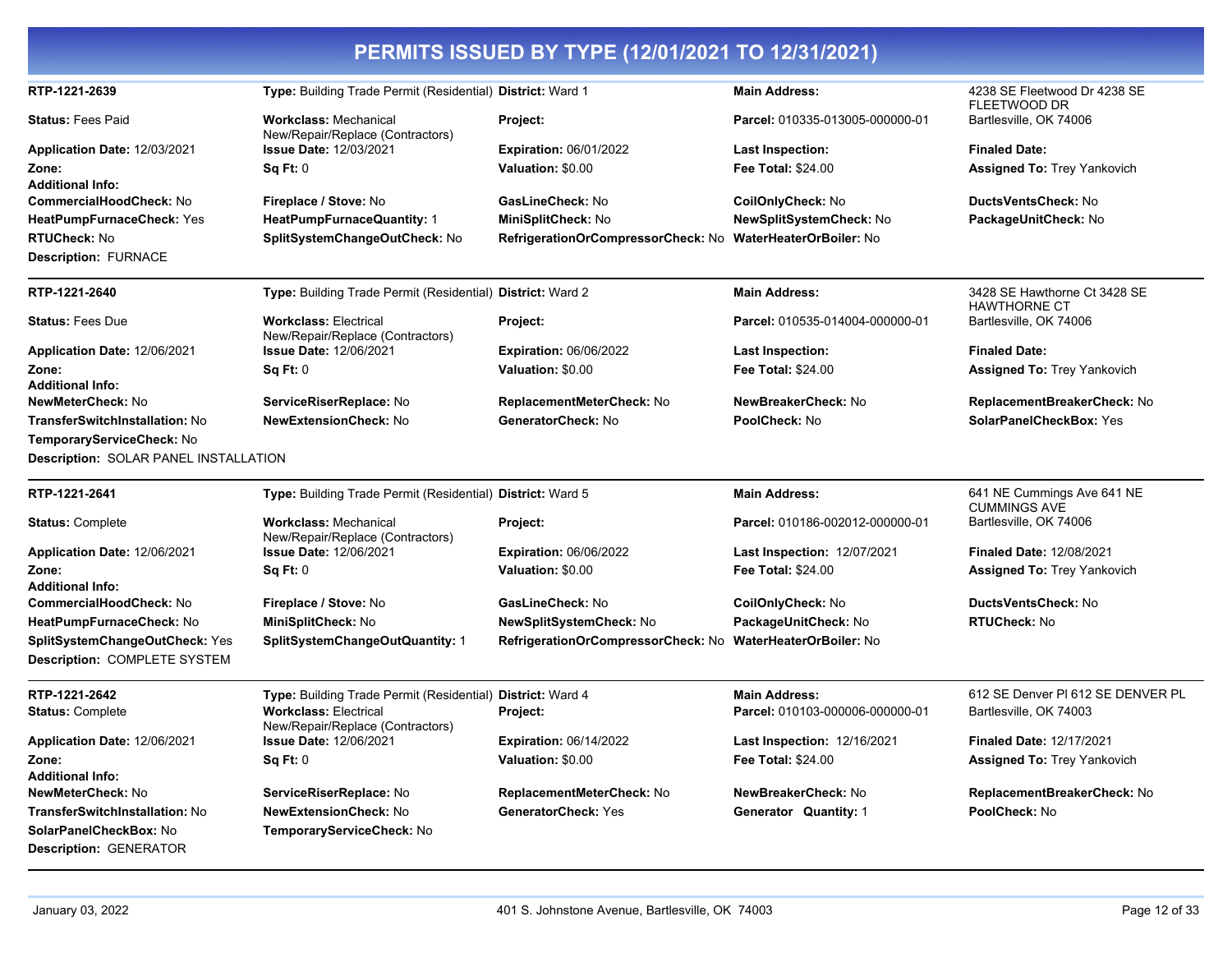| PERMITS ISSUED BY TYPE (12/01/2021 TO 12/31/2021)                                                             |                                                                   |                                    |                                    |                                               |  |
|---------------------------------------------------------------------------------------------------------------|-------------------------------------------------------------------|------------------------------------|------------------------------------|-----------------------------------------------|--|
| RTP-1221-2643                                                                                                 | Type: Building Trade Permit (Residential) District: Ward 2        |                                    | <b>Main Address:</b>               | 1701 SE Harned Dr 1701 SE HARNED<br><b>DR</b> |  |
| <b>Status: Permit Issued</b>                                                                                  | <b>Workclass: Mechanical for New</b><br>Construction              | Project:                           | Parcel: 010397-002001-000000-01    | Bartlesville, OK 74006                        |  |
| Application Date: 12/06/2021                                                                                  | <b>Issue Date: 12/06/2021</b>                                     | <b>Expiration: 06/13/2022</b>      | <b>Last Inspection: 12/15/2021</b> | <b>Finaled Date:</b>                          |  |
| <b>Zone:</b> X No Flood Restrictions (Zone X)<br><b>Additional Info:</b>                                      | <b>Sq Ft: 2,520</b>                                               | Valuation: \$225,000.00            | <b>Fee Total: \$54.40</b>          | <b>Assigned To: Trey Yankovich</b>            |  |
| <b>Description:</b> interior remodel                                                                          |                                                                   |                                    |                                    |                                               |  |
| RTP-1221-2645                                                                                                 | Type: Building Trade Permit (Residential) District: Ward 1        |                                    | <b>Main Address:</b>               | 2911 SE Sheridan Rd 2911 SE<br>SHERIDAN RD    |  |
| <b>Status: Fees Paid</b>                                                                                      | <b>Workclass: Electrical</b><br>New/Repair/Replace (Contractors)  | Project:                           | Parcel: 010999-172613-003000-04    | Bartlesville, OK 74006                        |  |
| Application Date: 12/07/2021                                                                                  | <b>Issue Date: 12/07/2021</b>                                     | <b>Expiration: 06/06/2022</b>      | Last Inspection:                   | <b>Finaled Date:</b>                          |  |
| Zone:                                                                                                         | Sa Ft: 0                                                          | Valuation: \$0.00                  | <b>Fee Total: \$24.00</b>          | Assigned To: Trey Yankovich                   |  |
| <b>Additional Info:</b><br>Digital Signature: jw                                                              | NewMeterCheck: No                                                 | ServiceRiserReplace: No            | ReplacementMeterCheck: No          | New BreakerQuantity: 0                        |  |
| NewBreakerCheck: No                                                                                           | ReplacementBreakerCheck: No                                       | TransferSwitchInstallation: No     | <b>NewExtensionCheck: Yes</b>      | GeneratorCheck: No                            |  |
| Generator Quantity: 0                                                                                         | PoolCheck: No                                                     | SolarPanelCheckBox: No             | TemporaryServiceCheck: No          |                                               |  |
| <b>Description:</b> add exterior outlets                                                                      |                                                                   |                                    |                                    |                                               |  |
| RTP-1221-2647                                                                                                 | Type: Building Trade Permit (Residential) District: Ward 3        |                                    | <b>Main Address:</b>               | 1539 SW Maple Ave 1539 SW MAPLE<br>AVE        |  |
| <b>Status: Fees Due</b>                                                                                       | Workclass: Plumbing for New<br>Construction                       | Project: HABITAT FOR HUMANITY      | Parcel: 010030-004010-000000-01    | Bartlesville, OK 74003                        |  |
| Application Date: 12/07/2021                                                                                  | <b>Issue Date: 12/07/2021</b>                                     | <b>Expiration: 06/06/2022</b>      | <b>Last Inspection: 12/07/2021</b> | <b>Finaled Date:</b>                          |  |
| <b>Zone: RS-5 RS-5</b><br><b>Additional Info:</b>                                                             | <b>Sq Ft: 1,230</b>                                               | Valuation: \$160,613.40            | <b>Fee Total: \$28.60</b>          | <b>Assigned To: Trey Yankovich</b>            |  |
| Is this permit accompanied by a<br>building permit?: Yes<br><b>Description:</b> New Single Family Residential | <b>Total Square Footage of New</b><br>Construction: 1230          | <b>UtilityOrderRelated: Yes</b>    |                                    |                                               |  |
| RTP-1221-2648                                                                                                 | Type: Building Trade Permit (Residential) District: Ward 3        |                                    | <b>Main Address:</b>               | 1845 SE Moonlight Dr 1845 SE                  |  |
| <b>Status: Fees Due</b>                                                                                       | <b>Workclass: Mechanical</b>                                      | Project:                           | Parcel: 010165-000062-000000-01    | <b>MOONLIGHT DR</b><br>Bartlesville, OK 74006 |  |
| Application Date: 12/07/2021                                                                                  | New/Repair/Replace (Contractors)<br><b>Issue Date: 12/07/2021</b> | <b>Expiration: 06/07/2022</b>      | <b>Last Inspection: 12/09/2021</b> | <b>Finaled Date:</b>                          |  |
| Zone:                                                                                                         | Sa Ft: 0                                                          | Valuation: \$0.00                  | <b>Fee Total: \$24.00</b>          | <b>Assigned To: Trey Yankovich</b>            |  |
| <b>Additional Info:</b>                                                                                       |                                                                   |                                    |                                    |                                               |  |
| CommercialHoodCheck: No                                                                                       | Fireplace / Stove: No                                             | GasLineCheck: No                   | CoilOnlyCheck: No                  | DuctsVentsCheck: No                           |  |
| HeatPumpFurnaceCheck: No                                                                                      | MiniSplitCheck: No                                                | NewSplitSystemCheck: No            | PackageUnitCheck: No               | <b>RTUCheck: No</b>                           |  |
| SplitSystemChangeOutCheck: Yes<br><b>Description: COMPLETE SYSTEM</b>                                         | SplitSystemChangeOutQuantity: 1                                   | RefrigerationOrCompressorCheck: No | <b>WaterHeaterOrBoiler: No</b>     |                                               |  |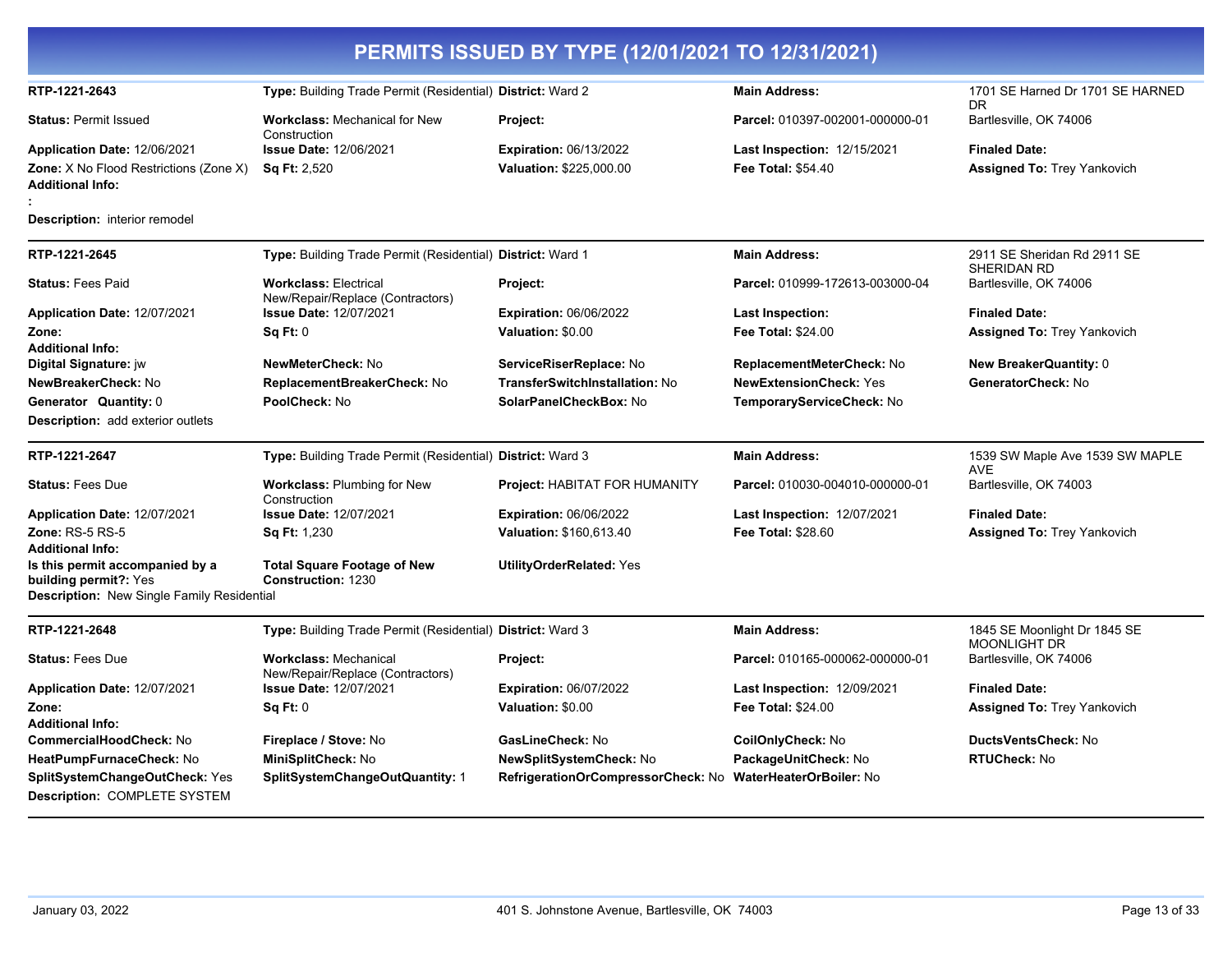| PERMITS ISSUED BY TYPE (12/01/2021 TO 12/31/2021)              |                                                                                                 |                                                          |                                                |                                                         |  |
|----------------------------------------------------------------|-------------------------------------------------------------------------------------------------|----------------------------------------------------------|------------------------------------------------|---------------------------------------------------------|--|
| RTP-1221-2649                                                  | Type: Building Trade Permit (Residential) District: Ward 2                                      |                                                          | <b>Main Address:</b>                           | 2116 SE Turtle Creek Rd 2116 SE<br>TURTLE CREEK RD      |  |
| <b>Status: Permit Issued</b>                                   | <b>Workclass: Plumbing for New</b><br>Construction                                              | Project:                                                 | Parcel: 010102-000004-000000-01                | Bartlesville, OK 74006                                  |  |
| Application Date: 12/08/2021                                   | <b>Issue Date: 12/08/2021</b>                                                                   | <b>Expiration: 06/07/2022</b>                            | Last Inspection: 12/09/2021                    | <b>Finaled Date:</b>                                    |  |
| <b>Zone: RS-12 RS-12</b>                                       | <b>Sq Ft: 300</b>                                                                               | <b>Valuation: \$116,788.00</b>                           | <b>Fee Total: \$24.00</b>                      | <b>Assigned To: Trey Yankovich</b>                      |  |
| <b>Additional Info:</b>                                        |                                                                                                 |                                                          |                                                |                                                         |  |
| <b>Total Square Footage of New</b><br><b>Construction: 300</b> | UtilityOrderRelated: No                                                                         | Is this permit accompanied by a<br>building permit?: Yes |                                                |                                                         |  |
| Description: ROUGH IN FOR TOILET, SHOWER, WASHER, LAVATORY     |                                                                                                 |                                                          |                                                |                                                         |  |
| RTP-1221-2651                                                  | Type: Building Trade Permit (Residential) District: Ward 1                                      |                                                          | <b>Main Address:</b>                           | 139 SE Katherine Ave 139 SE<br><b>KATHERINE AVE</b>     |  |
| <b>Status: Permit Issued</b>                                   | <b>Workclass: Plumbing</b><br>New/Repair/Replace (Contractors)                                  | Project:                                                 | Parcel: 010155-008017-000000-01                | Bartlesville, OK 74006                                  |  |
| Application Date: 12/08/2021                                   | <b>Issue Date: 12/08/2021</b>                                                                   | <b>Expiration: 06/27/2022</b>                            | <b>Last Inspection: 12/29/2021</b>             | <b>Finaled Date:</b>                                    |  |
| Zone:                                                          | Sq Ft: 0                                                                                        | Valuation: \$0.00                                        | <b>Fee Total: \$44.00</b>                      | <b>Assigned To: Trey Yankovich</b>                      |  |
| <b>Additional Info:</b>                                        |                                                                                                 |                                                          |                                                |                                                         |  |
| Digital Signature: NL                                          | <b>BackflowCheck: No</b>                                                                        | GasLineCheck: No                                         | GreaseQuanity: 0                               | GreaseCheck: No                                         |  |
| <b>ReconfigureCheck: Yes</b>                                   | SewerCheck: No                                                                                  | SewerRepairCheck: No                                     | <b>BoilerQuantity: 1</b>                       | <b>BoilerCheck: Yes</b>                                 |  |
| <b>WaterLineCheck: No</b>                                      |                                                                                                 |                                                          |                                                |                                                         |  |
|                                                                | Description: Relocate water heater, install 2 new showers, 1 washing machine, 1 dryer           |                                                          |                                                |                                                         |  |
| RTP-1221-2652                                                  | Type: Building Trade Permit (Residential) District: Ward 1                                      |                                                          | <b>Main Address:</b>                           | 1302 SE Frank Phillips Blvd 1302 FRANK<br>PHILLIPS BLVD |  |
| <b>Status: Fees Due</b>                                        | <b>Workclass: Mechanical</b><br>New/Repair/Replace (Contractors)                                | Project:                                                 | Parcel: 010053-012007-000000-01                | Bartlesville, OK 74003                                  |  |
| Application Date: 12/08/2021                                   | <b>Issue Date: 12/08/2021</b>                                                                   | <b>Expiration: 06/07/2022</b>                            | <b>Last Inspection: 12/09/2021</b>             | Finaled Date: 12/10/2021                                |  |
| Zone:                                                          | <b>Sq Ft: 1,200</b>                                                                             | Valuation: \$0.00                                        | <b>Fee Total: \$24.00</b>                      | <b>Assigned To: Trey Yankovich</b>                      |  |
| <b>Additional Info:</b>                                        |                                                                                                 | <b>CommercialHoodCheck: No</b>                           |                                                | GasLineCheck: No                                        |  |
| Digital Signature: WAT<br>CoilOnlyCheck: No                    | Type1HoodQty: 0<br>CoilQuantity: 0                                                              | DuctsVentsCheck: No                                      | Fireplace / Stove: No<br>DuctsVentsQuantity: 0 | HeatPumpFurnaceCheck: Yes                               |  |
| HeatPumpFurnaceQuantity: 1                                     | MiniSplitCheck: No                                                                              | MiniSplitQuantity: 0                                     | NewSplitSystemCheck: No                        | NewSplitSystemQuantity: 0                               |  |
| PackageUnitCheck: No                                           | PackageUnitQuantity: 0                                                                          | <b>RTUCheck: No</b>                                      | <b>RTUQuantity: 0</b>                          | SplitSystemChangeOutCheck: No                           |  |
|                                                                | RefrigerationOrCompressorCheck: No RefrigerationOrCompressorQuantity: 0 WaterHeaterOrBoiler: No |                                                          | WaterHeaterOrBoilerCheck: 0                    |                                                         |  |
| Description: Bubba's Bubbles - Changeout heater                |                                                                                                 |                                                          |                                                |                                                         |  |
| RTP-1221-2653                                                  | Type: Building Trade Permit (Residential) District: Ward 3                                      |                                                          | <b>Main Address:</b>                           | 1107 SW Keeler 1107 SW KEELER                           |  |
| <b>Status: Complete</b>                                        | Workclass: Plumbing for New<br>Construction                                                     | Project:                                                 | Parcel: 010239-005002-000000-01                | Bartlesville, OK 74003                                  |  |
| Application Date: 12/09/2021                                   | <b>Issue Date: 12/09/2021</b>                                                                   | <b>Expiration: 06/07/2022</b>                            | <b>Last Inspection: 12/09/2021</b>             | <b>Finaled Date: 12/09/2021</b>                         |  |
| Zone:                                                          | <b>Sq Ft: 1,932</b>                                                                             | Valuation: \$75,000.00                                   | <b>Fee Total: \$42.64</b>                      | <b>Assigned To: Trey Yankovich</b>                      |  |
| <b>Additional Info:</b>                                        |                                                                                                 |                                                          |                                                |                                                         |  |
| UtilityOrderRelated: No                                        | Is this permit accompanied by a<br>building permit?: Yes                                        |                                                          |                                                |                                                         |  |
| <b>Description:</b> Remodel of existing house                  |                                                                                                 |                                                          |                                                |                                                         |  |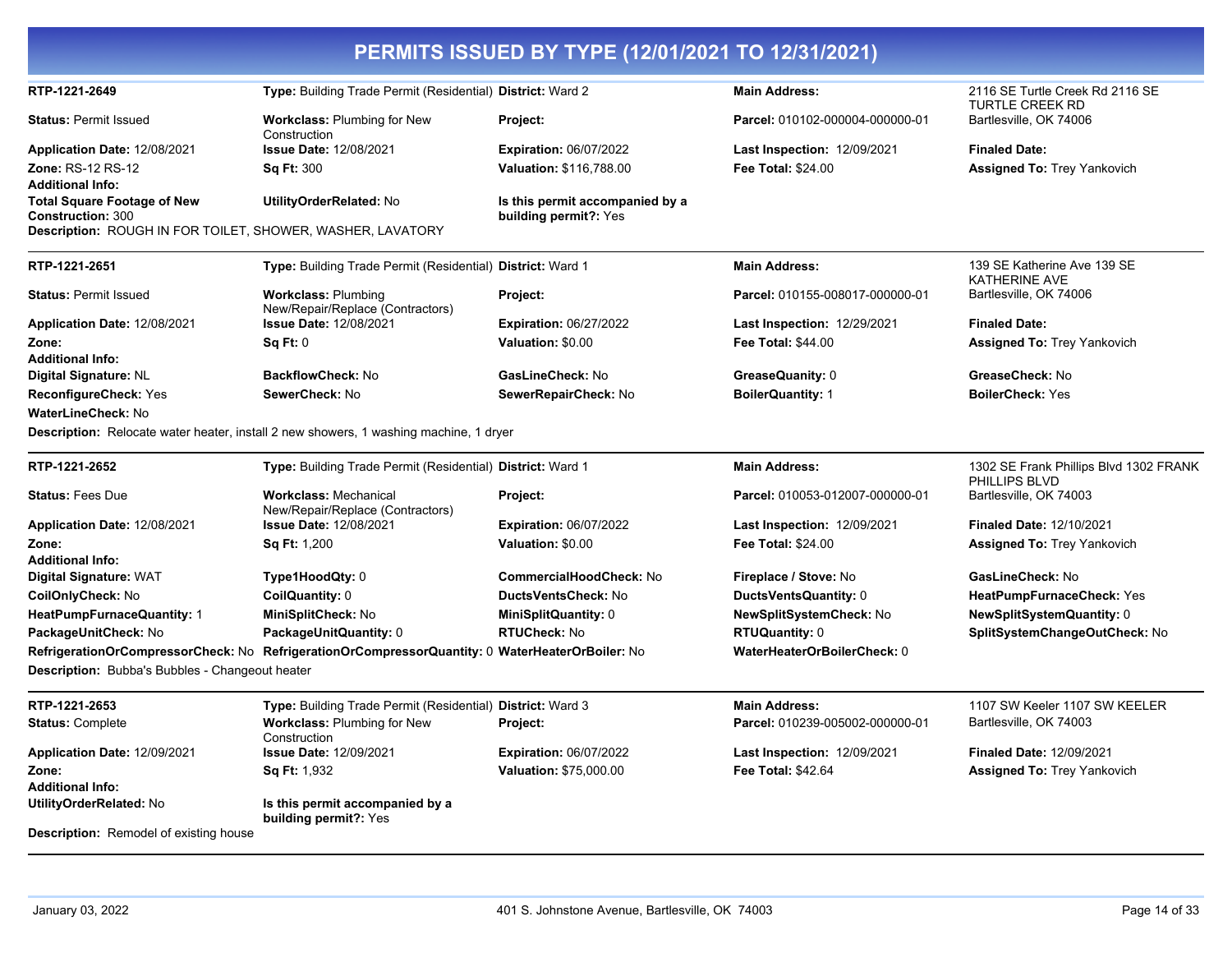| PERMITS ISSUED BY TYPE (12/01/2021 TO 12/31/2021)               |                                                                  |                               |                                 |                                                                  |
|-----------------------------------------------------------------|------------------------------------------------------------------|-------------------------------|---------------------------------|------------------------------------------------------------------|
| RTP-1221-2654                                                   | Type: Building Trade Permit (Residential) District: Ward 3       |                               | <b>Main Address:</b>            | 1107 SW Keeler 1107 SW KEELER                                    |
| <b>Status: Complete</b>                                         | <b>Workclass: Mechanical for New</b><br>Construction             | Project:                      | Parcel: 010239-005002-000000-01 | Bartlesville, OK 74003                                           |
| Application Date: 12/09/2021                                    | <b>Issue Date: 12/09/2021</b>                                    | <b>Expiration: 06/07/2022</b> | Last Inspection: 12/09/2021     | <b>Finaled Date: 12/09/2021</b>                                  |
| Zone:                                                           | Sq Ft: 1,932                                                     | Valuation: \$75,000.00        | Fee Total: \$42.64              | <b>Assigned To: Trey Yankovich</b>                               |
| <b>Additional Info:</b>                                         |                                                                  |                               |                                 |                                                                  |
| <b>Total Square Footage of New</b><br><b>Construction: 1932</b> |                                                                  |                               |                                 |                                                                  |
| <b>Description:</b> Remodel of existing house                   |                                                                  |                               |                                 |                                                                  |
| RTP-1221-2655                                                   | Type: Building Trade Permit (Residential) District: Ward 3       |                               | <b>Main Address:</b>            | 1223 SE Osage 1223 SE OSAGE                                      |
| <b>Status: Fees Due</b>                                         | <b>Workclass: Plumbing</b><br>New/Repair/Replace (Contractors)   | Project:                      | Parcel: 010239-011006-000000-01 | Bartlesville, OK 74003                                           |
| Application Date: 12/09/2021                                    | <b>Issue Date: 12/09/2021</b>                                    | <b>Expiration: 06/07/2022</b> | Last Inspection:                | <b>Finaled Date:</b>                                             |
| Zone:                                                           | Sq Ft: 0                                                         | Valuation: \$0.00             | <b>Fee Total: \$24.00</b>       | <b>Assigned To: Trey Yankovich</b>                               |
| <b>Additional Info:</b>                                         |                                                                  |                               |                                 |                                                                  |
| BackflowCheck: No                                               | GasLineCheck: No                                                 | GreaseCheck: No               | ReconfigureCheck: No            | SewerCheck: No                                                   |
| SewerRepairCheck: No                                            | BoilerCheck: No                                                  | <b>WaterLineCheck: Yes</b>    |                                 |                                                                  |
| Description: REPLACING HOT/COLD WATER LINES IN BATHROOM         |                                                                  |                               |                                 |                                                                  |
| RTP-1221-2656                                                   | Type: Building Trade Permit (Residential) District: Ward 1       |                               | <b>Main Address:</b>            | 3974 E Frank Phillips Blvd 03974 E<br><b>FRANK PHILLIPS BLVD</b> |
| <b>Status: Fees Due</b>                                         | <b>Workclass: Plumbing</b><br>New/Repair/Replace (Contractors)   | Project:                      | Parcel: 010334-001002-000000-01 | Bartlesville, OK 74006                                           |
| Application Date: 12/09/2021                                    | <b>Issue Date: 12/09/2021</b>                                    | <b>Expiration: 06/07/2022</b> | Last Inspection:                | <b>Finaled Date:</b>                                             |
| Zone:                                                           | Sq Ft: 0                                                         | Valuation: \$0.00             | <b>Fee Total: \$24.00</b>       | <b>Assigned To: Trey Yankovich</b>                               |
| <b>Additional Info:</b>                                         |                                                                  |                               |                                 |                                                                  |
| BackflowCheck: No                                               | GasLineCheck: No                                                 | GreaseCheck: No               | ReconfigureCheck: No            | SewerCheck: No                                                   |
| <b>SewerRepairCheck: Yes</b>                                    | <b>BoilerCheck: No</b>                                           | <b>WaterLineCheck: No</b>     |                                 |                                                                  |
| Description: REPLACING SEWER LINE                               |                                                                  |                               |                                 |                                                                  |
| RTP-1221-2657                                                   | Type: Building Trade Permit (Residential) District: Ward 1       |                               | <b>Main Address:</b>            | 309 SE Elmhurst 309 SE ELMHURST                                  |
| <b>Status: Complete</b>                                         | <b>Workclass: Electrical</b><br>New/Repair/Replace (Contractors) | Project:                      | Parcel: 010334-006022-000000-01 | Bartlesville, OK 74006                                           |
| Application Date: 12/09/2021                                    | <b>Issue Date: 12/09/2021</b>                                    | <b>Expiration: 06/07/2022</b> | Last Inspection:                | <b>Finaled Date: 12/14/2021</b>                                  |
| Zone:                                                           | Sq Ft: 0                                                         | Valuation: \$0.00             | Fee Total: \$24.00              | Assigned To: Trey Yankovich                                      |
| <b>Additional Info:</b>                                         |                                                                  |                               |                                 |                                                                  |
| <b>NewMeterCheck: No</b>                                        | ServiceRiserReplace: No                                          | ReplacementMeterCheck: No     | <b>New BreakerQuantity: 1</b>   | NewBreakerCheck: Yes                                             |
| ReplacementBreakerCheck: No                                     | TransferSwitchInstallation: No                                   | <b>NewExtensionCheck: No</b>  | GeneratorCheck: No              | PoolCheck: No                                                    |
| SolarPanelCheckBox: No                                          | TemporaryServiceCheck: No                                        |                               |                                 |                                                                  |
| <b>Description: New Breaker Panel</b>                           |                                                                  |                               |                                 |                                                                  |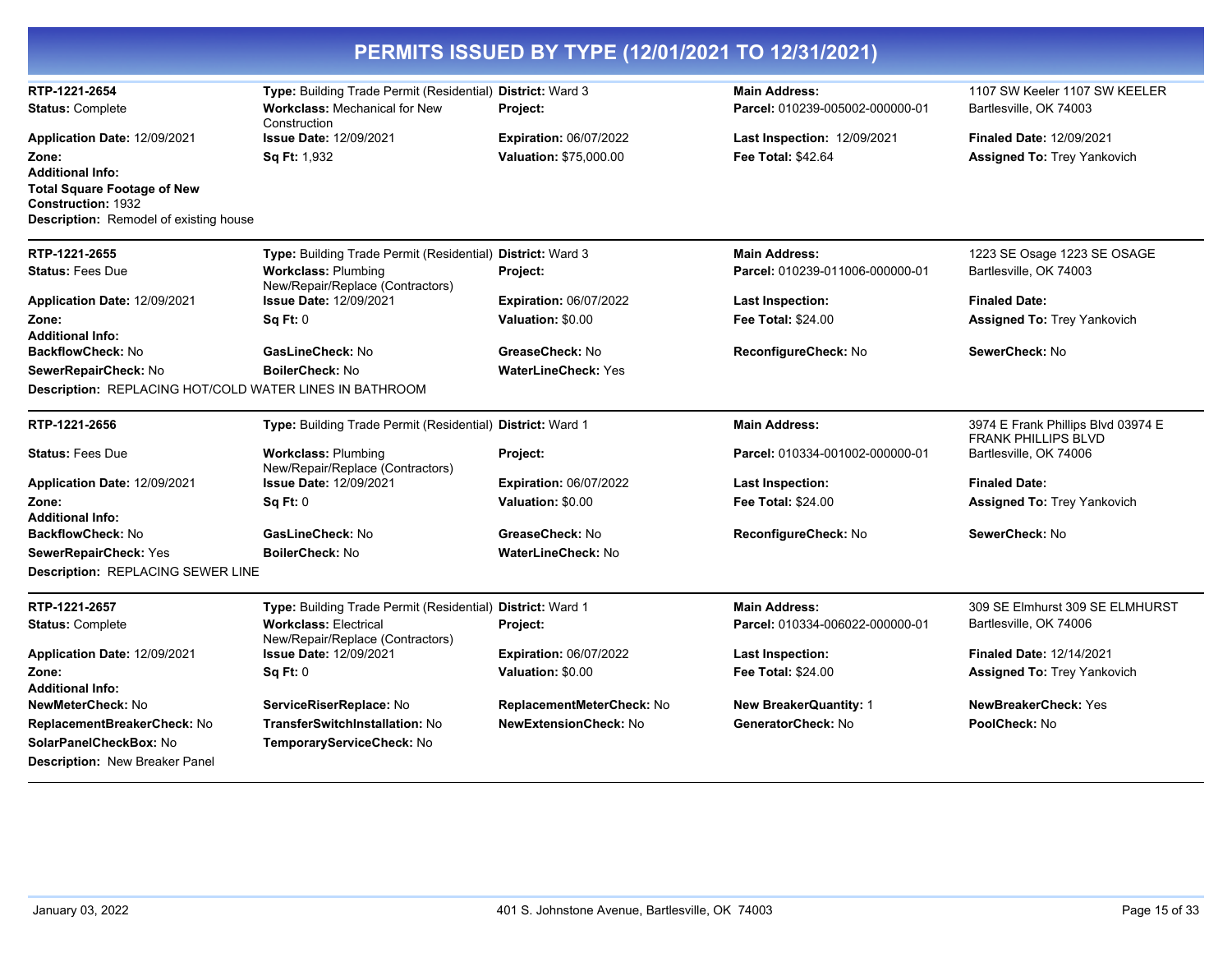| PERMITS ISSUED BY TYPE (12/01/2021 TO 12/31/2021)                   |                                                                  |                               |                                    |                                                   |  |
|---------------------------------------------------------------------|------------------------------------------------------------------|-------------------------------|------------------------------------|---------------------------------------------------|--|
| RTP-1221-2658                                                       | Type: Building Trade Permit (Residential) District: Ward 3       |                               | <b>Main Address:</b>               | 1625 SW Maple Ave 1625 SW MAPLE<br>AVE            |  |
| <b>Status: Complete</b>                                             | <b>Workclass: Electrical</b><br>New/Repair/Replace (Contractors) | Project:                      | Parcel: 010030-007007-000000-01    | Bartlesville, OK 74003                            |  |
| Application Date: 12/09/2021                                        | <b>Issue Date: 12/09/2021</b>                                    | <b>Expiration: 06/13/2022</b> | Last Inspection: 12/13/2021        | Finaled Date: 12/14/2021                          |  |
| Zone:                                                               | Sq Ft: 0                                                         | Valuation: \$0.00             | <b>Fee Total: \$24.00</b>          | <b>Assigned To: Trey Yankovich</b>                |  |
| Additional Info:                                                    |                                                                  |                               |                                    |                                                   |  |
| NewMeterCheck: Yes                                                  | ServiceRiserReplace: No                                          | ReplacementMeterCheck: No     | NewBreakerCheck: No                | ReplacementBreakerCheck: No                       |  |
| TransferSwitchInstallation: No                                      | <b>NewExtensionCheck: No</b>                                     | GeneratorCheck: No            | PoolCheck: No                      | SolarPanelCheckBox: No                            |  |
| TemporaryServiceCheck: No                                           |                                                                  |                               |                                    |                                                   |  |
| Description: New Meter Loop                                         |                                                                  |                               |                                    |                                                   |  |
| RTP-1221-2659                                                       | Type: Building Trade Permit (Residential) District: Ward 3       |                               | <b>Main Address:</b>               | 1107 SW Keeler 1107 SW KEELER                     |  |
| <b>Status: Complete</b>                                             | <b>Workclass: Electrical for New</b><br>Construction             | Project:                      | Parcel: 010239-005002-000000-01    | Bartlesville, OK 74003                            |  |
| <b>Application Date: 12/09/2021</b>                                 | <b>Issue Date: 12/09/2021</b>                                    | <b>Expiration: 06/07/2022</b> | <b>Last Inspection: 12/09/2021</b> | <b>Finaled Date: 12/09/2021</b>                   |  |
| Zone:                                                               | <b>Sq Ft: 1,932</b>                                              | <b>Valuation: \$75,000.00</b> | <b>Fee Total: \$42.64</b>          | <b>Assigned To: Trey Yankovich</b>                |  |
| <b>Additional Info:</b>                                             |                                                                  |                               |                                    |                                                   |  |
| <b>Total Square Footage of New</b>                                  |                                                                  |                               |                                    |                                                   |  |
| <b>Construction: 1932</b><br>Description: Remodel of existing house |                                                                  |                               |                                    |                                                   |  |
| RTP-1221-2660                                                       | Type: Building Trade Permit (Residential) District: Ward 2       |                               | <b>Main Address:</b>               | 3008 SE Montrose Dr 3008 SE<br><b>MONTROSE DR</b> |  |
| <b>Status: Fees Paid</b>                                            | <b>Workclass: Electrical</b><br>New/Repair/Replace (Contractors) | Project:                      | Parcel: 010569-004002-000000-01    | Bartlesville, OK 74006                            |  |
| <b>Application Date: 12/10/2021</b>                                 | Issue Date: 12/10/2021                                           | <b>Expiration: 06/14/2022</b> | <b>Last Inspection: 12/16/2021</b> | <b>Finaled Date:</b>                              |  |
| Zone:                                                               | Sq Ft: 0                                                         | Valuation: \$0.00             | <b>Fee Total: \$24.00</b>          | <b>Assigned To: Trey Yankovich</b>                |  |
| Additional Info:                                                    |                                                                  |                               |                                    |                                                   |  |
| <b>NewMeterCheck: No</b>                                            | ServiceRiserReplace: No                                          | ReplacementMeterCheck: No     | NewBreakerCheck: No                | ReplacementBreakerCheck: No                       |  |
| TransferSwitchInstallation: No                                      | <b>NewExtensionCheck: No</b>                                     | <b>GeneratorCheck: Yes</b>    | Generator Quantity: 1              | PoolCheck: No                                     |  |
| SolarPanelCheckBox: No                                              | TemporaryServiceCheck: No                                        |                               |                                    |                                                   |  |
| RTP-1221-2662                                                       | Type: Building Trade Permit (Residential) District: Ward 4       |                               | <b>Main Address:</b>               | 205 N Creek Ave 00205 N CREEK AVE                 |  |
| <b>Status: Fees Due</b>                                             | <b>Workclass: Electrical</b><br>New/Repair/Replace (Contractors) | Project:                      | Parcel: 050380-003005-000000-01    | Bartlesville, OK 74029                            |  |
| Application Date: 12/10/2021                                        | <b>Issue Date: 12/10/2021</b>                                    | <b>Expiration: 06/08/2022</b> | <b>Last Inspection: 12/10/2021</b> | <b>Finaled Date: 12/11/2021</b>                   |  |
| Zone:                                                               | Sq Ft: 0                                                         | Valuation: \$0.00             | Fee Total: \$24.00                 | <b>Assigned To: Trey Yankovich</b>                |  |
| <b>Additional Info:</b>                                             |                                                                  |                               |                                    |                                                   |  |
| NewMeterCheck: Yes                                                  | ServiceRiserReplace: No                                          | ReplacementMeterCheck: No     | NewBreakerCheck: No                | ReplacementBreakerCheck: No                       |  |
| TransferSwitchInstallation: No                                      | <b>NewExtensionCheck: No</b>                                     | GeneratorCheck: No            | PoolCheck: No                      | SolarPanelCheckBox: No                            |  |
| TemporaryServiceCheck: No                                           |                                                                  |                               |                                    |                                                   |  |
| Description: METER LOOP                                             |                                                                  |                               |                                    |                                                   |  |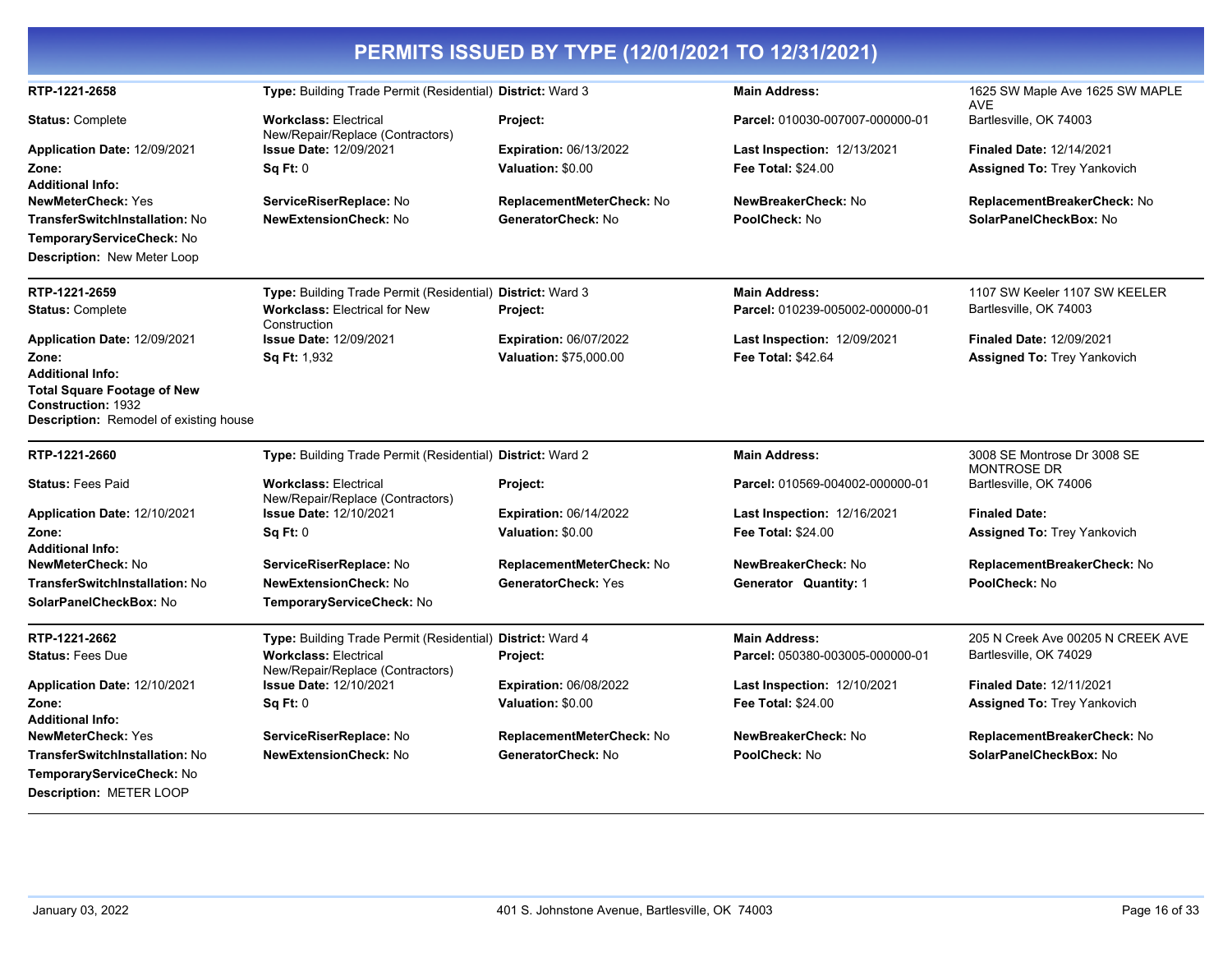| PERMITS ISSUED BY TYPE (12/01/2021 TO 12/31/2021)                                                                                   |                                                                      |                                                    |                                                                 |                                                            |
|-------------------------------------------------------------------------------------------------------------------------------------|----------------------------------------------------------------------|----------------------------------------------------|-----------------------------------------------------------------|------------------------------------------------------------|
| RTP-1221-2663                                                                                                                       | Type: Building Trade Permit (Residential) District: Ward 1           |                                                    | <b>Main Address:</b>                                            | 3118 SE Talimena Ct 3118 SE                                |
| <b>Status: Fees Due</b>                                                                                                             | <b>Workclass: Mechanical for New</b><br>Construction                 | Project:                                           | Parcel: 010325-001010-000000-01                                 | <b>TALIMENA CT</b><br>Bartlesville, OK 74006               |
| Application Date: 12/12/2021<br>Zone:<br><b>Additional Info:</b><br><b>Total Square Footage of New</b>                              | <b>Issue Date: 12/13/2021</b><br><b>Sq Ft: 2,190</b>                 | Expiration: 06/27/2022<br>Valuation: \$0.00        | <b>Last Inspection: 12/27/2021</b><br><b>Fee Total: \$47.80</b> | <b>Finaled Date:</b><br>Assigned To: Trey Yankovich        |
| <b>Construction: 2190</b>                                                                                                           |                                                                      |                                                    |                                                                 |                                                            |
| RTP-1221-2664                                                                                                                       | Type: Building Trade Permit (Residential) District: Ward 5           |                                                    | <b>Main Address:</b>                                            | 138 NE Wilshire Ave 138 NE WILSHIRE<br><b>AVE</b>          |
| <b>Status: Fees Due</b>                                                                                                             | Workclass: Roofing Repair/Replacement Project:<br>(Contractor)       |                                                    | Parcel: 010216-002007-000000-01                                 | Bartlesville, OK 74006                                     |
| Application Date: 12/13/2021                                                                                                        | <b>Issue Date: 12/13/2021</b>                                        | <b>Expiration: 06/13/2022</b>                      | <b>Last Inspection:</b>                                         | <b>Finaled Date:</b>                                       |
| Zone:<br><b>Additional Info:</b>                                                                                                    | Sq Ft: 0                                                             | Valuation: \$0.00                                  | Fee Total: \$24.00                                              | <b>Assigned To: Trey Yankovich</b>                         |
| <b>CompositeCheck: Yes</b>                                                                                                          | MetalCheck: No                                                       | <b>OtherCheck: No</b>                              | Number of SEPARATE structures to be<br>Roofed: 1                |                                                            |
| RTP-1221-2665                                                                                                                       | Type: Building Trade Permit (Residential) District: Ward 1           |                                                    | <b>Main Address:</b>                                            | 3114 SE Talimena Ct 3114 SE<br><b>TALIMENA CT</b>          |
| <b>Status: Fees Due</b>                                                                                                             | Workclass: Mechanical for New<br>Construction                        | Project:                                           | Parcel: 010325-001011-000000-01                                 | Bartlesville, OK 74006                                     |
| Application Date: 12/13/2021<br>Zone:<br><b>Additional Info:</b><br><b>Total Square Footage of New</b><br><b>Construction: 2341</b> | <b>Issue Date: 12/13/2021</b><br><b>Sq Ft: 2,341</b>                 | <b>Expiration: 06/13/2022</b><br>Valuation: \$0.00 | <b>Last Inspection:</b><br><b>Fee Total: \$50.82</b>            | <b>Finaled Date:</b><br><b>Assigned To: Trey Yankovich</b> |
| RTP-1221-2666                                                                                                                       | Type: Building Trade Permit (Residential) District: Ward 1           |                                                    | <b>Main Address:</b>                                            | 3002 SE Talimena Ct 3002 SE                                |
| <b>Status: Fees Due</b>                                                                                                             | <b>Workclass: Mechanical for New</b>                                 | Project:                                           | Parcel: 010325-001018-000000-01                                 | <b>TALIMENA CT</b><br>Bartlesville, OK 74006               |
| Application Date: 12/13/2021<br>Zone:<br><b>Additional Info:</b><br><b>Total Square Footage of New</b><br>Construction: 2339        | Construction<br><b>Issue Date: 12/13/2021</b><br><b>Sq Ft: 2,339</b> | <b>Expiration: 06/21/2022</b><br>Valuation: \$0.00 | <b>Last Inspection: 12/23/2021</b><br><b>Fee Total: \$50.78</b> | <b>Finaled Date:</b><br><b>Assigned To: Trey Yankovich</b> |
| RTP-1221-2667                                                                                                                       | Type: Building Trade Permit (Residential) District: Ward 1           |                                                    | <b>Main Address:</b>                                            | 3217 SE Lincoln Rd 3217 SE LINCOLN<br><b>RD</b>            |
| <b>Status: Fees Due</b>                                                                                                             | <b>Workclass:</b> Mechanical for New<br>Construction                 | Project:                                           | Parcel: 010325-004004-000000-01                                 | Bartlesville, OK 74006                                     |
| Application Date: 12/13/2021                                                                                                        | <b>Issue Date: 12/13/2021</b>                                        | Expiration: 06/27/2022                             | <b>Last Inspection: 12/27/2021</b>                              | <b>Finaled Date:</b>                                       |
| Zone:<br><b>Additional Info:</b><br><b>Total Square Footage of New</b><br><b>Construction: 2397</b>                                 | <b>Sq Ft: 2,397</b>                                                  | Valuation: \$0.00                                  | <b>Fee Total: \$51.94</b>                                       | <b>Assigned To: Trey Yankovich</b>                         |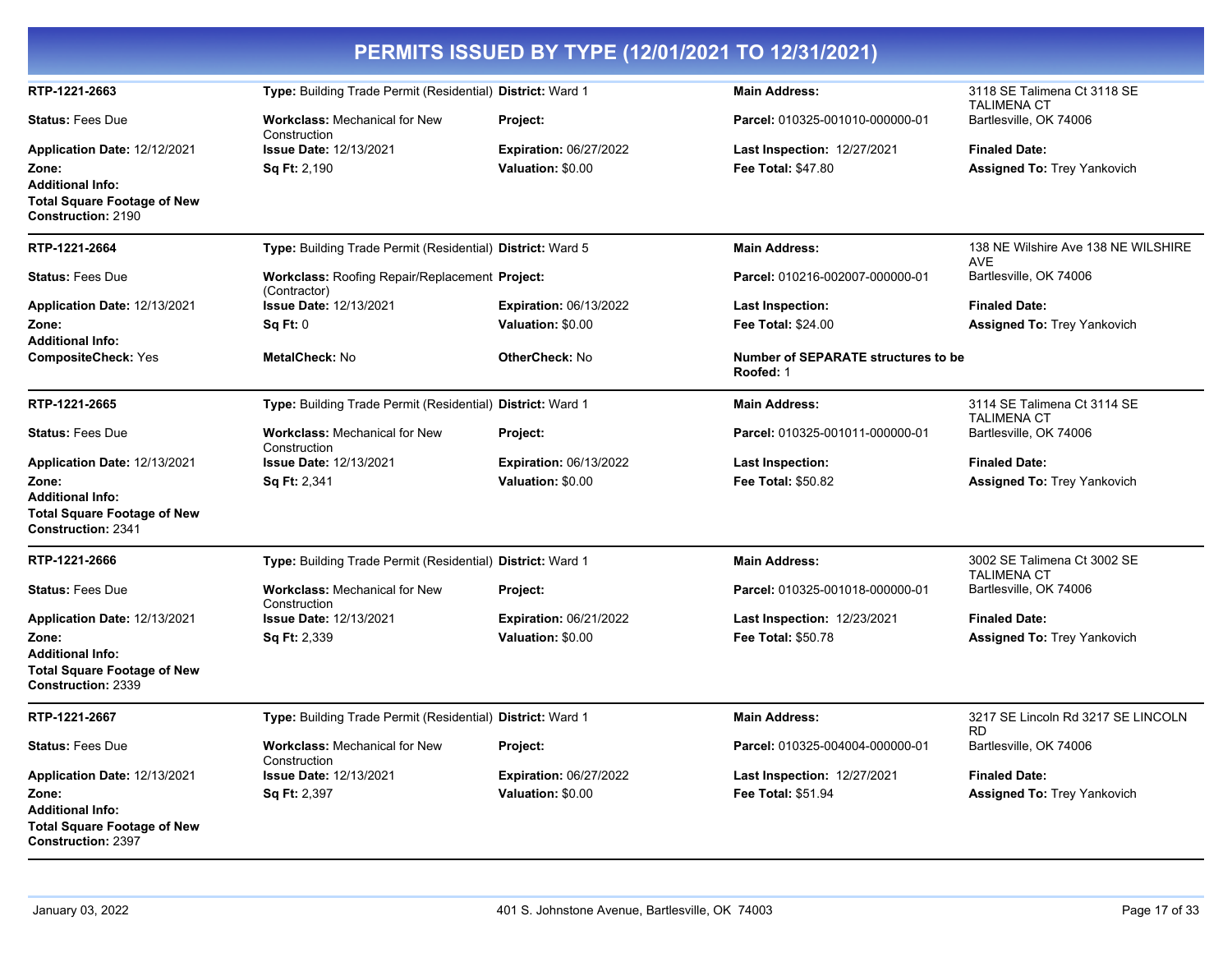| RTP-1221-2668<br><b>Status: Complete</b>                                                                          | Type: Building Trade Permit (Residential) District: Ward 3<br><b>Workclass: Mechanical</b><br>New/Repair/Replace (Contractors) | Project:                                                                                     | <b>Main Address:</b><br>Parcel: 010133-008004-000000-01         | 1415 SW Keeler 1415 SW KEELER<br>Bartlesville, OK 74003               |
|-------------------------------------------------------------------------------------------------------------------|--------------------------------------------------------------------------------------------------------------------------------|----------------------------------------------------------------------------------------------|-----------------------------------------------------------------|-----------------------------------------------------------------------|
| Application Date: 12/13/2021<br>Zone:<br>Additional Info:                                                         | <b>Issue Date: 12/13/2021</b><br>Sq Ft: 0                                                                                      | <b>Expiration: 06/13/2022</b><br>Valuation: \$0.00                                           | <b>Last Inspection: 12/14/2021</b><br><b>Fee Total: \$24.00</b> | <b>Finaled Date: 12/16/2021</b><br><b>Assigned To: Trey Yankovich</b> |
| CommercialHoodCheck: No<br>HeatPumpFurnaceCheck: No<br>SplitSystemChangeOutCheck: No<br>Description: 19' GAS LINE | Fireplace / Stove: No<br>MiniSplitCheck: No<br>RefrigerationOrCompressorCheck: No                                              | <b>GasLineCheck: Yes</b><br>NewSplitSystemCheck: No<br>WaterHeaterOrBoiler: No               | CoilOnlyCheck: No<br>PackageUnitCheck: No                       | DuctsVentsCheck: No<br><b>RTUCheck: No</b>                            |
| RTP-1221-2669                                                                                                     | Type: Building Trade Permit (Residential) District: Ward 2                                                                     |                                                                                              | <b>Main Address:</b>                                            | 2011 SE Green Leaf Ct 02011 SE<br><b>GREEN LEAF CT</b>                |
| <b>Status: Fees Due</b>                                                                                           | <b>Workclass: Plumbing for New</b><br>Construction                                                                             | Project:                                                                                     | Parcel: 010325-003026-000000-01                                 | Bartlesville, OK 74006                                                |
| Application Date: 12/14/2021                                                                                      | <b>Issue Date: 12/14/2021</b>                                                                                                  | <b>Expiration: 06/27/2022</b>                                                                | <b>Last Inspection: 12/27/2021</b>                              | <b>Finaled Date:</b>                                                  |
| Zone: X No Flood Restrictions (Zone X)<br><b>Additional Info:</b>                                                 | <b>Sq Ft: 2,390</b>                                                                                                            | Valuation: \$312,086.20                                                                      | <b>Fee Total: \$51.80</b>                                       | <b>Assigned To: Trey Yankovich</b>                                    |
| <b>Total Square Footage of New</b><br>Construction: 2390<br>Description: New Single Family Residential            | <b>UtilityOrderRelated: Yes</b>                                                                                                | Is this permit accompanied by a<br>building permit?: Yes                                     |                                                                 |                                                                       |
|                                                                                                                   |                                                                                                                                |                                                                                              |                                                                 |                                                                       |
| RTP-1221-2670                                                                                                     | Type: Building Trade Permit (Residential) District: Ward 2                                                                     |                                                                                              | <b>Main Address:</b>                                            | 2015 SE Green Leaf Ct 02015 SE<br><b>GREEN LEAF CT</b>                |
| <b>Status: Fees Due</b>                                                                                           | Workclass: Plumbing for New<br>Construction                                                                                    | <b>Project:</b>                                                                              | Parcel: 010325-003027-000000-01                                 | Bartlesville, OK 74006                                                |
| Application Date: 12/14/2021                                                                                      | <b>Issue Date: 12/14/2021</b>                                                                                                  | <b>Expiration: 06/27/2022</b>                                                                | Last Inspection: 12/27/2021                                     | <b>Finaled Date:</b>                                                  |
| Zone: X No Flood Restrictions (Zone X)<br>Additional Info:                                                        | <b>Sq Ft: 2,145</b>                                                                                                            | Valuation: \$280,094.10                                                                      | <b>Fee Total: \$46.90</b>                                       | <b>Assigned To: Trey Yankovich</b>                                    |
| <b>Total Square Footage of New</b><br>Construction: 2145<br>Description: New Single Family Residential            | <b>UtilityOrderRelated: Yes</b>                                                                                                | Is this permit accompanied by a<br>building permit?: Yes                                     |                                                                 |                                                                       |
| RTP-1221-2671                                                                                                     | Type: Building Trade Permit (Residential) District: Ward 2                                                                     |                                                                                              | <b>Main Address:</b>                                            | 2608 SE Montrose Dr 2608 SE<br><b>MONTROSE DR</b>                     |
| <b>Status: Fees Due</b>                                                                                           | <b>Workclass: Mechanical</b><br>New/Repair/Replace (Contractors)                                                               | Project:                                                                                     | Parcel: 010574-002013-000000-01                                 | Bartlesville, OK 74006                                                |
| Application Date: 12/15/2021                                                                                      | <b>Issue Date: 12/15/2021</b>                                                                                                  | Expiration: 06/13/2022                                                                       | <b>Last Inspection: 12/15/2021</b>                              | <b>Finaled Date: 12/16/2021</b>                                       |
| Zone:<br>Additional Info:                                                                                         | Sq Ft: 0                                                                                                                       | Valuation: \$0.00                                                                            | <b>Fee Total: \$24.00</b>                                       | <b>Assigned To: Trey Yankovich</b>                                    |
| CommercialHoodCheck: No                                                                                           | Fireplace / Stove: No                                                                                                          | GasLineCheck: No                                                                             | CoilOnlyCheck: No                                               | <b>DuctsVentsCheck: No</b>                                            |
| HeatPumpFurnaceCheck: No<br>SplitSystemChangeOutCheck: Yes                                                        | MiniSplitCheck: No<br>SplitSystemChangeOutQuantity: 1                                                                          | <b>NewSplitSystemCheck: No</b><br>RefrigerationOrCompressorCheck: No WaterHeaterOrBoiler: No | PackageUnitCheck: No                                            | <b>RTUCheck: No</b>                                                   |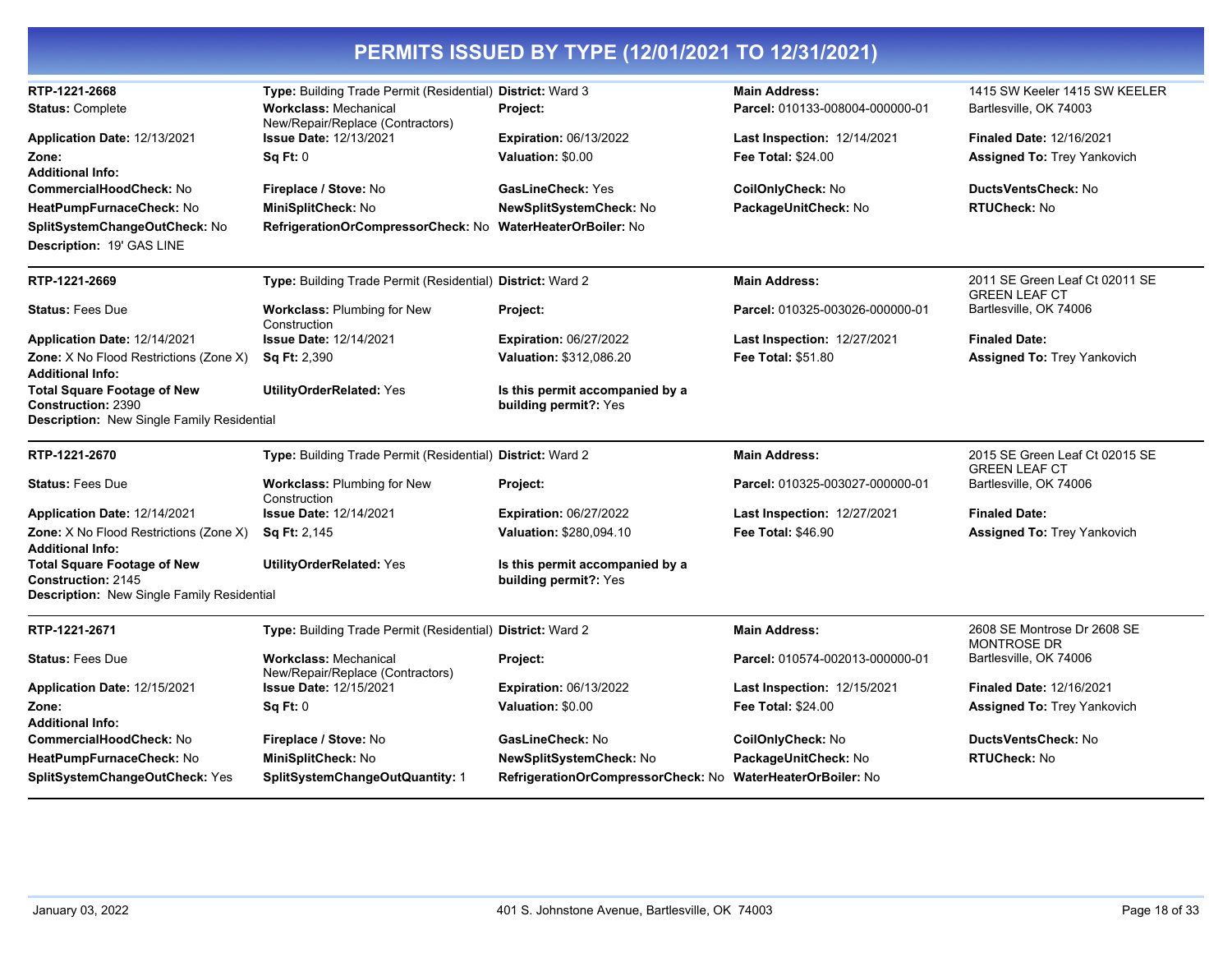|                                                         |                                                                                                 | PERMITS ISSUED BY TYPE (12/01/2021 TO 12/31/2021) |                                    |                                                       |
|---------------------------------------------------------|-------------------------------------------------------------------------------------------------|---------------------------------------------------|------------------------------------|-------------------------------------------------------|
| RTP-1221-2672                                           | Type: Building Trade Permit (Residential) District: Ward 2                                      |                                                   | <b>Main Address:</b>               | 2601 SE Huntington Dr 2601 SE<br><b>HUNTINGTON DR</b> |
| <b>Status: Complete</b>                                 | <b>Workclass: Mechanical</b><br>New/Repair/Replace (Contractors)                                | Project:                                          | Parcel: 010612-000009-000000-01    | Bartlesville, OK 74006                                |
| Application Date: 12/15/2021                            | <b>Issue Date: 12/15/2021</b>                                                                   | <b>Expiration: 06/15/2022</b>                     | <b>Last Inspection: 12/17/2021</b> | <b>Finaled Date: 12/18/2021</b>                       |
| Zone:                                                   | Sq Ft: 0                                                                                        | Valuation: \$0.00                                 | <b>Fee Total: \$24.00</b>          | <b>Assigned To: Trey Yankovich</b>                    |
| <b>Additional Info:</b>                                 |                                                                                                 |                                                   |                                    |                                                       |
| <b>CommercialHoodCheck: No</b>                          | Fireplace / Stove: No                                                                           | GasLineCheck: No                                  | CoilOnlyCheck: No                  | <b>DuctsVentsCheck: No</b>                            |
| HeatPumpFurnaceCheck: No                                | MiniSplitCheck: No                                                                              | <b>NewSplitSystemCheck: No</b>                    | PackageUnitCheck: No               | <b>RTUCheck: No</b>                                   |
| SplitSystemChangeOutCheck: No                           | RefrigerationOrCompressorCheck: No WaterHeaterOrBoiler: Yes                                     |                                                   | <b>WaterHeaterOrBoilerCheck: 1</b> |                                                       |
| Description: REPLACE WATER HEATER                       |                                                                                                 |                                                   |                                    |                                                       |
| RTP-1221-2674                                           | Type: Building Trade Permit (Residential)                                                       | District: Ward 1                                  | <b>Main Address:</b>               | 519 SE Comanche 519 SE COMANCHE                       |
| <b>Status: Fees Due</b>                                 | <b>Workclass: Mechanical</b><br>New/Repair/Replace (Contractors)                                | Project:                                          | Parcel: 010008-024005-000000-01    | Bartlesville, OK 74003                                |
| Application Date: 12/15/2021                            | <b>Issue Date: 12/15/2021</b>                                                                   | <b>Expiration: 06/13/2022</b>                     | <b>Last Inspection:</b>            | <b>Finaled Date:</b>                                  |
| Zone:                                                   | Sq Ft: 0                                                                                        | Valuation: \$0.00                                 | <b>Fee Total: \$24.00</b>          | <b>Assigned To: Trey Yankovich</b>                    |
| <b>Additional Info:</b>                                 |                                                                                                 |                                                   |                                    |                                                       |
| Digital Signature: Tim Farris                           | Type1HoodQty: 0                                                                                 | <b>CommercialHoodCheck: No</b>                    | Fireplace / Stove: No              | GasLineCheck: No                                      |
| CoilOnlyCheck: No                                       | CoilQuantity: 0                                                                                 | DuctsVentsCheck: No                               | DuctsVentsQuantity: 0              | HeatPumpFurnaceCheck: No                              |
| HeatPumpFurnaceQuantity: 0                              | MiniSplitCheck: No                                                                              | <b>MiniSplitQuantity: 0</b>                       | <b>NewSplitSystemCheck: Yes</b>    | <b>NewSplitSystemQuantity: 1</b>                      |
| PackageUnitCheck: No                                    | PackageUnitQuantity: 0                                                                          | <b>RTUCheck: No</b>                               | <b>RTUQuantity: 0</b>              | SplitSystemChangeOutCheck: No                         |
|                                                         | RefrigerationOrCompressorCheck: No RefrigerationOrCompressorQuantity: 0 WaterHeaterOrBoiler: No |                                                   | WaterHeaterOrBoilerCheck: 0        |                                                       |
| Description: Change-out furnace<br>Add Air Conditioning |                                                                                                 |                                                   |                                    |                                                       |
| RTP-1221-2675                                           | Type: Building Trade Permit (Residential) District: Ward 1                                      |                                                   | <b>Main Address:</b>               | 916 SE Cherokee Av Ave 916 SE<br><b>CHEROKEE AV</b>   |
| <b>Status: Complete</b>                                 | <b>Workclass: Plumbing</b><br>New/Repair/Replace (Contractors)                                  | Project:                                          | Parcel: 010197-008012-000000-01    | Bartlesville, OK 74003                                |
| Application Date: 12/15/2021                            | <b>Issue Date: 12/15/2021</b>                                                                   | <b>Expiration: 06/14/2022</b>                     | <b>Last Inspection: 12/16/2021</b> | <b>Finaled Date: 12/21/2021</b>                       |
| Zone:                                                   | Sq Ft: 0                                                                                        | Valuation: \$0.00                                 | <b>Fee Total: \$24.00</b>          | <b>Assigned To: Trey Yankovich</b>                    |
| <b>Additional Info:</b>                                 |                                                                                                 |                                                   |                                    |                                                       |
| Digital Signature: Tracy Daigle                         | <b>BackflowCheck: No</b>                                                                        | GasLineCheck: No                                  | GreaseQuanity: 0                   | GreaseCheck: No                                       |
| ReconfigureCheck: No                                    | SewerCheck: No                                                                                  | SewerRepairCheck: No                              | <b>BoilerQuantity: 1</b>           | <b>BoilerCheck: Yes</b>                               |
| <b>WaterLineCheck: No</b>                               |                                                                                                 |                                                   |                                    |                                                       |
| <b>Description: REPLACE HOT WATER TANK</b>              |                                                                                                 |                                                   |                                    |                                                       |
| RTP-1221-2677                                           | Type: Building Trade Permit (Residential) District: Ward 1                                      |                                                   | <b>Main Address:</b>               | 352 SE Greystone Ave 352 SE<br><b>GREYSTONE AVE</b>   |
| <b>Status: Complete</b>                                 | <b>Workclass: Electrical</b><br>New/Repair/Replace (Contractors)                                | Project:                                          | Parcel: 010334-005033-000000-01    | Bartlesville, OK 74006                                |
| Application Date: 12/16/2021                            | <b>Issue Date: 12/16/2021</b>                                                                   | <b>Expiration: 06/14/2022</b>                     | <b>Last Inspection: 12/16/2021</b> | <b>Finaled Date: 12/16/2021</b>                       |
| Zone:                                                   | Sq Ft: 0                                                                                        | Valuation: \$0.00                                 | Fee Total: \$24.00                 | <b>Assigned To: Trey Yankovich</b>                    |
| <b>Additional Info:</b>                                 |                                                                                                 |                                                   |                                    |                                                       |
| NewMeterCheck: No                                       | ServiceRiserReplace: No                                                                         | ReplacementMeterCheck: Yes                        | NewBreakerCheck: No                | ReplacementBreakerCheck: No                           |
| TransferSwitchInstallation: No                          | NewExtensionCheck: No                                                                           | GeneratorCheck: No                                | PoolCheck: No                      | SolarPanelCheckBox: No                                |
| TemporaryServiceCheck: No                               |                                                                                                 |                                                   |                                    |                                                       |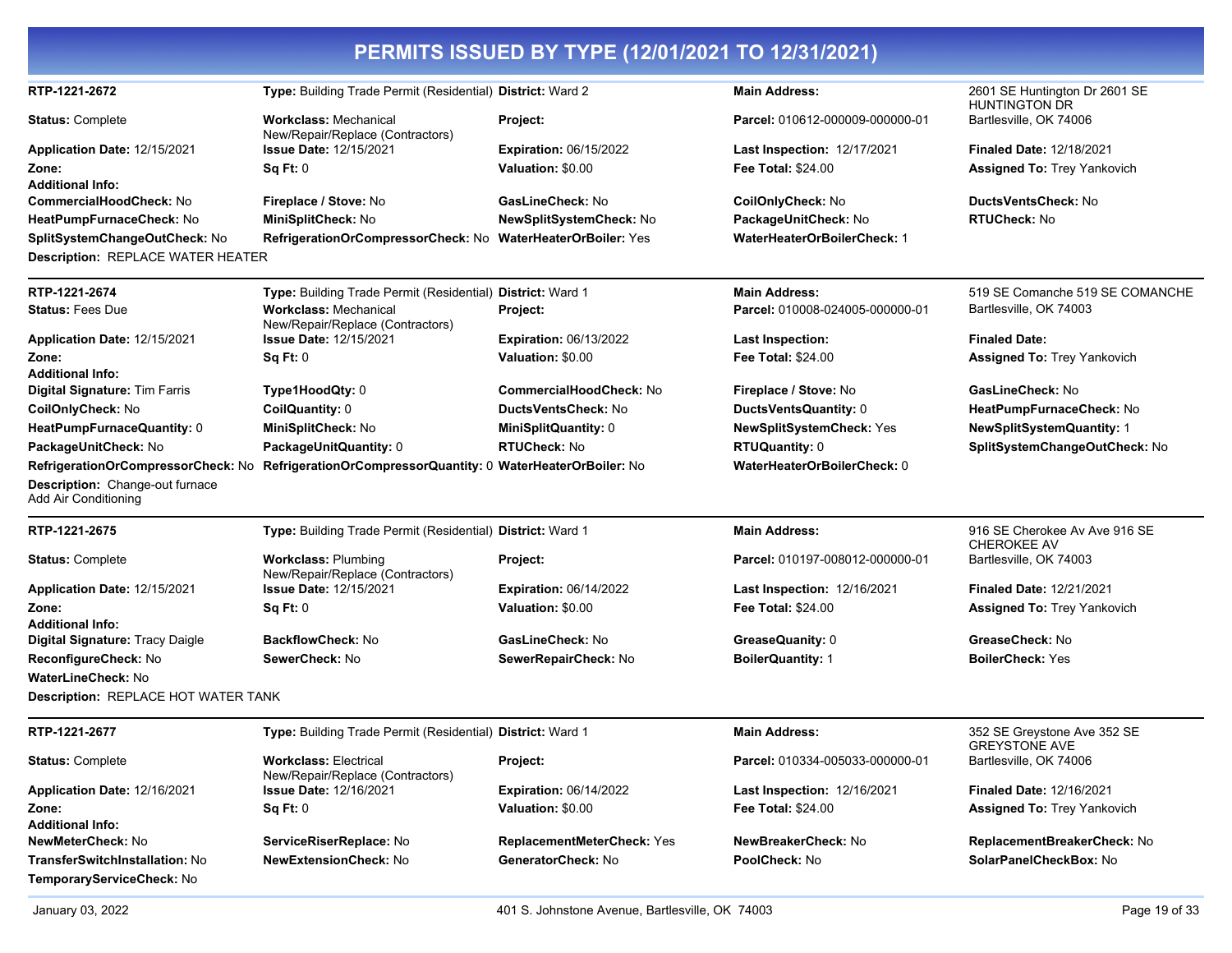| RTP-1221-2681                                                                                                                                                                      | Type: Building Trade Permit (Residential) District: Ward 1       |                               | <b>Main Address:</b>               | 4924 Amherst Dr 4924 AMHERST DR                   |
|------------------------------------------------------------------------------------------------------------------------------------------------------------------------------------|------------------------------------------------------------------|-------------------------------|------------------------------------|---------------------------------------------------|
| <b>Status: Fees Paid</b>                                                                                                                                                           | <b>Workclass: Electrical</b><br>New/Repair/Replace (Contractors) | <b>Project:</b>               | Parcel: 010338-037025-000000-01    | Bartlesville, OK 74006                            |
| Application Date: 12/16/2021                                                                                                                                                       | <b>Issue Date: 12/16/2021</b>                                    | <b>Expiration: 06/14/2022</b> | <b>Last Inspection:</b>            | <b>Finaled Date:</b>                              |
| Zone:                                                                                                                                                                              | Sq Ft: 0                                                         | Valuation: \$0.00             | Fee Total: \$24.00                 | <b>Assigned To: Trey Yankovich</b>                |
| <b>Additional Info:</b>                                                                                                                                                            |                                                                  |                               |                                    |                                                   |
| NewMeterCheck: No                                                                                                                                                                  | ServiceRiserReplace: No                                          | ReplacementMeterCheck: No     | NewBreakerCheck: No                | ReplacementBreakerCheck: No                       |
| <b>TransferSwitchInstallation: No</b>                                                                                                                                              | <b>NewExtensionCheck: No</b>                                     | GeneratorCheck: No            | PoolCheck: No                      | SolarPanelCheckBox: Yes                           |
| TemporaryServiceCheck: No                                                                                                                                                          |                                                                  |                               |                                    |                                                   |
| Description: SOLAR POWER ARRAY INSTALLATION                                                                                                                                        |                                                                  |                               |                                    |                                                   |
| RTP-1221-2682                                                                                                                                                                      | Type: Building Trade Permit (Residential) District: Ward 2       |                               | <b>Main Address:</b>               | 3210 SE Rushmore St 3210 SE<br><b>RUSHMORE ST</b> |
| <b>Status: Fees Paid</b>                                                                                                                                                           | <b>Workclass: Electrical for New</b><br>Construction             | Project:                      | Parcel: 010325-004013-000000-01    | Bartlesville, OK 74006                            |
| Application Date: 12/16/2021                                                                                                                                                       | <b>Issue Date: 12/16/2021</b>                                    | <b>Expiration: 06/20/2022</b> | Last Inspection: 12/21/2021        | <b>Finaled Date:</b>                              |
| <b>Zone:</b> X No Flood Restrictions (Zone X)<br><b>Additional Info:</b>                                                                                                           | Sq Ft: 1,813                                                     | Valuation: \$236,741.54       | <b>Fee Total: \$40.26</b>          | <b>Assigned To: Trey Yankovich</b>                |
| <b>Total Square Footage of New</b><br><b>Construction: 1813</b><br>Description: New Single Family Residential                                                                      |                                                                  |                               |                                    |                                                   |
| RTP-1221-2683                                                                                                                                                                      | Type: Building Trade Permit (Residential) District: Ward 2       |                               | <b>Main Address:</b>               | 3302 SE Rushmore St 3302 SE<br><b>RUSHMORE ST</b> |
| <b>Status: Fees Paid</b>                                                                                                                                                           | <b>Workclass: Electrical for New</b><br>Construction             | Project:                      | Parcel: 010325-004015-000000-01    | Bartlesville, OK 74006                            |
| Application Date: 12/16/2021                                                                                                                                                       | <b>Issue Date: 12/16/2021</b>                                    | <b>Expiration: 06/20/2022</b> | <b>Last Inspection: 12/21/2021</b> | <b>Finaled Date:</b>                              |
| Zone: RS-7 RS-7                                                                                                                                                                    | Sq Ft: 2,145                                                     | Valuation: \$280,094.10       | <b>Fee Total: \$46.90</b>          | <b>Assigned To: Trey Yankovich</b>                |
| <b>Additional Info:</b>                                                                                                                                                            |                                                                  |                               |                                    |                                                   |
| <b>Total Square Footage of New</b><br><b>Construction: 2145</b><br>Description: New Single Family Residential                                                                      |                                                                  |                               |                                    |                                                   |
| RTP-1221-2684                                                                                                                                                                      | Type: Building Trade Permit (Residential) District: Ward 2       |                               | <b>Main Address:</b>               | 3310 SE Rushmore St 3310 SE<br><b>RUSHMORE ST</b> |
| <b>Status: Fees Paid</b>                                                                                                                                                           | <b>Workclass: Electrical for New</b><br>Construction             | Project:                      | Parcel: 010325-004017-000000-01    | Bartlesville, OK 74006                            |
| Application Date: 12/16/2021                                                                                                                                                       | <b>Issue Date: 12/16/2021</b>                                    | <b>Expiration: 06/20/2022</b> | Last Inspection: 12/21/2021        | <b>Finaled Date:</b>                              |
| <b>Zone:</b> X No Flood Restrictions (Zone X)<br><b>Additional Info:</b><br><b>Total Square Footage of New</b><br>Construction: 2712<br>Description: New Single Family Residential | Sq Ft: 2,712                                                     | Valuation: \$354,132.96       | Fee Total: \$58.24                 | <b>Assigned To: Trey Yankovich</b>                |
|                                                                                                                                                                                    |                                                                  |                               |                                    |                                                   |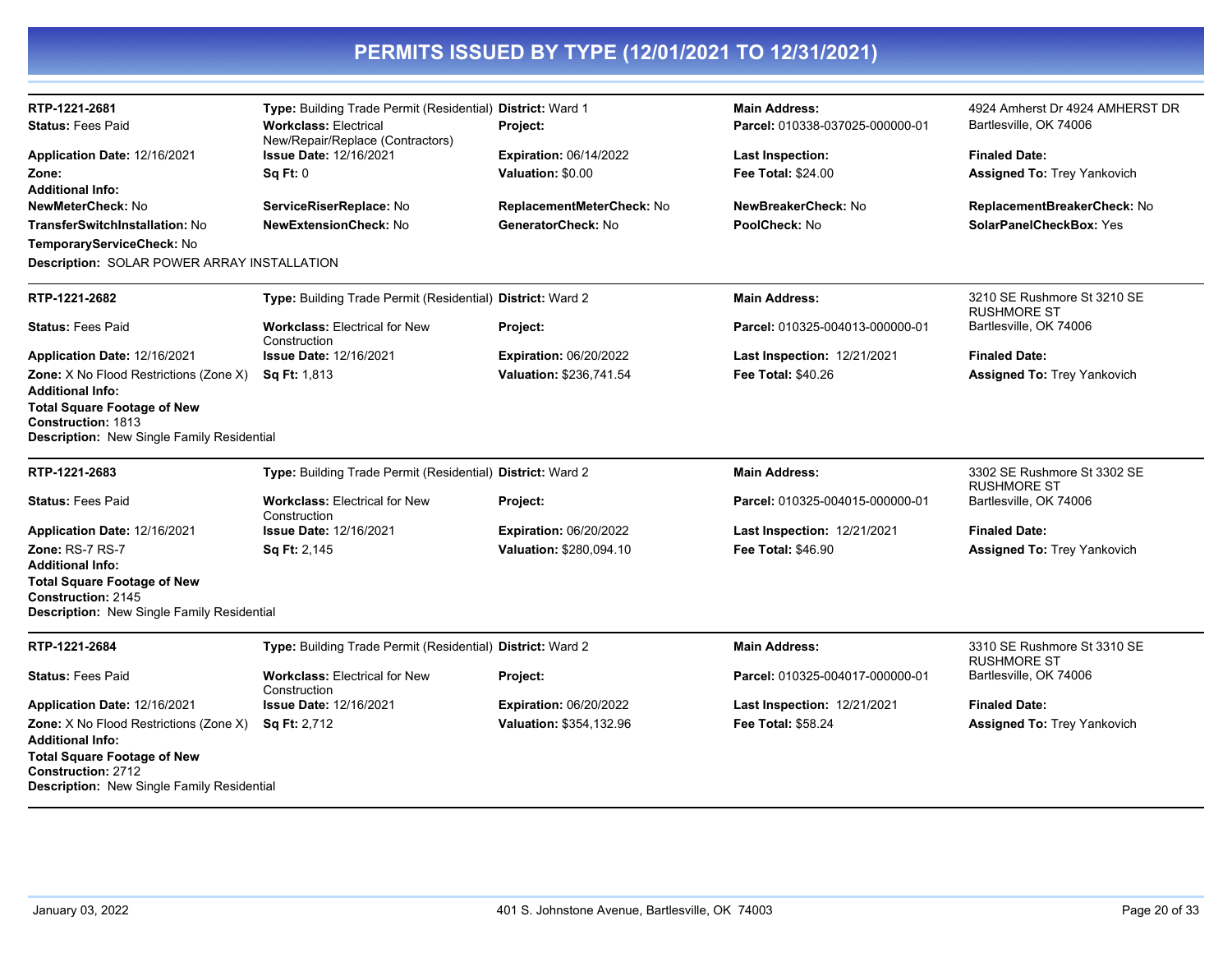| PERMITS ISSUED BY TYPE (12/01/2021 TO 12/31/2021)                                                             |                                                                                                    |                                    |                                                         |                                                             |  |
|---------------------------------------------------------------------------------------------------------------|----------------------------------------------------------------------------------------------------|------------------------------------|---------------------------------------------------------|-------------------------------------------------------------|--|
| RTP-1221-2685<br><b>Status: Fees Paid</b>                                                                     | Type: Building Trade Permit (Residential) District: Ward 2<br><b>Workclass: Electrical for New</b> | Project:                           | <b>Main Address:</b><br>Parcel: 010325-005016-000000-01 | 1907 SE Mesa Ave 1907 SE MESA AVE<br>Bartlesville, OK 74006 |  |
| <b>Application Date: 12/16/2021</b>                                                                           | Construction<br><b>Issue Date: 12/16/2021</b>                                                      | <b>Expiration: 06/20/2022</b>      | <b>Last Inspection: 12/21/2021</b>                      | <b>Finaled Date:</b>                                        |  |
| Zone: X No Flood Restrictions (Zone X)<br><b>Additional Info:</b>                                             | <b>Sq Ft: 2,501</b>                                                                                | Valuation: \$326,580.58            | Fee Total: \$54.02                                      | <b>Assigned To: Trey Yankovich</b>                          |  |
| <b>Total Square Footage of New</b><br><b>Construction: 2501</b><br>Description: New Single Family Residential |                                                                                                    |                                    |                                                         |                                                             |  |
| RTP-1221-2687                                                                                                 | Type: Building Trade Permit (Residential) District: Ward 2                                         |                                    | <b>Main Address:</b>                                    | 3101 SE Rice Creek Rd 03101 SE RICE<br><b>CREEK RD</b>      |  |
| <b>Status: Fees Due</b>                                                                                       | <b>Workclass: Mechanical</b><br>New/Repair/Replace (Contractors)                                   | Project:                           | Parcel: 211321-000000-000000-02                         | Bartlesville, OK 74006                                      |  |
| Application Date: 12/16/2021                                                                                  | <b>Issue Date: 12/16/2021</b>                                                                      | <b>Expiration: 06/14/2022</b>      | <b>Last Inspection:</b>                                 | <b>Finaled Date:</b>                                        |  |
| Zone:                                                                                                         | Sq Ft: 0                                                                                           | Valuation: \$0.00                  | <b>Fee Total: \$24.00</b>                               | <b>Assigned To: Trey Yankovich</b>                          |  |
| <b>Additional Info:</b>                                                                                       |                                                                                                    |                                    |                                                         |                                                             |  |
| CommercialHoodCheck: No                                                                                       | Fireplace / Stove: No                                                                              | GasLineCheck: No                   | CoilOnlyCheck: No                                       | DuctsVentsCheck: No                                         |  |
| HeatPumpFurnaceCheck: No                                                                                      | MiniSplitCheck: No                                                                                 | NewSplitSystemCheck: No            | PackageUnitCheck: No                                    | <b>RTUCheck: No</b>                                         |  |
| SplitSystemChangeOutCheck: Yes<br>Description: HEAT PUMP & COIL                                               | SplitSystemChangeOutQuantity: 1                                                                    | RefrigerationOrCompressorCheck: No | <b>WaterHeaterOrBoiler: No</b>                          |                                                             |  |
| RTP-1221-2688                                                                                                 | Type: Building Trade Permit (Residential) District: Ward 1                                         |                                    | <b>Main Address:</b>                                    | 709 SW Penn Ave 00709 SW PENN AVE                           |  |
| <b>Status: Permit Issued</b>                                                                                  | <b>Workclass: Mechanical for New</b><br>Construction                                               | Project:                           | Parcel: 010229-006005-000000-01                         | Bartlesville, OK 74003                                      |  |
| Application Date: 12/17/2021                                                                                  | <b>Issue Date: 12/17/2021</b>                                                                      | <b>Expiration: 06/15/2022</b>      | <b>Last Inspection:</b>                                 | <b>Finaled Date:</b>                                        |  |
| Zone:<br><b>Additional Info:</b>                                                                              | <b>Sq Ft: 2,385</b>                                                                                | Valuation: \$400,000.00            | Fee Total: \$51.70                                      | <b>Assigned To: Trey Yankovich</b>                          |  |
|                                                                                                               |                                                                                                    |                                    |                                                         |                                                             |  |
| <b>Description:</b> Single Family Home                                                                        |                                                                                                    |                                    |                                                         |                                                             |  |
| RTP-1221-2689                                                                                                 | Type: Building Trade Permit (Residential) District: Ward 1                                         |                                    | <b>Main Address:</b>                                    | 807 SE Madison Blvd 807 SE MADISON<br><b>BLVD</b>           |  |
| <b>Status: Fees Due</b>                                                                                       | <b>Workclass: Plumbing</b><br>New/Repair/Replace (Contractors)                                     | Project:                           | Parcel: 010338-033032-000000-04                         | Bartlesville, OK 74006                                      |  |
| Application Date: 12/17/2021                                                                                  | <b>Issue Date: 12/17/2021</b>                                                                      | <b>Expiration: 06/15/2022</b>      | <b>Last Inspection: 12/17/2021</b>                      | <b>Finaled Date: 12/18/2021</b>                             |  |
| Zone:                                                                                                         | <b>Sq Ft: 1</b>                                                                                    | Valuation: \$0.00                  | Fee Total: \$24.00                                      | <b>Assigned To: Trey Yankovich</b>                          |  |
| <b>Additional Info:</b>                                                                                       |                                                                                                    |                                    |                                                         |                                                             |  |
| Digital Signature: JDM                                                                                        | <b>BackflowCheck: No</b>                                                                           | GasLineCheck: No                   | GreaseQuanity: 0                                        | GreaseCheck: No                                             |  |
| ReconfigureCheck: No                                                                                          | SewerCheck: No                                                                                     | SewerRepairCheck: Yes              | <b>BoilerQuantity: 0</b>                                | <b>BoilerCheck: No</b>                                      |  |
| <b>WaterLineCheck: No</b>                                                                                     |                                                                                                    |                                    |                                                         |                                                             |  |
| <b>Description:</b> Sewer drain replacement                                                                   |                                                                                                    |                                    |                                                         |                                                             |  |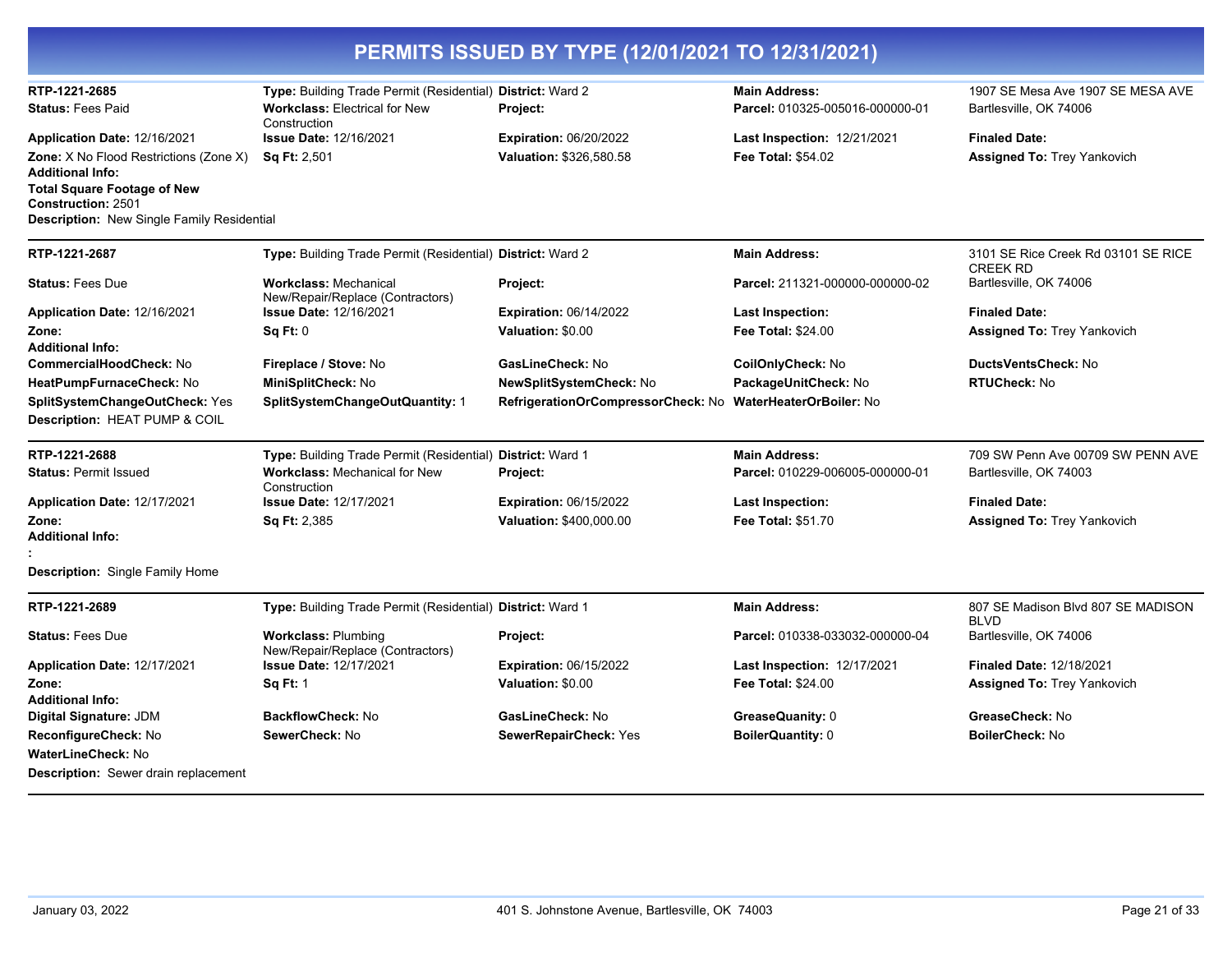| PERMITS ISSUED BY TYPE (12/01/2021 TO 12/31/2021)                        |                                                                  |                                                          |                                    |                                                        |
|--------------------------------------------------------------------------|------------------------------------------------------------------|----------------------------------------------------------|------------------------------------|--------------------------------------------------------|
| RTP-1221-2690                                                            | Type: Building Trade Permit (Residential) District: Ward 2       |                                                          | <b>Main Address:</b>               | 1919 SE Roman St 1919 SE ROMAN ST                      |
| <b>Status: Fees Paid</b>                                                 | Workclass: Plumbing for New<br>Construction                      | Project:                                                 | Parcel: 010325-006015-000000-01    | Bartlesville, OK 74006                                 |
| Application Date: 12/17/2021                                             | <b>Issue Date: 12/17/2021</b>                                    | <b>Expiration: 06/15/2022</b>                            | Last Inspection:                   | <b>Finaled Date:</b>                                   |
| <b>Zone:</b> X No Flood Restrictions (Zone X)<br><b>Additional Info:</b> | Sq Ft: 2,501                                                     | Valuation: \$326,580.58                                  | <b>Fee Total: \$54.02</b>          | <b>Assigned To: Trey Yankovich</b>                     |
| <b>Total Square Footage of New</b><br><b>Construction: 2501</b>          | <b>UtilityOrderRelated: Yes</b>                                  | Is this permit accompanied by a<br>building permit?: Yes |                                    |                                                        |
| Description: New Single Family Residential                               |                                                                  |                                                          |                                    |                                                        |
| RTP-1221-2691                                                            | Type: Building Trade Permit (Residential) District: Ward 2       |                                                          | <b>Main Address:</b>               | 2019 SE Green Leaf Ct 02019 SE<br><b>GREEN LEAF CT</b> |
| <b>Status: Fees Paid</b>                                                 | Workclass: Plumbing for New<br>Construction                      | Project:                                                 | Parcel: 010325-003028-000000-01    | Bartlesville, OK 74006                                 |
| Application Date: 12/17/2021                                             | <b>Issue Date: 12/17/2021</b>                                    | <b>Expiration: 06/15/2022</b>                            | <b>Last Inspection:</b>            | <b>Finaled Date:</b>                                   |
| Zone: X No Flood Restrictions (Zone X)<br><b>Additional Info:</b>        | <b>Sq Ft: 1,957</b>                                              | Valuation: \$255,545.06                                  | <b>Fee Total: \$43.14</b>          | <b>Assigned To: Trey Yankovich</b>                     |
| <b>Total Square Footage of New</b><br><b>Construction: 1957</b>          | <b>UtilityOrderRelated: Yes</b>                                  | Is this permit accompanied by a<br>building permit?: Yes |                                    |                                                        |
| Description: New Single Family Residential                               |                                                                  |                                                          |                                    |                                                        |
| RTP-1221-2693                                                            | Type: Building Trade Permit (Residential) District: Ward 3       |                                                          | <b>Main Address:</b>               | 1940 SW Santa Fe PI 1940 SW SANTA<br>FE PL             |
| <b>Status: Permit Issued</b>                                             | <b>Workclass: Electrical</b><br>New/Repair/Replace (Contractors) | Project:                                                 | Parcel: 010509-002017-000000-01    | Bartlesville, OK 74003                                 |
| Application Date: 12/17/2021                                             | <b>Issue Date: 12/17/2021</b>                                    | <b>Expiration: 06/15/2022</b>                            | <b>Last Inspection:</b>            | <b>Finaled Date:</b>                                   |
| Zone:                                                                    | Sq Ft: 0                                                         | Valuation: \$0.00                                        | <b>Fee Total: \$24.00</b>          | <b>Assigned To: Trey Yankovich</b>                     |
| <b>Additional Info:</b>                                                  |                                                                  |                                                          |                                    |                                                        |
| <b>NewMeterCheck: No</b>                                                 | ServiceRiserReplace: No                                          | ReplacementMeterCheck: Yes                               | NewBreakerCheck: No                | ReplacementBreakerCheck: No                            |
| <b>TransferSwitchInstallation: No</b><br>TemporaryServiceCheck: No       | <b>NewExtensionCheck: No</b>                                     | GeneratorCheck: No                                       | PoolCheck: No                      | SolarPanelCheckBox: No                                 |
| RTP-1221-2694                                                            | Type: Building Trade Permit (Residential) District: Ward 3       |                                                          | <b>Main Address:</b>               | 2007 SE Neptune Ct 2007 SE NEPTUNE<br>СT               |
| <b>Status: Fees Due</b>                                                  | <b>Workclass: Plumbing</b><br>New/Repair/Replace (Contractors)   | Project:                                                 | Parcel: 010167-000146-000000-01    | Bartlesville, OK 74006                                 |
| Application Date: 12/17/2021                                             | <b>Issue Date: 12/17/2021</b>                                    | <b>Expiration: 06/15/2022</b>                            | Last Inspection: 12/17/2021        | <b>Finaled Date: 12/18/2021</b>                        |
| Zone:                                                                    | Sq Ft: 0                                                         | Valuation: \$0.00                                        | <b>Fee Total: \$24.00</b>          | Assigned To: Trey Yankovich                            |
| <b>Additional Info:</b>                                                  |                                                                  |                                                          |                                    |                                                        |
| BackflowCheck: No                                                        | GasLineCheck: No                                                 | GreaseCheck: No                                          | ReconfigureCheck: No               | SewerCheck: No                                         |
| SewerRepairCheck: Yes                                                    | BoilerCheck: No                                                  | WaterLineCheck: No                                       |                                    |                                                        |
| RTP-1221-2695                                                            | Type: Building Trade Permit (Residential) District: Ward 5       |                                                          | <b>Main Address:</b>               | 515 SE Stanley Ln 515 SE STANLEY LN                    |
| <b>Status: Complete</b>                                                  | Workclass: Roofing Repair/Replacement Project:<br>(Contractor)   |                                                          | Parcel: 010254-000014-000000-01    | Bartlesville, OK 74006                                 |
| Application Date: 12/20/2021                                             | <b>Issue Date: 12/20/2021</b>                                    | <b>Expiration: 06/20/2022</b>                            | <b>Last Inspection: 12/20/2021</b> | <b>Finaled Date: 12/20/2021</b>                        |
| Zone:<br><b>Additional Info:</b>                                         | Sq Ft: 0                                                         | Valuation: \$0.00                                        | Fee Total: \$24.00                 | Assigned To: Trey Yankovich                            |
| <b>CompositeCheck: Yes</b>                                               | <b>MetalCheck: No</b>                                            | OtherCheck: No                                           |                                    |                                                        |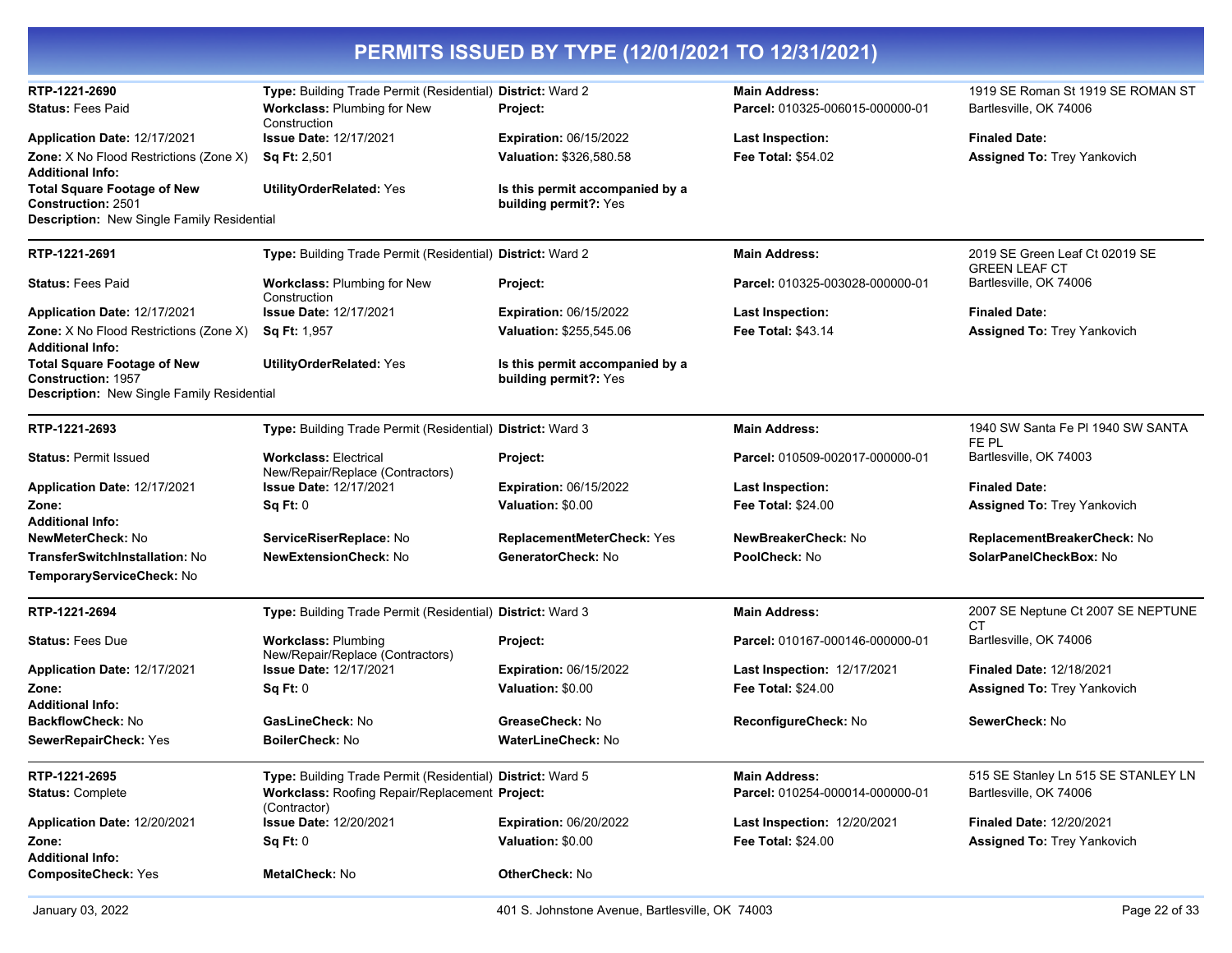#### **Number of SEPARATE structures to be Roofed:** 1 **Description:** reroof

| RTP-1221-2696                               | Type: Building Trade Permit (Residential) District: Ward 2       |                               | <b>Main Address:</b>               | 2718 SE Waterford Ct 2718 SE<br>WATERFORD CT    |
|---------------------------------------------|------------------------------------------------------------------|-------------------------------|------------------------------------|-------------------------------------------------|
| <b>Status: Fees Due</b>                     | <b>Workclass: Plumbing</b><br>New/Repair/Replace (Contractors)   | Project:                      | Parcel: 010616-006024-000000-01    | Bartlesville, OK 74006                          |
| Application Date: 12/20/2021                | <b>Issue Date: 12/20/2021</b>                                    | <b>Expiration: 06/20/2022</b> | Last Inspection: 12/20/2021        | <b>Finaled Date: 12/21/2021</b>                 |
| Zone:                                       | Sq Ft: 0                                                         | Valuation: \$0.00             | <b>Fee Total: \$24.00</b>          | <b>Assigned To: Trey Yankovich</b>              |
| <b>Additional Info:</b>                     |                                                                  |                               |                                    |                                                 |
| <b>BackflowCheck: No</b>                    | GasLineCheck: No                                                 | GreaseCheck: No               | ReconfigureCheck: No               | SewerCheck: No                                  |
| SewerRepairCheck: No                        | <b>BoilerQuantity: 1</b>                                         | <b>BoilerCheck: Yes</b>       | <b>WaterLineCheck: No</b>          |                                                 |
| Description: water meter install            |                                                                  |                               |                                    |                                                 |
| RTP-1221-2699                               | Type: Building Trade Permit (Residential) District: Ward 1       |                               | <b>Main Address:</b>               | 1811 SE Southview Ave 1811 SE<br>SOUTHVIEW AVE  |
| <b>Status: Fees Due</b>                     | <b>Workclass: Plumbing</b><br>New/Repair/Replace (Contractors)   | Project:                      | Parcel: 010076-001011-000000-01    | Bartlesville, OK 74003                          |
| <b>Application Date: 12/20/2021</b>         | <b>Issue Date: 12/20/2021</b>                                    | <b>Expiration: 06/20/2022</b> | <b>Last Inspection: 12/20/2021</b> | <b>Finaled Date: 12/21/2021</b>                 |
| Zone:                                       | <b>Sq Ft: 1</b>                                                  | Valuation: \$0.00             | <b>Fee Total: \$24.00</b>          | <b>Assigned To: Trey Yankovich</b>              |
| <b>Additional Info:</b>                     |                                                                  |                               |                                    |                                                 |
| Digital Signature: JDM                      | <b>BackflowCheck: No</b>                                         | GasLineCheck: No              | GreaseQuanity: 0                   | GreaseCheck: No                                 |
| <b>ReconfigureCheck:</b> No                 | SewerCheck: No                                                   | SewerRepairCheck: No          | <b>BoilerQuantity: 1</b>           | <b>BoilerCheck: Yes</b>                         |
| WaterLineCheck: No                          |                                                                  |                               |                                    |                                                 |
| <b>Description: Water Heater</b>            |                                                                  |                               |                                    |                                                 |
| RTP-1221-2700                               | Type: Building Trade Permit (Residential) District: Ward 1       |                               | <b>Main Address:</b>               | 1819 SE Hampden Rd 1819 SE<br><b>HAMPDEN RD</b> |
| <b>Status: Complete</b>                     | <b>Workclass: Plumbing</b><br>New/Repair/Replace (Contractors)   | Project:                      | Parcel: 010208-002015-000000-01    | Bartlesville, OK 74006                          |
| <b>Application Date: 12/20/2021</b>         | <b>Issue Date: 12/20/2021</b>                                    | <b>Expiration: 06/20/2022</b> | <b>Last Inspection: 12/20/2021</b> | <b>Finaled Date: 12/21/2021</b>                 |
| Zone:                                       | Sq Ft: 0                                                         | Valuation: \$0.00             | <b>Fee Total: \$24.00</b>          | <b>Assigned To: Trey Yankovich</b>              |
| <b>Additional Info:</b>                     |                                                                  |                               |                                    |                                                 |
| Digital Signature: TRACY DAIGLE             | <b>BackflowCheck: No</b>                                         | GasLineCheck: Yes             | GreaseQuanity: 0                   | GreaseCheck: No                                 |
| ReconfigureCheck: No                        | SewerCheck: No                                                   | SewerRepairCheck: No          | <b>BoilerQuantity: 0</b>           | <b>BoilerCheck: No</b>                          |
| WaterLineCheck: No                          |                                                                  |                               |                                    |                                                 |
| Description: REPLACE GAS VALVE AT FIREPLACE |                                                                  |                               |                                    |                                                 |
| RTP-1221-2703                               | Type: Building Trade Permit (Residential) District: Ward 2       |                               | <b>Main Address:</b>               | 1515 1/2 SE Vista Dr 1515 SE VISTA DR           |
| <b>Status: Complete</b>                     | <b>Workclass: Electrical</b><br>New/Repair/Replace (Contractors) | Project:                      | Parcel: 010308-003013-000000-01    | Bartlesville, OK 74006                          |
| Application Date: 12/20/2021                | Issue Date: 12/20/2021                                           | <b>Expiration: 06/20/2022</b> | Last Inspection: 12/22/2021        | <b>Finaled Date: 12/23/2021</b>                 |
| Zone:                                       | Sq Ft: 0                                                         | Valuation: \$0.00             | Fee Total: \$24.00                 | Assigned To: Trey Yankovich                     |
| <b>Additional Info:</b>                     |                                                                  |                               |                                    |                                                 |
| NewMeterCheck: Yes                          | ServiceRiserReplace: No                                          | ReplacementMeterCheck: No     | NewBreakerCheck: No                | ReplacementBreakerCheck: No                     |
| TransferSwitchInstallation: No              | <b>NewExtensionCheck: No</b>                                     | GeneratorCheck: No            | PoolCheck: No                      | SolarPanelCheckBox: No                          |
| TemporaryServiceCheck: No                   |                                                                  |                               |                                    |                                                 |
|                                             |                                                                  |                               |                                    |                                                 |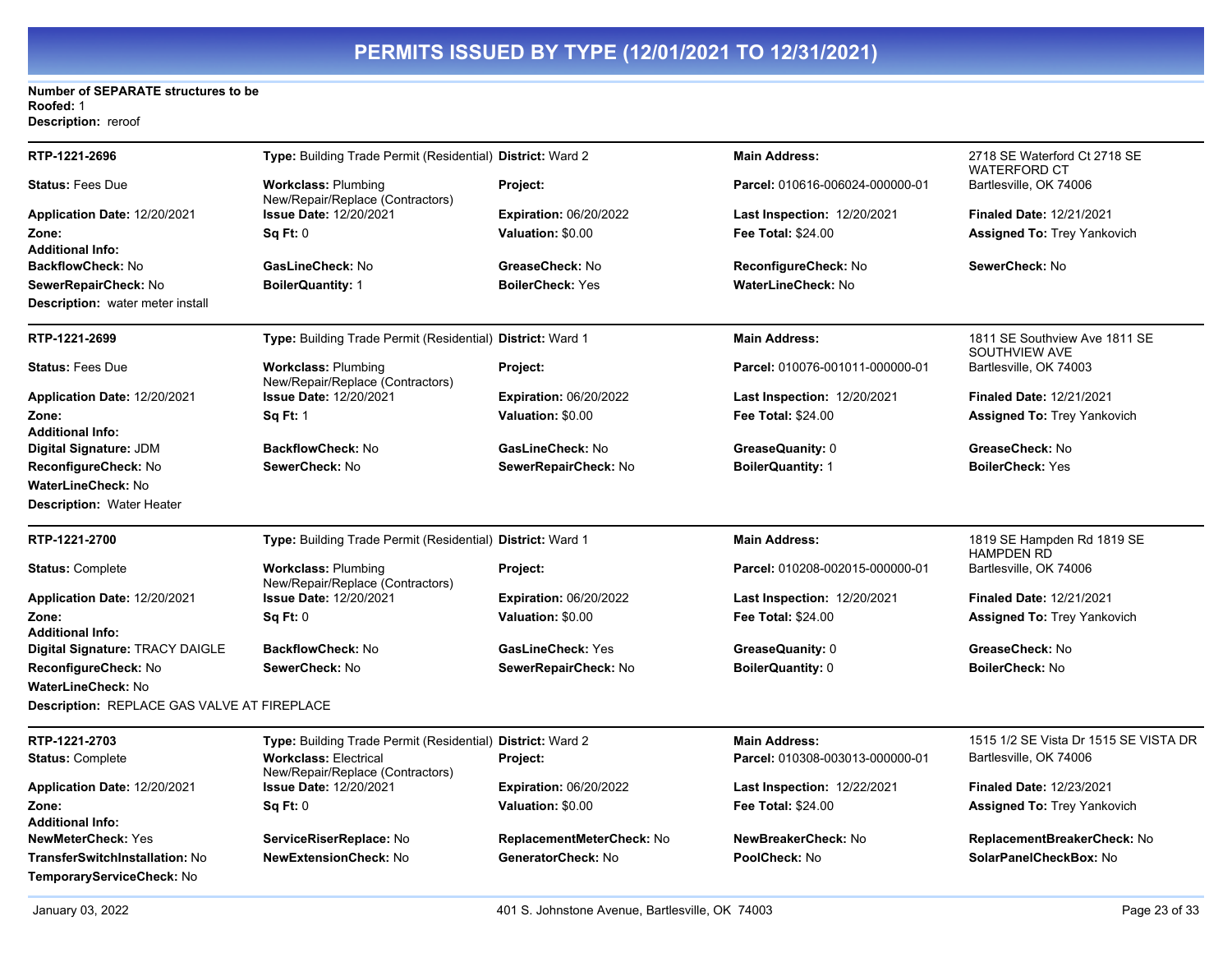## **Description:** meter loop for accessory bldg

| RTP-1221-2704                                           | Type: Building Trade Permit (Residential) District: Ward 4            |                                    | <b>Main Address:</b>               | 914 SE Delaware 914 SE DELAWARE                     |
|---------------------------------------------------------|-----------------------------------------------------------------------|------------------------------------|------------------------------------|-----------------------------------------------------|
| <b>Status: Fees Due</b>                                 | <b>Workclass: Plumbing</b><br>New/Repair/Replace (Contractors)        | Project:                           | Parcel: 010197-007012-000000-01    | Bartlesville, OK 74003                              |
| Application Date: 12/20/2021                            | <b>Issue Date: 12/20/2021</b>                                         | <b>Expiration: 06/20/2022</b>      | Last Inspection: 12/20/2021        | <b>Finaled Date: 12/21/2021</b>                     |
| Zone:                                                   | Sq Ft: 0                                                              | Valuation: \$0.00                  | <b>Fee Total: \$24.00</b>          | <b>Assigned To: Trey Yankovich</b>                  |
| <b>Additional Info:</b>                                 |                                                                       |                                    |                                    |                                                     |
| BackflowCheck: No                                       | GasLineCheck: No                                                      | GreaseCheck: No                    | ReconfigureCheck: No               | SewerCheck: No                                      |
| SewerRepairCheck: No                                    | <b>BoilerQuantity: 1</b>                                              | <b>BoilerCheck: Yes</b>            | WaterLineCheck: No                 |                                                     |
| <b>Description:</b> water heater replacement            |                                                                       |                                    |                                    |                                                     |
| RTP-1221-2706                                           | Type: Building Trade Permit (Residential) District: Ward 2            |                                    | <b>Main Address:</b>               | 2544 SE Vicksburg St 2544 SE<br><b>VICKSBURG ST</b> |
| <b>Status: Fees Due</b>                                 | <b>Workclass: Mechanical</b><br>New/Repair/Replace (Contractors)      | Project:                           | Parcel: 010083-003022-000000-01    | Bartlesville, OK 74006                              |
| Application Date: 12/21/2021                            | <b>Issue Date: 12/21/2021</b>                                         | <b>Expiration: 06/20/2022</b>      | <b>Last Inspection: 12/21/2021</b> | <b>Finaled Date: 12/22/2021</b>                     |
| Zone:                                                   | Sq Ft: 0                                                              | Valuation: \$0.00                  | Fee Total: \$24.00                 | <b>Assigned To: Trey Yankovich</b>                  |
| <b>Additional Info:</b>                                 |                                                                       |                                    |                                    |                                                     |
| CommercialHoodCheck: No                                 | Fireplace / Stove: No                                                 | GasLineCheck: No                   | CoilOnlyCheck: No                  | DuctsVentsCheck: No                                 |
| HeatPumpFurnaceCheck: No                                | MiniSplitCheck: No                                                    | NewSplitSystemCheck: No            | PackageUnitCheck: No               | <b>RTUCheck: No</b>                                 |
| SplitSystemChangeOutCheck: Yes                          | SplitSystemChangeOutQuantity: 1                                       | RefrigerationOrCompressorCheck: No | <b>WaterHeaterOrBoiler: No</b>     |                                                     |
| <b>Description:</b> furnace coil and A/C change-out     |                                                                       |                                    |                                    |                                                     |
|                                                         |                                                                       |                                    |                                    |                                                     |
| RTP-1221-2707                                           | Type: Building Trade Permit (Residential) District: Ward 1            |                                    | <b>Main Address:</b>               | 2000 SE Dewey Ave 2000 SE DEWEY<br><b>AVE</b>       |
| <b>Status: Permit Issued</b>                            | Workclass: Roofing Repair/Replacement Project:<br>(Contractor)        |                                    | Parcel: 010455-002050-000000-01    | Bartlesville, OK 74003                              |
| Application Date: 12/22/2021                            | <b>Issue Date: 12/22/2021</b>                                         | <b>Expiration: 06/20/2022</b>      | Last Inspection:                   | <b>Finaled Date:</b>                                |
| Zone:                                                   | <b>Sq Ft: 2,000</b>                                                   | Valuation: \$0.00                  | Fee Total: \$24.00                 | Assigned To: Trey Yankovich                         |
| <b>Additional Info:</b>                                 |                                                                       |                                    |                                    |                                                     |
| Digital Signature: jkh                                  | <b>CompositeCheck: Yes</b>                                            | MetalCheck: No                     | <b>OtherCheck: No</b>              | <b>Material Type:</b>                               |
| <b>Number of SEPARATE structures to be</b><br>Roofed: 1 |                                                                       |                                    |                                    |                                                     |
| RTP-1221-2708                                           | Type: Building Trade Permit (Residential) District: Ward 1            |                                    | <b>Main Address:</b>               | 1916 SW Johnstone PI 1916 SW                        |
| <b>Status: Permit Issued</b>                            | <b>Workclass: Roofing Repair/Replacement Project:</b><br>(Contractor) |                                    | Parcel: 010469-003006-000000-00    | <b>JOHNSTONE PL</b><br>Bartlesville, OK 74003       |
| Application Date: 12/22/2021                            | <b>Issue Date: 12/22/2021</b>                                         | <b>Expiration: 06/20/2022</b>      | <b>Last Inspection:</b>            | <b>Finaled Date:</b>                                |
| Zone:                                                   | <b>Sq Ft: 1,800</b>                                                   | Valuation: \$0.00                  | <b>Fee Total: \$24.00</b>          | <b>Assigned To: Trey Yankovich</b>                  |
| <b>Additional Info:</b>                                 |                                                                       |                                    |                                    |                                                     |
| Digital Signature: jkh                                  | <b>CompositeCheck: Yes</b>                                            | MetalCheck: No                     | <b>OtherCheck: No</b>              | <b>Material Type:</b>                               |
| <b>Number of SEPARATE structures to be</b><br>Roofed: 1 |                                                                       |                                    |                                    |                                                     |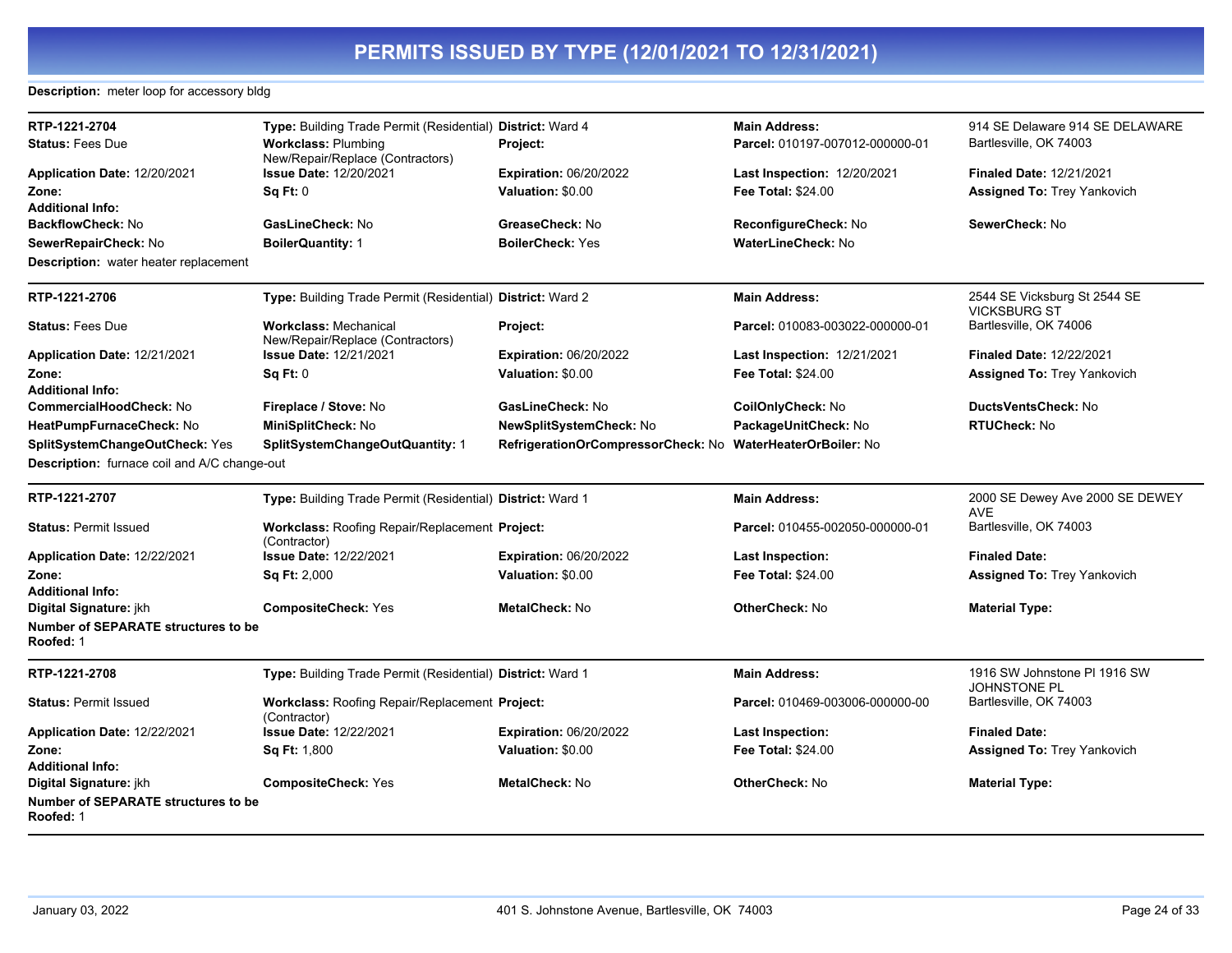|                                                                                                                                                                         |                                                                                                                                | PERMITS ISSUED BY TYPE (12/01/2021 TO 12/31/2021)  |                                                          |                                                                 |
|-------------------------------------------------------------------------------------------------------------------------------------------------------------------------|--------------------------------------------------------------------------------------------------------------------------------|----------------------------------------------------|----------------------------------------------------------|-----------------------------------------------------------------|
| RTP-1221-2709                                                                                                                                                           | Type: Building Trade Permit (Residential) District: Ward 1                                                                     |                                                    | <b>Main Address:</b>                                     | 213 NE Sagebrush Dr 213 NE<br>SAGEBRUSH DR                      |
| <b>Status: Permit Issued</b>                                                                                                                                            | Workclass: Roofing Repair/Replacement Project:                                                                                 |                                                    | Parcel: 010361-002012-000000-01                          | Bartlesville, OK 74006                                          |
| Application Date: 12/22/2021<br>Zone:                                                                                                                                   | (Contractor)<br>Issue Date: 12/22/2021<br>Sq Ft: 6,000                                                                         | <b>Expiration: 06/20/2022</b><br>Valuation: \$0.00 | <b>Last Inspection:</b><br><b>Fee Total: \$24.00</b>     | <b>Finaled Date:</b><br>Assigned To: Trey Yankovich             |
| <b>Additional Info:</b><br>Digital Signature: jkh<br>Number of SEPARATE structures to be<br>Roofed: 1                                                                   | <b>CompositeCheck: Yes</b>                                                                                                     | <b>MetalCheck: No</b>                              | <b>OtherCheck: No</b>                                    | <b>Material Type:</b>                                           |
| RTP-1221-2711<br><b>Status: Permit Issued</b>                                                                                                                           | Type: Building Trade Permit (Residential) District: Ward 5<br><b>Workclass: Mechanical for New</b><br>Construction             | Project:                                           | <b>Main Address:</b><br>Parcel: 010999-042613-003000-033 | 3816 NE Indiana St 3816 NE INDIANA ST<br>Bartlesville, OK 74006 |
| Application Date: 12/23/2021<br>Zone:<br><b>Additional Info:</b><br><b>Total Square Footage of New</b><br><b>Construction: 1000</b><br><b>Description:</b> split-system | <b>Issue Date: 12/23/2021</b><br>Sq Ft: 1,000                                                                                  | <b>Expiration: 06/21/2022</b><br>Valuation: \$0.00 | <b>Last Inspection:</b><br><b>Fee Total: \$24.00</b>     | <b>Finaled Date:</b><br><b>Assigned To: Trey Yankovich</b>      |
| RTP-1221-2712<br><b>Status: Complete</b>                                                                                                                                | Type: Building Trade Permit (Residential) District: Ward 5<br><b>Workclass: Electrical</b><br>New/Repair/Replace (Contractors) | Project:                                           | <b>Main Address:</b><br>Parcel: 010337-028014-000000-01  | 4734 Amherst Dr 4734 AMHERST DR<br>Bartlesville, OK 74006       |
| Application Date: 12/23/2021                                                                                                                                            | <b>Issue Date: 12/23/2021</b>                                                                                                  | <b>Expiration: 06/21/2022</b>                      | <b>Last Inspection:</b>                                  | <b>Finaled Date: 12/24/2021</b>                                 |
| Zone:<br><b>Additional Info:</b>                                                                                                                                        | Sq Ft: 0                                                                                                                       | Valuation: \$0.00                                  | <b>Fee Total: \$24.00</b>                                | <b>Assigned To: Trey Yankovich</b>                              |
| <b>NewMeterCheck: Yes</b>                                                                                                                                               | ServiceRiserReplace: No                                                                                                        | ReplacementMeterCheck: No                          | NewBreakerCheck: No                                      | ReplacementBreakerCheck: No                                     |
| TransferSwitchInstallation: No<br>TemporaryServiceCheck: No                                                                                                             | <b>NewExtensionCheck: No</b>                                                                                                   | GeneratorCheck: No                                 | PoolCheck: No                                            | SolarPanelCheckBox: No                                          |
| RTP-1221-2713                                                                                                                                                           | Type: Building Trade Permit (Residential) District: Ward 4                                                                     |                                                    | <b>Main Address:</b>                                     | 128 NW Cheyenne 128 NW CHEYENNE                                 |
| <b>Status: Permit Issued</b>                                                                                                                                            | <b>Workclass: Plumbing</b><br>New/Repair/Replace (Homeowner)                                                                   | Project:                                           | Parcel: 010313-001020-000000-01                          | Bartlesville, OK 74003                                          |
| Application Date: 12/27/2021                                                                                                                                            | <b>Issue Date: 12/27/2021</b>                                                                                                  | <b>Expiration: 06/27/2022</b>                      | <b>Last Inspection:</b>                                  | <b>Finaled Date:</b>                                            |
| Zone:<br><b>Additional Info:</b>                                                                                                                                        | Sq Ft: 0                                                                                                                       | Valuation: \$0.00                                  | <b>Fee Total: \$24.00</b>                                | <b>Assigned To: Trey Yankovich</b>                              |
| <b>BackflowCheck: No</b>                                                                                                                                                | GasLineCheck: No                                                                                                               | GreaseCheck: No                                    | ReconfigureCheck: No                                     | SewerCheck: No                                                  |
| SewerRepairCheck: Yes                                                                                                                                                   | BoilerCheck: No                                                                                                                | <b>WaterLineCheck: No</b>                          |                                                          |                                                                 |
| Description: REPLACING SEWER LINE                                                                                                                                       |                                                                                                                                |                                                    |                                                          |                                                                 |
| RTP-1221-2715                                                                                                                                                           | Type: Building Trade Permit (Residential) District: Ward 1                                                                     |                                                    | <b>Main Address:</b>                                     | 139 NE Queenstown Ave 139 NE<br>QUEENSTOWN AVE                  |
| <b>Status: Permit Issued</b>                                                                                                                                            | <b>Workclass: Plumbing</b><br>New/Repair/Replace (Contractors)                                                                 | Project:                                           | Parcel: 010099-001001-000000-01                          | Bartlesville, OK 74006                                          |
| <b>Application Date: 12/27/2021</b>                                                                                                                                     | <b>Issue Date: 12/27/2021</b>                                                                                                  | <b>Expiration: 06/27/2022</b>                      | <b>Last Inspection: 12/27/2021</b>                       | <b>Finaled Date:</b>                                            |
| Zone:                                                                                                                                                                   | Sq Ft: 0                                                                                                                       | Valuation: \$0.00                                  | Fee Total: \$24.00                                       | <b>Assigned To: Trey Yankovich</b>                              |
| <b>Additional Info:</b><br>BackflowCheck: No                                                                                                                            | GasLineCheck: Yes                                                                                                              | GreaseCheck: No                                    | ReconfigureCheck: No                                     | SewerCheck: No                                                  |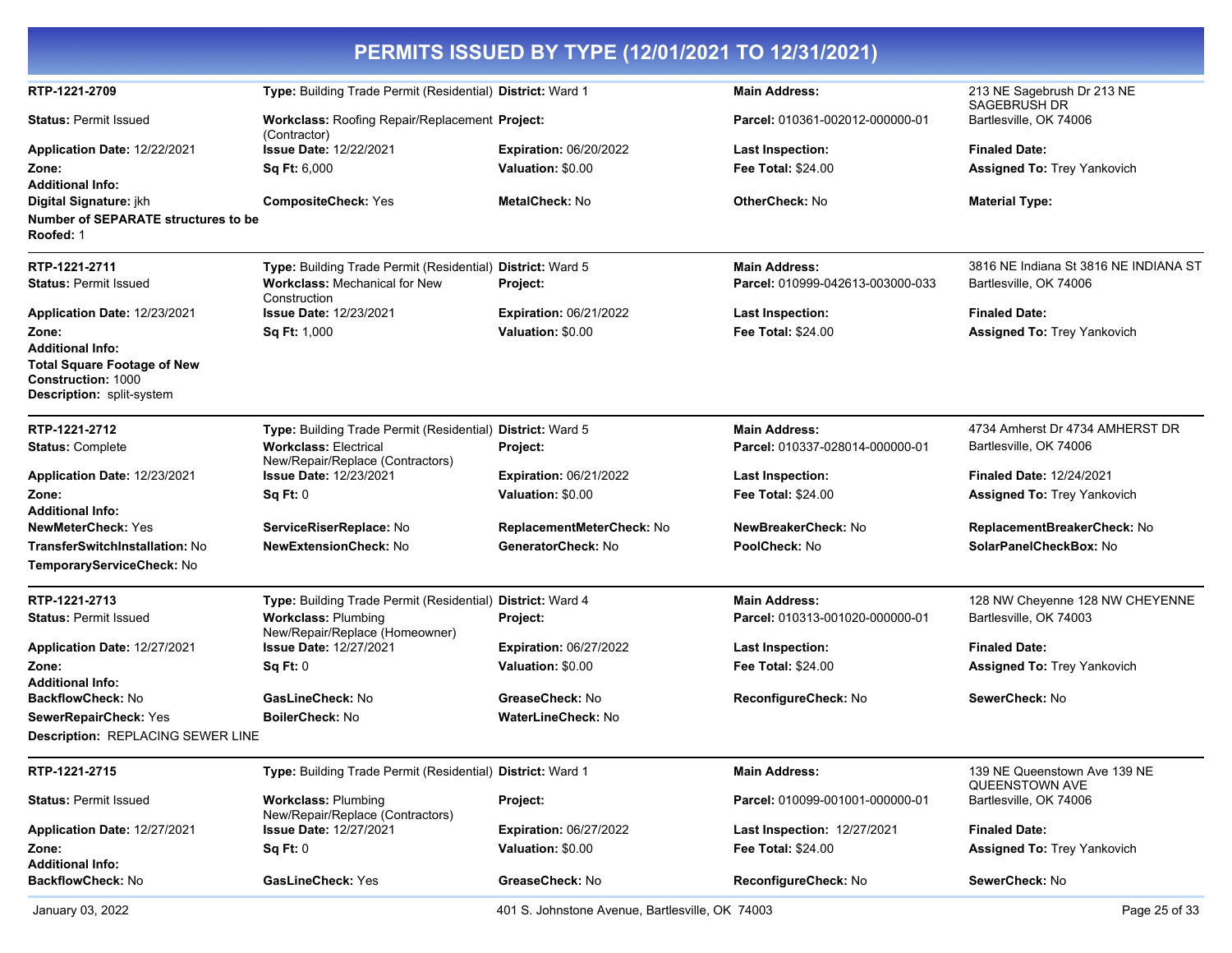|                                                                                            |                                                                |                               | PERMITS ISSUED BY TYPE (12/01/2021 TO 12/31/2021) |                                                     |
|--------------------------------------------------------------------------------------------|----------------------------------------------------------------|-------------------------------|---------------------------------------------------|-----------------------------------------------------|
| SewerRepairCheck: No<br>Description: gas line repair                                       | BoilerCheck: No                                                | WaterLineCheck: No            |                                                   |                                                     |
| RTP-1221-2716                                                                              | Type: Building Trade Permit (Residential) District: Ward 1     |                               | <b>Main Address:</b>                              | 230 NE Wilshire Ave 230 NE WILSHIRE<br><b>AVE</b>   |
| <b>Status: Fees Due</b>                                                                    | <b>Workclass: Plumbing</b><br>New/Repair/Replace (Contractors) | Project:                      | Parcel: 010999-042613-003000-114                  | Bartlesville, OK 74006                              |
| Application Date: 12/28/2021                                                               | <b>Issue Date: 12/28/2021</b>                                  | <b>Expiration: 06/27/2022</b> | Last Inspection:                                  | <b>Finaled Date:</b>                                |
| Zone:<br><b>Additional Info:</b>                                                           | <b>Sq Ft: 1</b>                                                | Valuation: \$0.00             | <b>Fee Total: \$24.00</b>                         | <b>Assigned To: Trey Yankovich</b>                  |
| Digital Signature: JDM                                                                     | <b>BackflowCheck: No</b>                                       | <b>GasLineCheck: Yes</b>      | GreaseQuanity: 0                                  | GreaseCheck: No                                     |
| ReconfigureCheck: No                                                                       | SewerCheck: No                                                 | SewerRepairCheck: No          | <b>BoilerQuantity: 0</b>                          | <b>BoilerCheck: No</b>                              |
| WaterLineCheck: No                                                                         |                                                                |                               |                                                   |                                                     |
| <b>Description: Gas Line</b>                                                               |                                                                |                               |                                                   |                                                     |
| RTP-1221-2717                                                                              | Type: Building Trade Permit (Residential) District: Ward 2     |                               | <b>Main Address:</b>                              | 1705 S Johnstone 1705 S JOHNSTONE                   |
| <b>Status: Fees Due</b>                                                                    | <b>Workclass: Plumbing</b><br>New/Repair/Replace (Contractors) | Project:                      | Parcel: 010418-003002-000000-01                   | Bartlesville, OK 74003                              |
| Application Date: 12/28/2021                                                               | <b>Issue Date: 12/28/2021</b>                                  | <b>Expiration: 06/27/2022</b> | <b>Last Inspection: 12/28/2021</b>                | Finaled Date: 12/29/2021                            |
| Zone:                                                                                      | Sq Ft: 0                                                       | Valuation: \$0.00             | Fee Total: \$24.00                                | <b>Assigned To: Trey Yankovich</b>                  |
| <b>Additional Info:</b>                                                                    |                                                                |                               |                                                   |                                                     |
| <b>BackflowCheck: No</b>                                                                   | GasLineCheck: No                                               | GreaseCheck: No               | ReconfigureCheck: No                              | SewerCheck: No                                      |
| SewerRepairCheck: No                                                                       | <b>BoilerCheck: No</b>                                         | <b>WaterLineCheck: Yes</b>    |                                                   |                                                     |
| <b>Description:</b> water line replacement                                                 |                                                                |                               |                                                   |                                                     |
| RTP-1221-2718                                                                              | Type: Building Trade Permit (Residential) District: Ward 1     |                               | <b>Main Address:</b>                              | 1830 SE Jefferson PI 1830 SE<br><b>JEFFERSON PL</b> |
| <b>Status: Fees Due</b>                                                                    | <b>Workclass: Mechanical for New</b><br>Construction           | Project:                      | Parcel: 010325-004009-000000-01                   | Bartlesville, OK 74006                              |
| Application Date: 12/28/2021                                                               | <b>Issue Date: 12/28/2021</b>                                  | <b>Expiration: 06/27/2022</b> | Last Inspection:                                  | <b>Finaled Date:</b>                                |
| Zone:                                                                                      | <b>Sq Ft: 2,366</b>                                            | Valuation: \$0.00             | Fee Total: \$51.32                                | <b>Assigned To: Trey Yankovich</b>                  |
| <b>Additional Info:</b><br><b>Total Square Footage of New</b><br><b>Construction: 2366</b> |                                                                |                               |                                                   |                                                     |
| RTP-1221-2719                                                                              | Type: Building Trade Permit (Residential) District: Ward 1     |                               | <b>Main Address:</b>                              | 1826 SE Jefferson PI 1826 SE                        |
| <b>Status: Fees Due</b>                                                                    | <b>Workclass: Mechanical for New</b><br>Construction           | Project:                      | Parcel: 010325-004008-000000-01                   | JEFFERSON PL<br>Bartlesville, OK 74006              |
| Application Date: 12/28/2021                                                               | <b>Issue Date: 12/28/2021</b>                                  | <b>Expiration: 06/27/2022</b> | Last Inspection:                                  | <b>Finaled Date:</b>                                |
| Zone:                                                                                      | <b>Sq Ft: 2,096</b>                                            | Valuation: \$0.00             | Fee Total: \$45.92                                | <b>Assigned To: Trey Yankovich</b>                  |
| <b>Additional Info:</b><br><b>Total Square Footage of New</b><br><b>Construction: 2096</b> |                                                                |                               |                                                   |                                                     |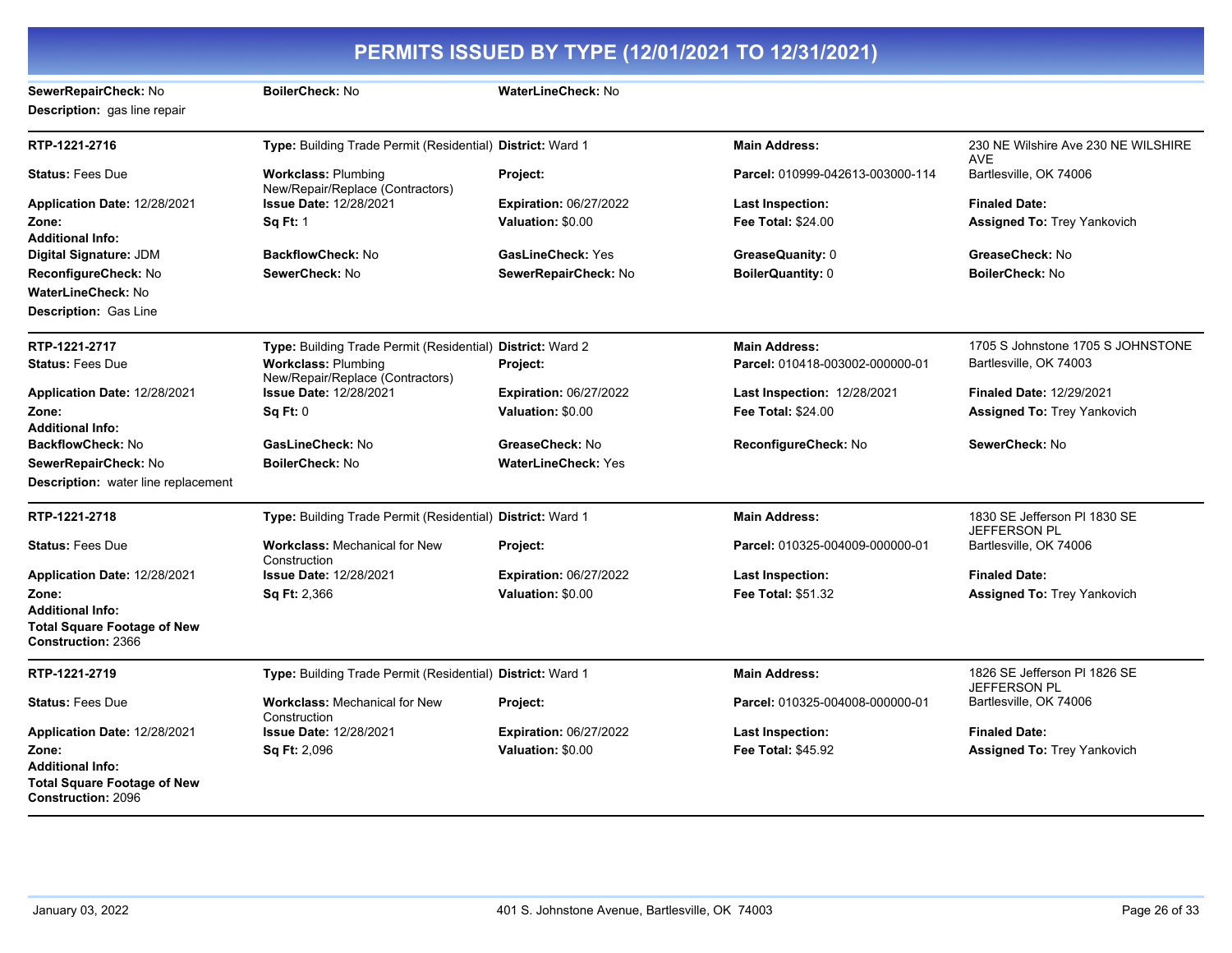| RTP-1221-2720                                                           | Type: Building Trade Permit (Residential)                        | <b>District: Ward 1</b>            | <b>Main Address:</b>            | 1728 SW Keeler 1728 SW KEELER                       |
|-------------------------------------------------------------------------|------------------------------------------------------------------|------------------------------------|---------------------------------|-----------------------------------------------------|
| <b>Status: Fees Due</b>                                                 | <b>Workclass: Plumbing</b><br>New/Repair/Replace (Contractors)   | Project:                           | Parcel: 010497-007008-000000-01 | Bartlesville, OK 74003                              |
| Application Date: 12/28/2021                                            | <b>Issue Date: 12/28/2021</b>                                    | <b>Expiration: 06/27/2022</b>      | <b>Last Inspection:</b>         | <b>Finaled Date:</b>                                |
| Zone:                                                                   | <b>Sq Ft: 1</b>                                                  | Valuation: \$0.00                  | <b>Fee Total: \$24.00</b>       | <b>Assigned To: Trey Yankovich</b>                  |
| <b>Additional Info:</b>                                                 |                                                                  |                                    |                                 |                                                     |
| Digital Signature: JDM                                                  | BackflowCheck: No                                                | GasLineCheck: No                   | GreaseQuanity: 0                | GreaseCheck: No                                     |
| ReconfigureCheck: No                                                    | SewerCheck: No                                                   | SewerRepairCheck: No               | <b>BoilerQuantity: 1</b>        | <b>BoilerCheck: Yes</b>                             |
| <b>WaterLineCheck: No</b>                                               |                                                                  |                                    |                                 |                                                     |
| <b>Description: Water Heater</b>                                        |                                                                  |                                    |                                 |                                                     |
| RTP-1221-2721                                                           | Type: Building Trade Permit (Residential) District: Ward 1       |                                    | <b>Main Address:</b>            | 4317 SE Fleetwood Dr 4317 SE<br><b>FLEETWOOD DR</b> |
| <b>Status: Fees Due</b>                                                 | <b>Workclass: Mechanical</b><br>New/Repair/Replace (Contractors) | Project:                           | Parcel: 010335-012020-000000-01 | Bartlesville, OK 74006                              |
| Application Date: 12/29/2021                                            | <b>Issue Date: 12/29/2021</b>                                    | <b>Expiration: 06/27/2022</b>      | <b>Last Inspection:</b>         | <b>Finaled Date:</b>                                |
| Zone:                                                                   | <b>Sq Ft: 0</b>                                                  | Valuation: \$0.00                  | <b>Fee Total: \$24.00</b>       | <b>Assigned To: Trey Yankovich</b>                  |
| <b>Additional Info:</b>                                                 |                                                                  |                                    |                                 |                                                     |
| CommercialHoodCheck: No                                                 | Fireplace / Stove: No                                            | GasLineCheck: No                   | CoilOnlyCheck: No               | DuctsVentsCheck: No                                 |
| HeatPumpFurnaceCheck: Yes                                               | HeatPumpFurnaceQuantity: 1                                       | MiniSplitCheck: No                 | NewSplitSystemCheck: No         | PackageUnitCheck: No                                |
| <b>RTUCheck: No</b>                                                     | SplitSystemChangeOutCheck: No                                    | RefrigerationOrCompressorCheck: No | <b>WaterHeaterOrBoiler: No</b>  |                                                     |
| <b>Description: FURNACE</b>                                             |                                                                  |                                    |                                 |                                                     |
| RTP-1221-2723                                                           | Type: Building Trade Permit (Residential) District: Ward 2       |                                    | <b>Main Address:</b>            | 1915 SE Mesa Ave 1915 SE MESA AVE                   |
| <b>Status: Fees Due</b>                                                 | <b>Workclass: Electrical for New</b><br>Construction             | Project:                           | Parcel: 010325-005014-000000-01 | Bartlesville, OK 74006                              |
| Application Date: 12/30/2021                                            | <b>Issue Date: 12/30/2021</b>                                    | <b>Expiration: 06/28/2022</b>      | <b>Last Inspection:</b>         | <b>Finaled Date:</b>                                |
| Zone: RS-7 RS-7                                                         | Sq Ft: 2,165                                                     | Valuation: \$282,705.70            | Fee Total: \$47.30              | <b>Assigned To: Trey Yankovich</b>                  |
| <b>Additional Info:</b>                                                 |                                                                  |                                    |                                 |                                                     |
| <b>Total Square Footage of New</b>                                      |                                                                  |                                    |                                 |                                                     |
| Construction: 2165<br><b>Description:</b> New Single Family Residential |                                                                  |                                    |                                 |                                                     |

## **PERMITS ISSUED FOR BUILDING TRADE PERMIT (RESIDENTIAL): 79**

| <b>CERTIFICATE OF COMPLIANCE</b> |                                                        |                         |                                 |                                    |
|----------------------------------|--------------------------------------------------------|-------------------------|---------------------------------|------------------------------------|
| COC-1221-0072                    | <b>Type: Certificate of Compliance</b>                 | <b>District: Ward 4</b> | <b>Main Address:</b>            | 520 SE 5Th St 00520 SE 5TH ST      |
| <b>Status: Complete</b>          | <b>Workclass: Alcohol Certificate of</b><br>Compliance | <b>Project:</b>         | Parcel: 010001-034003-000000-01 | Bartlesville, OK 74003             |
| Application Date: 12/13/2021     | <b>Issue Date: 12/13/2021</b>                          | <b>Expiration:</b>      | <b>Last Inspection:</b>         | <b>Finaled Date: 12/13/2021</b>    |
| Zone:                            | Sq Ft: 0                                               | Valuation: \$0.00       | <b>Fee Total: \$20.00</b>       | <b>Assigned To: Trey Yankovich</b> |
| <b>Additional Info:</b>          |                                                        |                         |                                 |                                    |
|                                  |                                                        |                         |                                 |                                    |

**PERMITS ISSUED FOR CERTIFICATE OF COMPLIANCE: 1**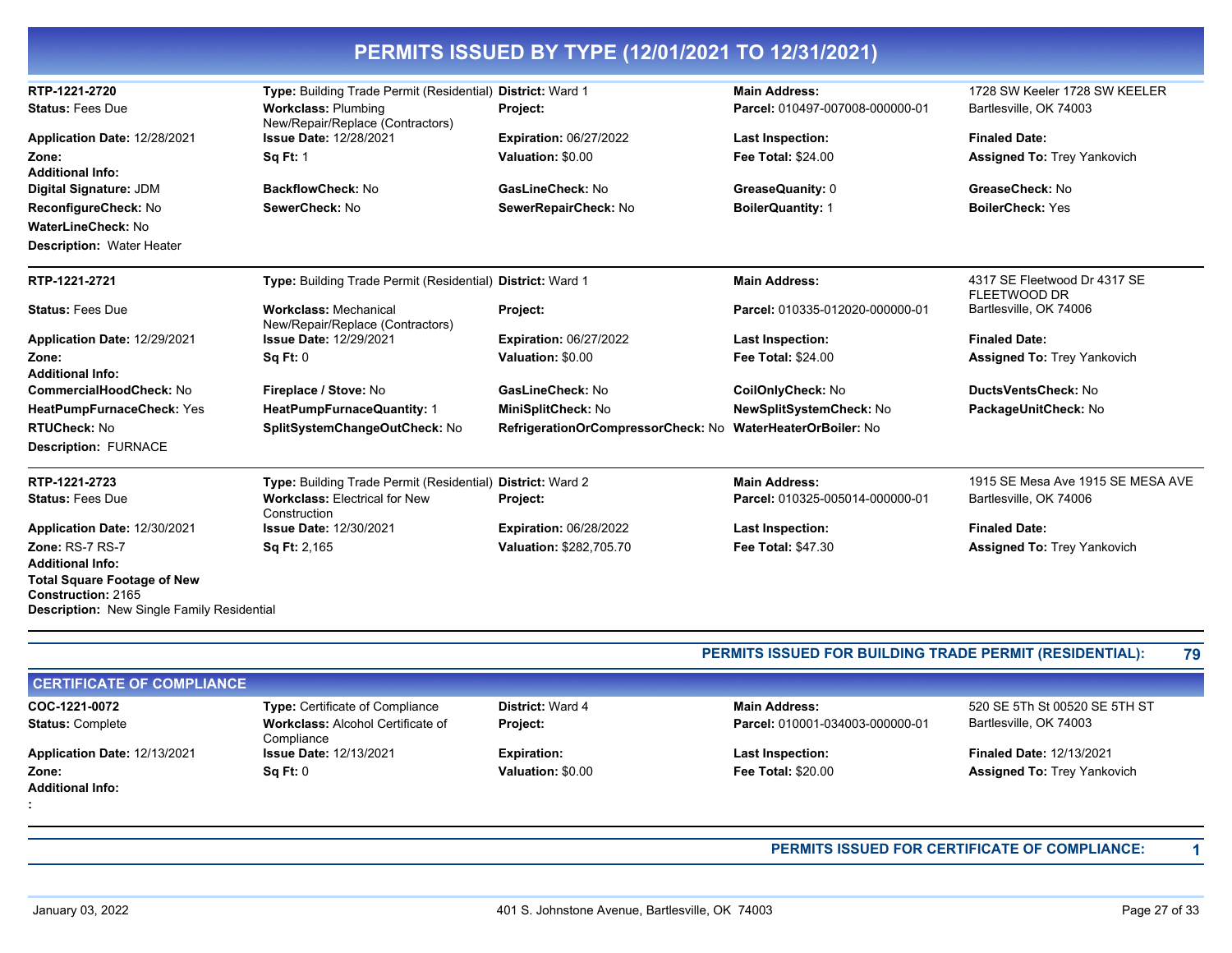## **CODE COMPLIANCE COURTESY INSPECTION PERMIT**

| CCP-1221-0004                | <b>Type: Code Compliance Courtesy</b><br>Inspection Permit | <b>District: Ward 3</b>       | <b>Main Address:</b>               | 1553 SW Hickory Ave Ave 1553 SW<br>HICKORY AVE |
|------------------------------|------------------------------------------------------------|-------------------------------|------------------------------------|------------------------------------------------|
| <b>Status: Permit Issued</b> | <b>Workclass: Courtesy Inspection Permit</b>               | <b>Project:</b>               | Parcel: 010220-005026-000000-01    | Bartlesville, OK 74003                         |
| Application Date: 12/16/2021 | <b>Issue Date: 12/16/2021</b>                              | <b>Expiration: 06/14/2022</b> | <b>Last Inspection: 12/16/2021</b> | <b>Finaled Date:</b>                           |
| Zone:                        | Sq Ft: 0                                                   | Valuation: \$0.00             | <b>Fee Total: \$0.00</b>           | <b>Assigned To:</b>                            |
| <b>Additional Info:</b>      |                                                            |                               |                                    |                                                |
|                              |                                                            |                               |                                    |                                                |

#### **Description:** Check existing meter for compliance

| CCP-1221-0005                | <b>Type: Code Compliance Courtesy</b><br><b>Inspection Permit</b> | <b>District: Ward 3</b>       | <b>Main Address:</b>               | 1612 SW Oak Ave 1612 SW OAK AVE |
|------------------------------|-------------------------------------------------------------------|-------------------------------|------------------------------------|---------------------------------|
| <b>Status: Permit Issued</b> | <b>Workclass: Courtesy Inspection Permit</b>                      | <b>Project:</b>               | Parcel: 010030-007027-000000-01    | Bartlesville, OK 74003          |
| Application Date: 12/16/2021 | <b>Issue Date: 12/16/2021</b>                                     | <b>Expiration: 06/14/2022</b> | <b>Last Inspection: 12/16/2021</b> | <b>Finaled Date:</b>            |
| Zone:                        | SqFt:0                                                            | Valuation: \$0.00             | <b>Fee Total: \$0.00</b>           | <b>Assigned To:</b>             |
| <b>Additional Info:</b>      |                                                                   |                               |                                    |                                 |
|                              |                                                                   |                               |                                    |                                 |

**Description:** Check existing meter for compliance

#### **PERMITS ISSUED FOR CODE COMPLIANCE COURTESY INSPECTION P 2**

| <b>FIRE</b>                              |                                                       |                                 |                                    |                                                  |
|------------------------------------------|-------------------------------------------------------|---------------------------------|------------------------------------|--------------------------------------------------|
| FIRE-1121-0043                           | <b>Type: Fire</b>                                     | <b>District: Ward 1</b>         | <b>Main Address:</b>               | 2311 SE Adams Blvd 02311 SE ADAMS<br><b>BLVD</b> |
| <b>Status: Permit Issued</b>             | <b>Workclass: Commercial Fire Alarm</b>               | <b>Project:</b>                 | Parcel: 010806-001004-000000-00    | Bartlesville, OK 74006                           |
| Application Date: 11/15/2021             | <b>Issue Date: 12/17/2021</b>                         | <b>Expiration: 06/15/2022</b>   | <b>Last Inspection:</b>            | <b>Finaled Date:</b>                             |
| Zone:                                    | <b>Sq Ft: 2,077</b>                                   | <b>Valuation: \$15,000.00</b>   | <b>Fee Total: \$29.00</b>          | <b>Assigned To: David Topping</b>                |
| <b>Additional Info:</b>                  |                                                       |                                 |                                    |                                                  |
| <b>Work Classification: Modification</b> | <b>System Type: Automatic</b>                         | <b>Reporting System: Remote</b> | <b>Annunciator Panel: Unmanned</b> | <b>Number of Pull Stations: 2</b>                |
| <b>Number of Heat Detectors: 0</b>       | Number of Smoke Detectors: 0                          | <b>Audible Visual Units: 3</b>  | Visual Units Only: 5               | <b>Audible Units Only: 0</b>                     |
| <b>Zoning District: 1</b>                | <b>Property Legal Description: retail</b><br>shopping | <b>Signature: Mike O'Brien</b>  | <b>Acres: 0.1</b>                  | Floodway: 20                                     |

Description: Add new notification devices to the renovated "Bling" suite at Silver Lake shopping center. Confirm existing system is in working order and repair as needed for Bling suite.

| FIRE-1221-0047                   | <b>Type: Fire</b>                                | <b>District: Ward 2</b>        | <b>Main Address:</b>            | 2321 SE Adams Blvd 2321 SE ADAMS<br><b>BLVD</b> |
|----------------------------------|--------------------------------------------------|--------------------------------|---------------------------------|-------------------------------------------------|
| <b>Status: Permit Issued</b>     | <b>Workclass: Commercial Fire</b><br>Suppression | <b>Project:</b>                | Parcel: 010806-001004-000000-00 | Bartlesville, OK 74006                          |
| Application Date: 12/07/2021     | <b>Issue Date: 12/07/2021</b>                    | <b>Expiration: 06/06/2022</b>  | <b>Last Inspection:</b>         | <b>Finaled Date:</b>                            |
| Zone:<br><b>Additional Info:</b> | Sq Ft: 0                                         | Valuation: \$0.00              | <b>Fee Total: \$104.00</b>      | <b>Assigned To: David Topping</b>               |
| Number of Heads: 1               | <b>Work Classification: Modification</b>         | <b>System Type: Water Mist</b> | Acres: 0                        |                                                 |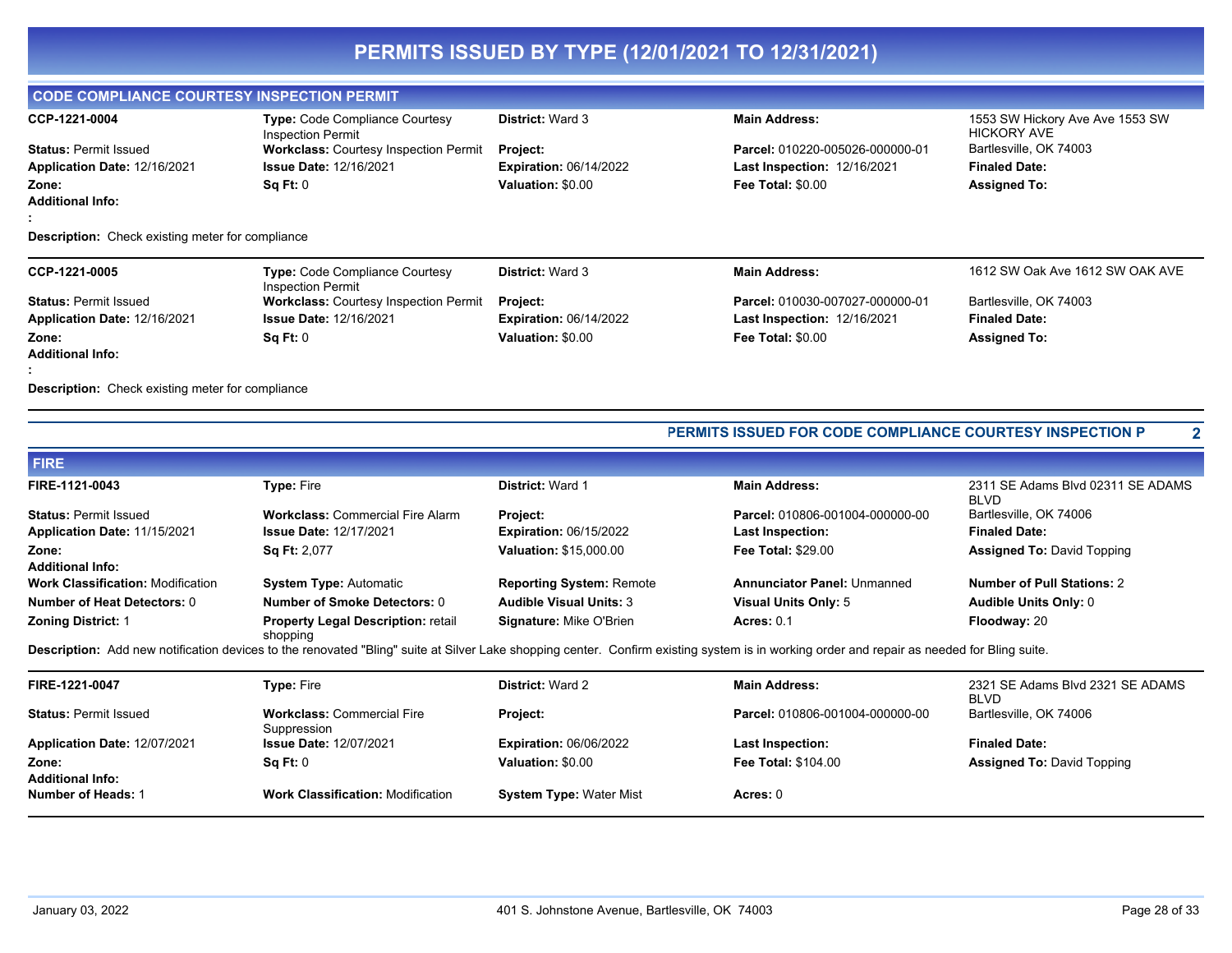| FIRE-1221-0048                         | <b>Type: Fire</b>                                | <b>District: Ward 1</b>                  | <b>Main Address:</b>            | 311 SE Dewey Ave                  |
|----------------------------------------|--------------------------------------------------|------------------------------------------|---------------------------------|-----------------------------------|
| <b>Status: Fees Due</b>                | <b>Workclass: Commercial Fire</b><br>Suppression | Project:                                 | Parcel: 010001-029002-000000-04 | Bartlesville, OK 74003            |
| Application Date: 12/21/2021           | <b>Issue Date: 12/27/2021</b>                    | <b>Expiration: 06/27/2022</b>            | <b>Last Inspection:</b>         | <b>Finaled Date:</b>              |
| Zone:<br><b>Additional Info:</b>       | Sq Ft: 0                                         | Valuation: \$0.00                        | <b>Fee Total: \$104.00</b>      | <b>Assigned To: David Topping</b> |
| If other, please identify system type: | Number of Heads: 97                              | <b>Work Classification: Modification</b> | <b>System Type: Water Mist</b>  | <b>Zoning District:</b>           |
| <b>Property Legal Description:</b>     | Signature:                                       | Acres: 0                                 | Floodway:                       |                                   |

## **PERMITS ISSUED FOR FIRE: 3**

| <b>NZOD DEVELOPMENT</b>                                                                                   |                                                             |                                                                                                |                                                                 |                                                      |
|-----------------------------------------------------------------------------------------------------------|-------------------------------------------------------------|------------------------------------------------------------------------------------------------|-----------------------------------------------------------------|------------------------------------------------------|
| NZOD-1221-0085                                                                                            | <b>Type: NZOD Development</b>                               | <b>District: Ward 4</b>                                                                        | <b>Main Address:</b>                                            | 116 SW Kaw Ave 116 SW KAW AVE                        |
| <b>Status: Complete</b>                                                                                   | <b>Workclass: NZOD Development</b>                          | Project:                                                                                       | Parcel: 010199-003020-000000-01                                 | Bartlesville, OK 74003                               |
| Application Date: 12/27/2021                                                                              | <b>Issue Date: 12/27/2021</b>                               | <b>Expiration:</b>                                                                             | <b>Last Inspection:</b>                                         | <b>Finaled Date: 12/27/2021</b>                      |
| Zone:<br><b>Additional Info:</b>                                                                          | Sq Ft: 0                                                    | Valuation: \$0.00                                                                              | Fee Total: \$0.00                                               | <b>Assigned To: Trey Yankovich</b>                   |
| NZOD Location Code: KR2003                                                                                | <b>Proposed Land Use(s): Single-Family</b><br>Residential   | If other, please explain: TESTED BUT<br>DID NOT TARGET. SEE ATTACHED<br><b>RESULTS SUMMARY</b> | 1. Have the soils on the site been<br>sampled?: Yes             | Check here if no further action is<br>required2: Yes |
| <b>Total Removal (No further action</b><br>required): No                                                  | Cap: No                                                     | Yes: No                                                                                        | No: No                                                          | Backfill and recap (must show on site<br>plan): No   |
| Dispose of at Osage County Landfill:<br>No.<br>Description: IC LOT- TESTED AND DID NOT TARGET- 11/24/2021 | Name of Testing Lab: CYPRUS AMAX<br><b>MINERALS COMPANY</b> | Check here if no further action is<br>required: Yes                                            | <b>Check here if Soil Remediation is</b><br><b>Required: No</b> | Acres: 0                                             |

## **PERMITS ISSUED FOR NZOD DEVELOPMENT: 1**

| <b>RIGHT-OF-WAY</b>                |                                                                     |                               |                                           |                                                 |
|------------------------------------|---------------------------------------------------------------------|-------------------------------|-------------------------------------------|-------------------------------------------------|
| ROW-1221-0063                      | Type: Right-of-Way                                                  | <b>District: Ward 3</b>       | <b>Main Address:</b>                      | 1214 SE Dewey                                   |
| <b>Status: Permit Issued</b>       | <b>Workclass: Right-of-Way Residential</b>                          | <b>Project:</b>               | Parcel: 010239-011009-000000-01           | Bartlesville, OK 74003                          |
| Application Date: 12/16/2021       | <b>Issue Date: 12/16/2021</b>                                       | <b>Expiration: 06/14/2022</b> | <b>Last Inspection:</b>                   | <b>Finaled Date:</b>                            |
| Zone:                              | Sq Ft: 0                                                            | <b>Valuation: \$0.00</b>      | <b>Fee Total: \$25.00</b>                 | <b>Assigned To: Micah Siemers</b>               |
| <b>Additional Info:</b>            |                                                                     |                               |                                           |                                                 |
| <b>Excavation Linear Length: 0</b> | <b>Excavation Width: 0</b>                                          | <b>Excavation Depth: 0</b>    | <b>Obstruction Size (In Linear Ft): 0</b> | Acres $(Sq. Ft.): 0$                            |
|                                    | <b>Description: REMOVE AND REPLACE 20 FEET OF A 4-FOOT SIDEWALK</b> |                               |                                           |                                                 |
|                                    |                                                                     |                               |                                           |                                                 |
| ROW-1221-0064                      | Type: Right-of-Way                                                  | <b>District: Ward 2</b>       | <b>Main Address:</b>                      | 3313 SE Wayside Dr 3313 SE WAYSIDE<br><b>DR</b> |
| <b>Status: Permit Issued</b>       | <b>Workclass: Right-of-Way Residential</b>                          | <b>Project:</b>               | Parcel: 010999-202613-002000-01           | Bartlesville, OK 74006                          |
| Application Date: 12/21/2021       | <b>Issue Date: 12/21/2021</b>                                       | <b>Expiration: 06/20/2022</b> | <b>Last Inspection:</b>                   | <b>Finaled Date:</b>                            |
| Zone:                              | SqFt:0                                                              | <b>Valuation: \$0.00</b>      | <b>Fee Total: \$25.00</b>                 | <b>Assigned To: Micah Siemers</b>               |
| <b>Additional Info:</b>            |                                                                     |                               |                                           |                                                 |
| <b>Excavation Linear Length: 0</b> | <b>Excavation Width: 0</b>                                          | <b>Excavation Depth: 0</b>    | <b>Work Description: Driveway</b>         | <b>Obstruction Size (In Linear Ft): 0</b>       |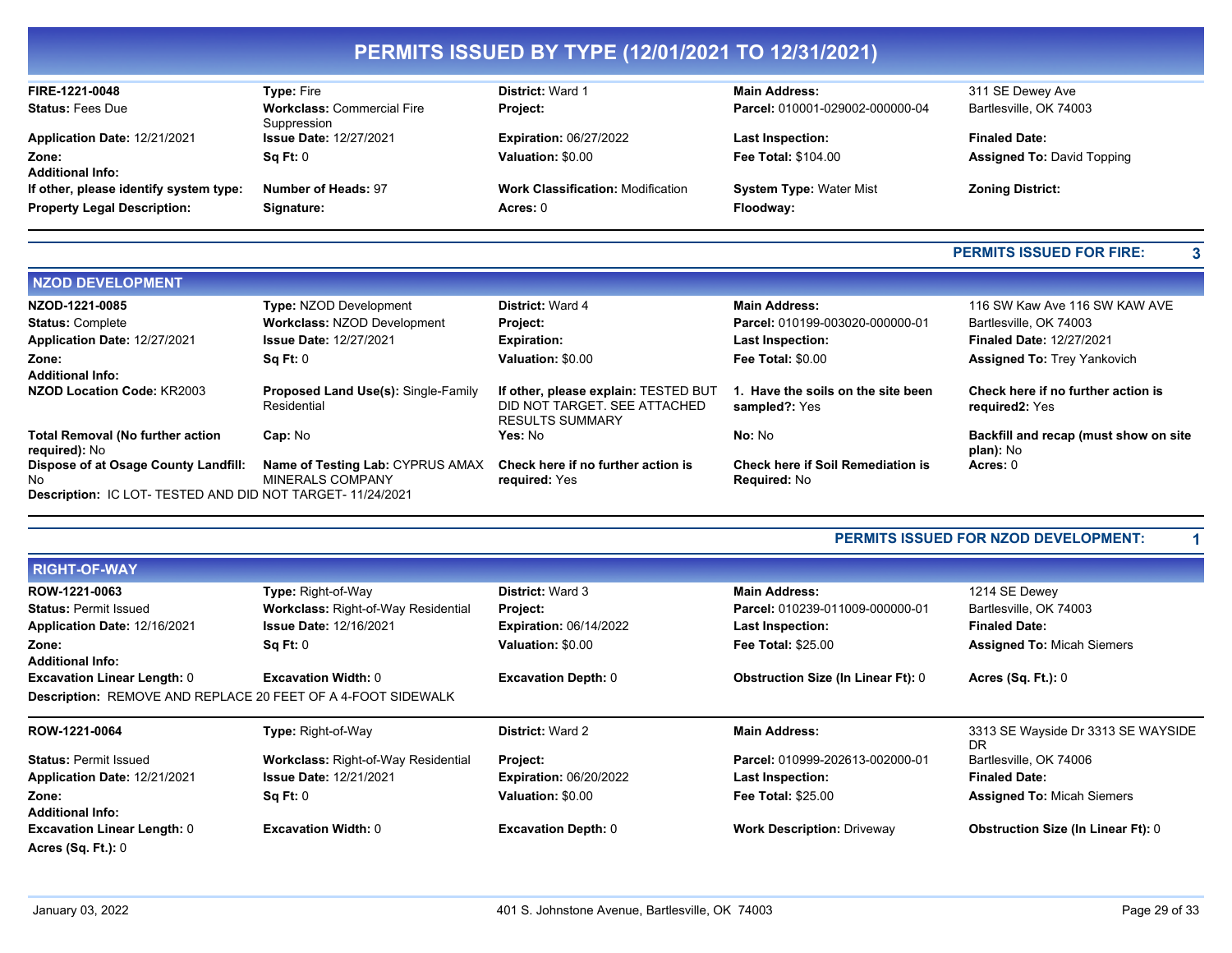#### **Description:** 14-FOOT WIDE CONCRETE APPROACH OFF GARY AVENUE

#### **PERMITS ISSUED FOR RIGHT-OF-WAY: 2 SIGN SIGN-1221-0156 Type:** Sign **District:** Ward 4 **Main Address:** 123 SE Seneca Status: Permit Issued **Workclass: Sign - Permanent Attached Project:** Protect: Parcel: 010053-006003-00000-01 Bartlesville, OK 74003 **Application Date:** 12/09/2021 **Zone: Issue Date:** 12/09/2021 **Sq Ft:** 18 **Expiration:** 06/07/2022 **Valuation:** \$0.00 **Last Inspection: Fee Total:** \$50.00 **Finaled Date: Assigned To:** Holly Mayhew **Additional Info: Sign Illuminated?3:** No **Quantity of Attached Signs:** 1 **Quantity of Directional Signs:** 0 **Sign Illuminated?:** No **Quantity of Freestanding Signs:** 0 **Pole Sign 1 Height:** 0 **Sign Width:** 2.67 **Sign Length2:** 6.67 **Sign Illuminated?2:** No **Acres (Sq. Ft.):** 0 **Description:** 80" x 32" ALUMINUM OVAL WALL SIGN **SIGN-1221-0157 Type:** Sign **District:** Ward 4 **Main Address: Status:** Permit Issued **Workclass:** Sign - Temporary **Project: Parcel: Application Date:** 12/10/2021 **Zone: Issue Date:** 12/10/2021 **Sq Ft:** 50 **Expiration:** 06/08/2022 **Valuation:** \$0.00 **Last Inspection: Fee Total:** \$0.00 **Finaled Date: Assigned To:** Holly Mayhew **Additional Info: Sign Illuminated?3:** No **Quantity of Attached Signs:** 1 **Sign Illuminated?:** No **Quantity of Freestanding Signs:** 0 **Pole Sign 1 Height:** 0 **Sign Width:** 5 **Sign Length2:** 10 **Sign Illuminated?2:** No **Acres (Sq. Ft.):** 0 **Description:** 5' x 10' ATTACHED TO SOUTH WALL **SIGN-1221-0159 Type:** Sign **District:** Ward 4 **Main Address:** 622 SE Frank Phillips Blvd Status: Fees Due **Workclass: Sign - Temporary Project:** Protect: Parcel: 010053-006005-000000-01 Bartlesville, OK 74003 **Application Date:** 12/10/2021 **Zone: Issue Date:** 12/10/2021 **Sq Ft:** 50 **Expiration:** 06/08/2022 **Valuation:** \$0.00 **Last Inspection: Fee Total:** \$60.00 **Finaled Date: Assigned To:** Holly Mayhew **Additional Info: Sign Illuminated?3:** No **Quantity of Attached Signs:** 1 **Quantity of Directional Signs:** 0 **Sign Illuminated?:** No **Quantity of Freestanding Signs:** 0 **Pole Sign 1 Height:** 0 **Sign Width:** 5 **Sign Length2:** 10 **Sign Illuminated?2:** No **Acres (Sq. Ft.):** 0 **Description:** 5' x 10' BANNER ON SOUTH WALL STARTING FEB 1 FOR 90 DAYS **SIGN-1221-0166 Type:** Sign **District:** Ward 1 **Main Address:** 3813 E Frank Phillips Blvd 03813 E FRANK PHILLIPS BLVD **Status:** Permit Issued **Workclass:** Sign - Permanent Attached **Project: Parcel:** 010999-092613-004000-37 Bartlesville, OK 74006 **Application Date:** 12/20/2021 **Zone: Issue Date:** 12/23/2021 **Sq Ft:** 13 **Expiration:** 06/21/2022 **Valuation:** \$2,500.00 **Last Inspection: Fee Total:** \$150.00 **Finaled Date: Assigned To:** Holly Mayhew **Additional Info: Sign Illuminated?:** No **Pole Sign 1 Height:** 9.5 **Sign Width:** 1 **Sign Length2:** 13 **Sign Illuminated?2:** No **Acres (Sq. Ft.):** 0 **Sign Illuminated?3:** No **Description:** SIGN PLAN FOR NEW CONSTRUCTION- SCHLOTSKY'S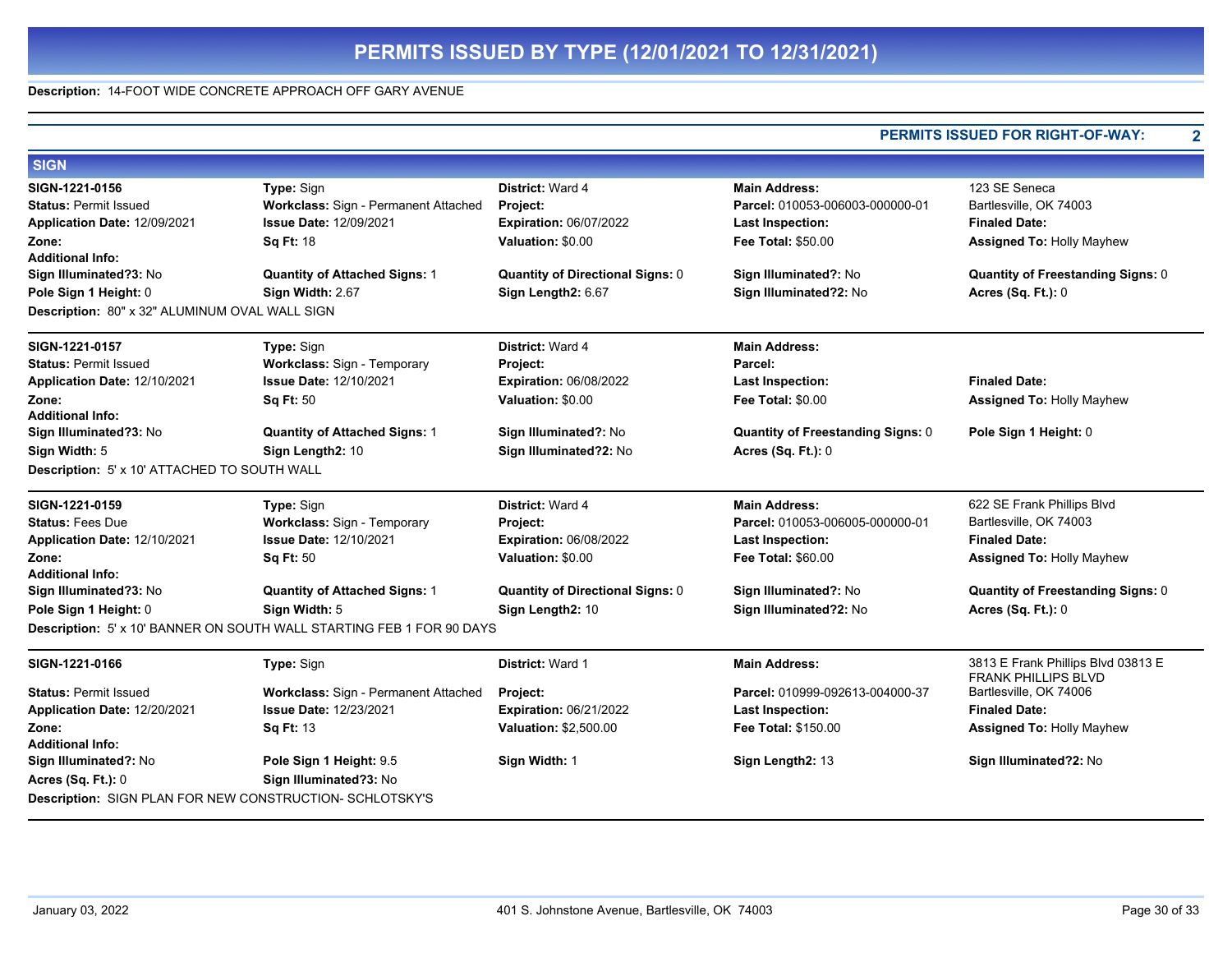| SIGN-1221-0168                    | <b>Type: Sign</b>                             | <b>District: Ward 2</b>                 | <b>Main Address:</b>                         | 2507 SE Washington Blvd                  |
|-----------------------------------|-----------------------------------------------|-----------------------------------------|----------------------------------------------|------------------------------------------|
| <b>Status: Permit Issued</b>      | Workclass: Sign - Permanent Attached          | Project:                                | Parcel: 010999-292613-005000-07              | Bartlesville, OK 74006                   |
| Application Date: 12/29/2021      | <b>Issue Date: 12/29/2021</b>                 | <b>Expiration: 06/27/2022</b>           | <b>Last Inspection:</b>                      | <b>Finaled Date:</b>                     |
| Zone:                             | <b>Sq Ft: 33</b>                              | Valuation: \$0.00                       | <b>Fee Total: \$50.00</b>                    | <b>Assigned To: Holly Mayhew</b>         |
| <b>Additional Info:</b>           |                                               |                                         |                                              |                                          |
| Sign Illuminated?3: No            | <b>Quantity of Attached Signs: 1</b>          | <b>Quantity of Directional Signs: 0</b> | Sign Illuminated?: No                        | <b>Quantity of Freestanding Signs: 0</b> |
| Pole Sign 1 Height: 0             | Sign Width: 21                                | Sign Length2: 3                         | Sign Illuminated?2: Yes                      | Acres $(Sq. Ft.): 0$                     |
| Description: 1 WALL SIGN, 32.5 SF |                                               |                                         |                                              |                                          |
|                                   |                                               |                                         |                                              |                                          |
|                                   |                                               |                                         |                                              | <b>PERMITS ISSUED FOR SIGN:</b><br>5     |
| <b>UTILITY</b>                    |                                               |                                         |                                              |                                          |
| UTL-122021-0128                   | <b>Type: Utility</b>                          | <b>District: Outside City Limits</b>    | <b>Main Address:</b>                         | 1803 Us Hwy 60                           |
| <b>Status: Complete</b>           | <b>Workclass: Water / Sewer Utility Order</b> | Project:                                | Parcel:                                      | Bartlesville, OK                         |
| Application Date: 12/03/2021      | <b>Issue Date: 12/03/2021</b>                 | <b>Expiration:</b>                      | <b>Last Inspection:</b>                      | <b>Finaled Date: 12/03/2021</b>          |
| Zone:                             | Sq Ft: 0                                      | Valuation: \$0.00                       | <b>Fee Total: \$750.00</b>                   | <b>Assigned To: Trey Yankovich</b>       |
| <b>Additional Info:</b>           |                                               |                                         |                                              |                                          |
| <b>Requested Use: Commercial</b>  | <b>Bathroom Quantity: 0</b>                   | Number of Stories: 0                    | <b>Service Location: Outside City Limits</b> | <b>Existing Account?: No</b>             |
| <b>Existing Water Tap?: No</b>    | Requested Building Water Meter:: 1"<br>Meter  | <b>Number of Units: 1</b>               | <b>Existing Sanitary Sewer Service: No</b>   | If No. Request for Service?: No          |

**Description:** OSAGE CASINO AS PER WATER SERVICES DIRECTOR

| UTL-122021-0129                   | <b>Type: Utility</b>                                         | <b>District: Ward 3</b>              | <b>Main Address:</b>                         | 1005 SW Hickory 1005 SW HICKORY    |
|-----------------------------------|--------------------------------------------------------------|--------------------------------------|----------------------------------------------|------------------------------------|
| <b>Status: Complete</b>           | Workclass: Water / Sewer Utility Order                       | <b>Project:</b>                      | Parcel: 010237-003002-000000-01              | Bartlesville, OK 74003             |
| Application Date: 12/07/2021      | <b>Issue Date: 12/07/2021</b>                                | <b>Expiration:</b>                   | <b>Last Inspection:</b>                      | <b>Finaled Date: 12/14/2021</b>    |
| Zone:                             | Sq Ft: 0                                                     | Valuation: \$0.00                    | <b>Fee Total: \$725.00</b>                   | <b>Assigned To: Trey Yankovich</b> |
| <b>Additional Info:</b>           |                                                              |                                      |                                              |                                    |
| <b>Requested Use: Commercial</b>  | <b>Bathroom Quantity: 0</b>                                  | Number of Stories: 0                 | <b>Service Location: Inside City Limits</b>  | <b>Existing Account?: No</b>       |
| <b>Existing Water Tap?: No</b>    | <b>Requested Building Water Meter:: 5/8"</b><br>- 3/4" Meter | <b>Number of Units: 1</b>            | <b>Existing Sanitary Sewer Service: No</b>   | If No. Request for Service?: Yes   |
| UTL-122021-0130                   | <b>Type: Utility</b>                                         | <b>District: Outside City Limits</b> | <b>Main Address:</b>                         | 2848 Us Hwy 60                     |
| <b>Status: Complete</b>           | <b>Workclass: Water / Sewer Utility Order</b>                | <b>Project:</b>                      | Parcel:                                      | Bartlesville, OK 74005             |
| Application Date: 12/09/2021      | <b>Issue Date: 12/09/2021</b>                                | <b>Expiration:</b>                   | <b>Last Inspection:</b>                      | <b>Finaled Date: 12/13/2021</b>    |
| Zone:                             | Sq Ft: 0                                                     | Valuation: \$0.00                    | <b>Fee Total: \$750.00</b>                   | <b>Assigned To: Trey Yankovich</b> |
| <b>Additional Info:</b>           |                                                              |                                      |                                              |                                    |
| <b>Requested Use: Residential</b> | <b>Bathroom Quantity: 0</b>                                  | Number of Stories: 0                 | <b>Service Location: Outside City Limits</b> | <b>Existing Account?: No</b>       |
| <b>Existing Water Tap?: No</b>    | Requested Building Water Meter:: 1"<br>Meter                 | <b>Number of Units: 1</b>            | <b>Existing Sanitary Sewer Service: Yes</b>  | If No, Request for Service?: No    |

## **PERMITS ISSUED FOR UTILITY: 3**

## **ZONING PERMITS RESIDENTIAL**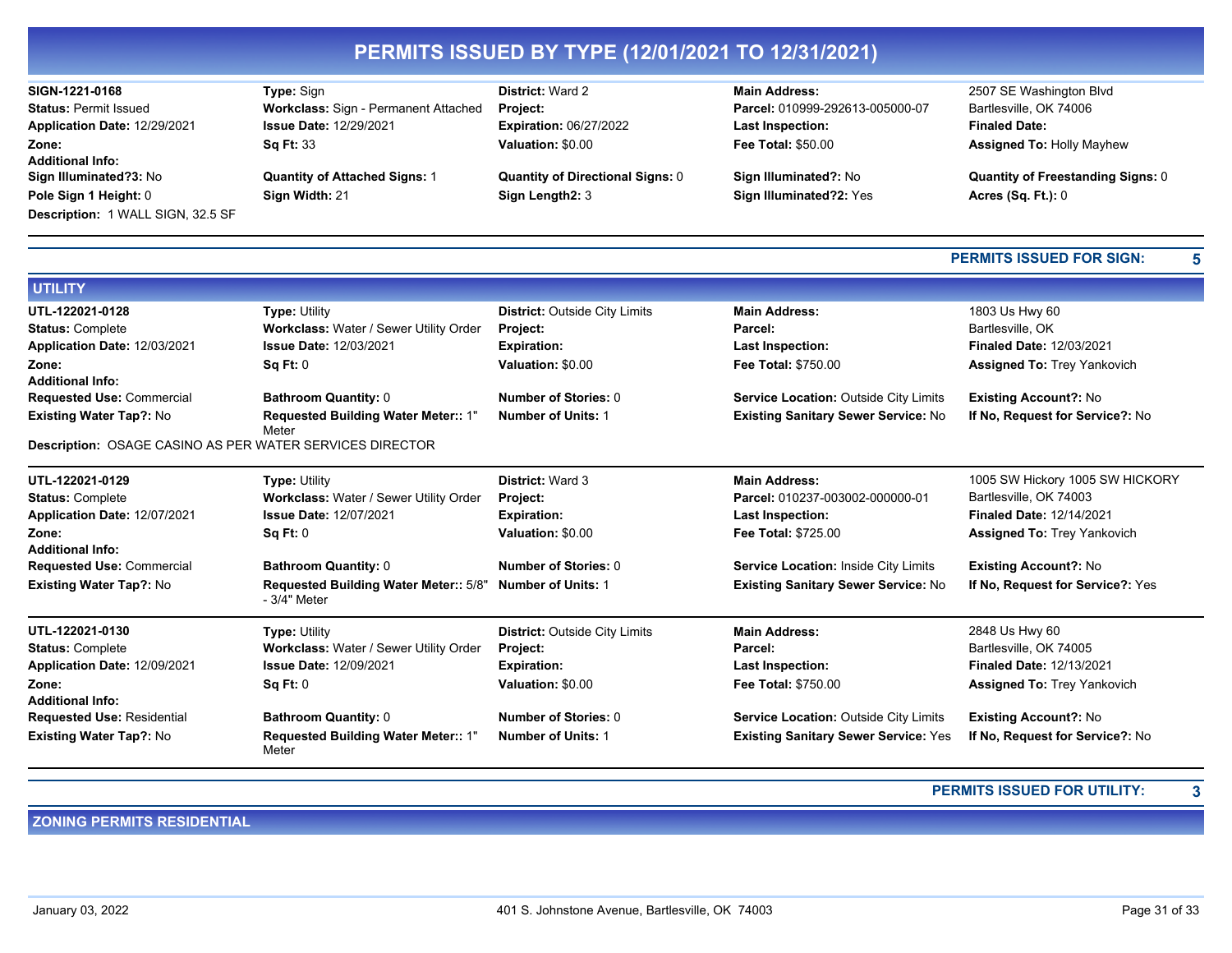| RZP-1221-0127                                             | Type: Zoning Permits Residential                                           | District: Ward 4              | <b>Main Address:</b>            | 610 SW Hickory 610 SW HICKORY                 |
|-----------------------------------------------------------|----------------------------------------------------------------------------|-------------------------------|---------------------------------|-----------------------------------------------|
| <b>Status: Permit Issued</b>                              | <b>Workclass: Fence</b>                                                    | Project:                      | Parcel: 010129-003005-000000-02 | Bartlesville, OK 74003                        |
| Application Date: 12/06/2021                              | <b>Issue Date: 12/06/2021</b>                                              | <b>Expiration: 06/06/2022</b> | <b>Last Inspection:</b>         | <b>Finaled Date:</b>                          |
| Zone:                                                     | Sq Ft: 0                                                                   | Valuation: \$0.00             | <b>Fee Total: \$20.00</b>       | <b>Assigned To: Holly Mayhew</b>              |
| <b>Additional Info:</b>                                   |                                                                            |                               |                                 |                                               |
| Fence height for front yard (ft): 0                       | Fence height for rear yard (ft): 6                                         | <b>Acres (Sq. Ft.): 0</b>     |                                 |                                               |
|                                                           | Description: EXISTING 4-FOOT FENCE RAISED TO 6-FOOT; OUT OF SIGHT TRIANGLE |                               |                                 |                                               |
| RZP-1221-0128                                             | Type: Zoning Permits Residential                                           | <b>District: Ward 3</b>       | <b>Main Address:</b>            | 6613 SE Penny Ln 6613 SE PENNY LN             |
| <b>Status: Permit Issued</b>                              | <b>Workclass: Accessory Structure Under</b><br>200 Sq Ft                   | Project:                      | Parcel: 010256-000053-000000-01 | Bartlesville, OK 74006                        |
| Application Date: 12/10/2021                              | <b>Issue Date: 12/10/2021</b>                                              | <b>Expiration: 06/08/2022</b> | <b>Last Inspection:</b>         | <b>Finaled Date:</b>                          |
| Zone:                                                     | Sq Ft: 0                                                                   | Valuation: \$0.00             | Fee Total: \$20.00              | <b>Assigned To: Holly Mayhew</b>              |
| <b>Additional Info:</b>                                   |                                                                            |                               |                                 |                                               |
| Length (ft): 10                                           | <b>Width (ft): 20</b>                                                      | <b>Area (sf): 200</b>         | Percent of rear yard: 3.7       | Percent of total lot: 1.8                     |
| Acres: 0                                                  |                                                                            |                               |                                 |                                               |
| RZP-1221-0129                                             | Type: Zoning Permits Residential                                           | District: Ward 4              | <b>Main Address:</b>            | 128 NW Cheyenne 128 NW CHEYENNE               |
| <b>Status: Permit Issued</b>                              | <b>Workclass: Fence</b>                                                    | Project:                      | Parcel: 010313-001020-000000-01 | Bartlesville, OK 74003                        |
| Application Date: 12/27/2021                              | <b>Issue Date: 12/27/2021</b>                                              | Expiration: 06/27/2022        | Last Inspection:                | <b>Finaled Date:</b>                          |
| Zone:                                                     | Sq Ft: 0                                                                   | Valuation: \$0.00             | Fee Total: \$20.00              | <b>Assigned To: Holly Mayhew</b>              |
| <b>Additional Info:</b>                                   |                                                                            |                               |                                 |                                               |
| Fence height for front yard (ft): 0                       | Fence height for rear yard (ft): 6                                         | Fence material: WOOD          | <b>Acres (Sq. Ft.): 0</b>       |                                               |
| Description: 6-FOOT WOOD FENCE IN SIDE YARD AND BACK YARD |                                                                            |                               |                                 |                                               |
| RZP-1221-0130                                             | Type: Zoning Permits Residential                                           | District: Ward 3              | <b>Main Address:</b>            | 2133 SE Osage Ave 2133 SE OSAGE<br><b>AVE</b> |
| <b>Status: Permit Issued</b>                              | <b>Workclass: Fence</b>                                                    | Project:                      | Parcel: 010457-001008-000000-01 | Bartlesville, OK 74003                        |
| Application Date: 12/27/2021                              | <b>Issue Date: 12/27/2021</b>                                              | <b>Expiration: 06/27/2022</b> | <b>Last Inspection:</b>         | <b>Finaled Date:</b>                          |
| Zone:                                                     | Sq Ft: 0                                                                   | Valuation: \$0.00             | <b>Fee Total: \$20.00</b>       | <b>Assigned To: Holly Mayhew</b>              |
| Additional Info:                                          |                                                                            |                               |                                 |                                               |
| Fence height for front yard (ft): 4                       | Fence height for rear yard (ft): 6                                         | Fence material: WOOD          | Acres (Sq. Ft.): 0              |                                               |
|                                                           | Description: 6-FOOT FENCE ON SIDE & BACK, 4-FOOT FENCE IN FRONT            |                               |                                 |                                               |
| RZP-1221-0131                                             | Type: Zoning Permits Residential                                           | <b>District: Ward 3</b>       | <b>Main Address:</b>            | 2133 SE Osage Ave 2133 SE OSAGE<br><b>AVE</b> |
| <b>Status: Permit Issued</b>                              | <b>Workclass: Uncovered Patio</b>                                          | Project:                      | Parcel: 010457-001008-000000-01 | Bartlesville, OK 74003                        |
| Application Date: 12/27/2021                              | <b>Issue Date: 12/27/2021</b>                                              | <b>Expiration: 06/27/2022</b> | <b>Last Inspection:</b>         | <b>Finaled Date:</b>                          |
| Zone:                                                     | Sq Ft: 0                                                                   | Valuation: \$0.00             | <b>Fee Total: \$0.00</b>        | <b>Assigned To: Holly Mayhew</b>              |
| <b>Additional Info:</b>                                   |                                                                            |                               |                                 |                                               |
| Acres: 0                                                  |                                                                            |                               |                                 |                                               |
| Description: 20' X 20' UNCOVERED PATIO IN BACK YARD       |                                                                            |                               |                                 |                                               |
|                                                           |                                                                            |                               |                                 |                                               |

**PERMITS ISSUED FOR ZONING PERMITS RESIDENTIAL: 5**